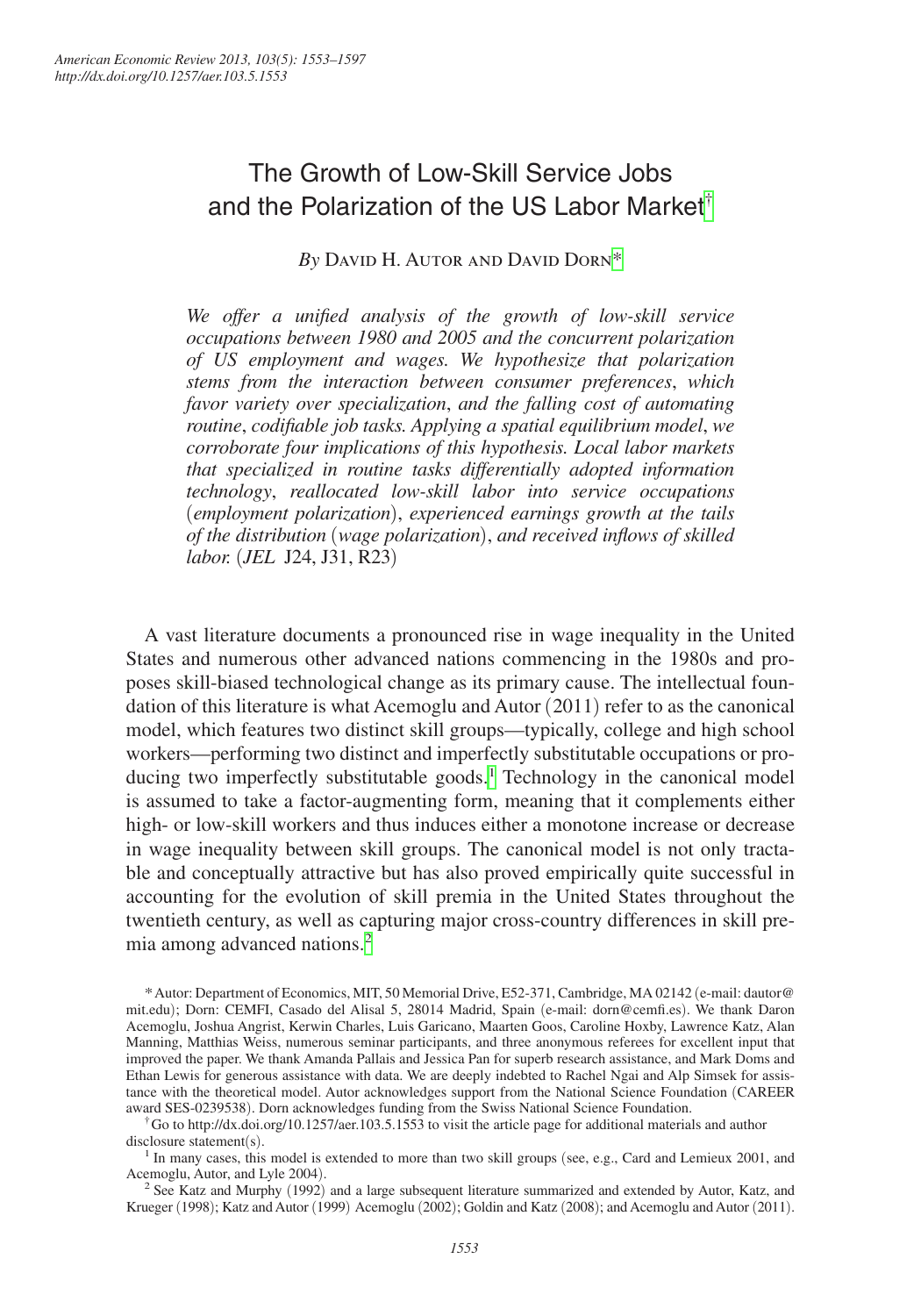

Panel A. Smoothed changes in employment by skill percentile, 1980–2005





Figure 1. Smoothed Changes in Employment and Hourly Wages, 1980–2005

Despite its virtues, the canonical model falls short of providing a satisfactory framework for understanding two major features of the recent evolution of inequality that are the focus of this paper. A first is the strikingly non-monotone growth of employment by skill level, which is depicted in Figure 1, panel A. This figure is constructed by using Census IPUMS and American Community Survey (ACS) data to calculate the change between 1980 and 2005 in the share of employment accounted for by 318 detailed occupations encompassing all of US nonfarm employment. Occupations are ranked by skill level, which is approximated by the mean log wage of workers in each occupation in 1980.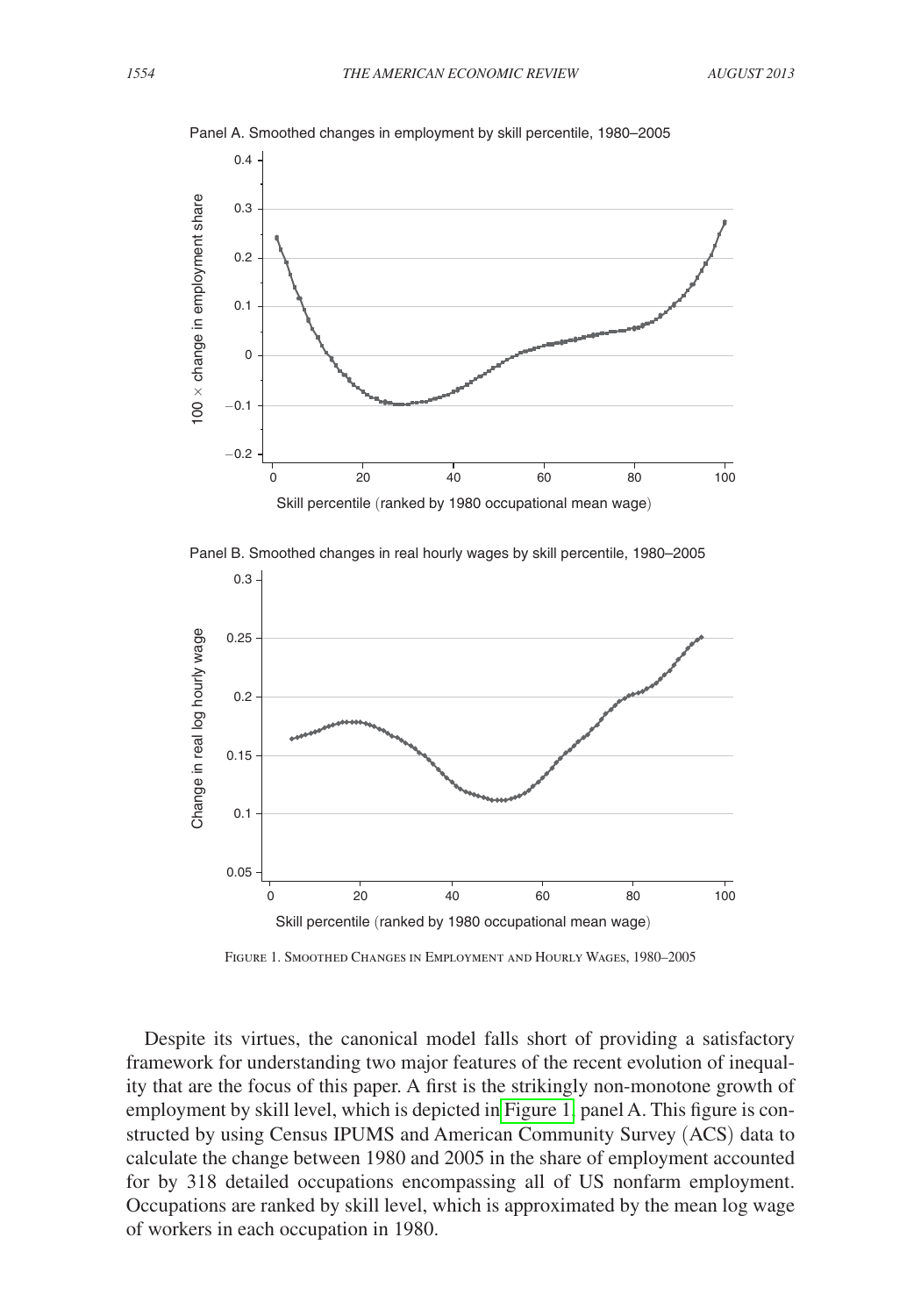Consistent with the conventional view of skill-biased technological change, employment growth is differentially rapid in occupations in the upper two skill quartiles. More surprising in light of the canonical model are the employment shifts seen below the median skill level. While occupations in the second skill quartile fell as a share of employment, those in the lowest skill quartile expanded sharply. In net, employment changes in the United States during this period were strongly U-shaped in skill level, with relative employment declines in the middle of the distribution and relative gains at the tails. Notably, this pattern of employment polarization is not unique to the United States. Although not recognized until recently, a similar "polarization" of employment by skill level has been underway in numerous industrialized economies in the last 20 to 30 years.<sup>3</sup>

The second key unexplained feature of the evolution of inequality on which we focus is the non-monotonicity of wage changes by skill percentile in this same period (Figure 1, panel B). As with employment growth, wage growth is strikingly U-shaped in skill percentiles, with the greatest gains in the upper tail, modest gains in the lower tail, and substantially smaller gains toward the median.<sup>[4](#page-2-1)</sup>

This paper offers an integrated explanation and detailed empirical analysis of the forces behind the changing shape of low education, low wage employment in the US labor market. A first contribution of the paper is to document a hitherto unknown fact. The twisting of the lower tail of the employment and earnings distributions is substantially accounted for by rising employment and wages in a single broad category of employment: *service occupation*s.

Service occupations are jobs that involve assisting or caring for others, for example, food service workers, security guards, janitors and gardeners, cleaners, home health aides, child care workers, hairdressers and beauticians, and recreation occupations.[5](#page-2-2) Though among the least educated and lowest paid categories of employment, the share of US labor hours in service occupations grew by 30 percent between 1980 and 2005 after having been flat or declining in the three prior decades ([Table](#page-3-0) 1). This rapid growth stands in contrast to declining employment in all similarly low-educated occupation groups, which include production and craft occupations, operative and assembler occupations, and transportation, construction, mechanical, mining, and farm occupations. The increase was even steeper among noncollege workers, by which we mean those with no more than a high school education, among whom service

<span id="page-2-0"></span>3 Using harmonized European Union Labour Force Survey Data, Goos, Manning, and Salomons (2009, 2011) find that in 15 of 16 European countries for which data are available, high-paying occupations expanded relative to middle-wage occupations in the 1990s and 2000s, and in *all 16 countries*, low-paying occupations expanded relative to middle-wage occupations. The polarization of US employment was initially studied by Acemoglu (1999). Goos and Manning (2007) provided the first rigorous analysis of polarization based on UK data.

<span id="page-2-1"></span><sup>4</sup> Figure 1, panels A and B use the same run variable on the *x*-axis (1980 occupational rankings and employment shares) and are therefore directly comparable. The polarization plots in Figure 1, panels A and B differ from related analyses in Autor, Katz, and Kearney (2006 and 2008); Acemoglu and Autor (2011); and Firpo, Fortin, and Lemieux (2011), which use occupational skill percentiles to measure employment polarization and use raw wage percentiles to measure wage polarization.

<span id="page-2-2"></span> $5$  It is critical to distinguish service *occupations*, a group of low-education occupations providing personal services and comprising 12.9 percent of labor input in 2005 (Table 1), from the service *sector*, a broad category of industries ranging from health care to communications to real estate and comprising 83 percent of nonfarm employment in 2005 (<www.bls.gov>). Since part-time jobs are relatively prevalent in service occupations, the share of service *jobs* in US employment is even larger than their share in total labor input. Hecker (2005) reports that service occupations accounted for nearly one in five jobs in 2004, whereas our calculations in Table 1 find that service occupations contribute approximately one in seven hours of labor input.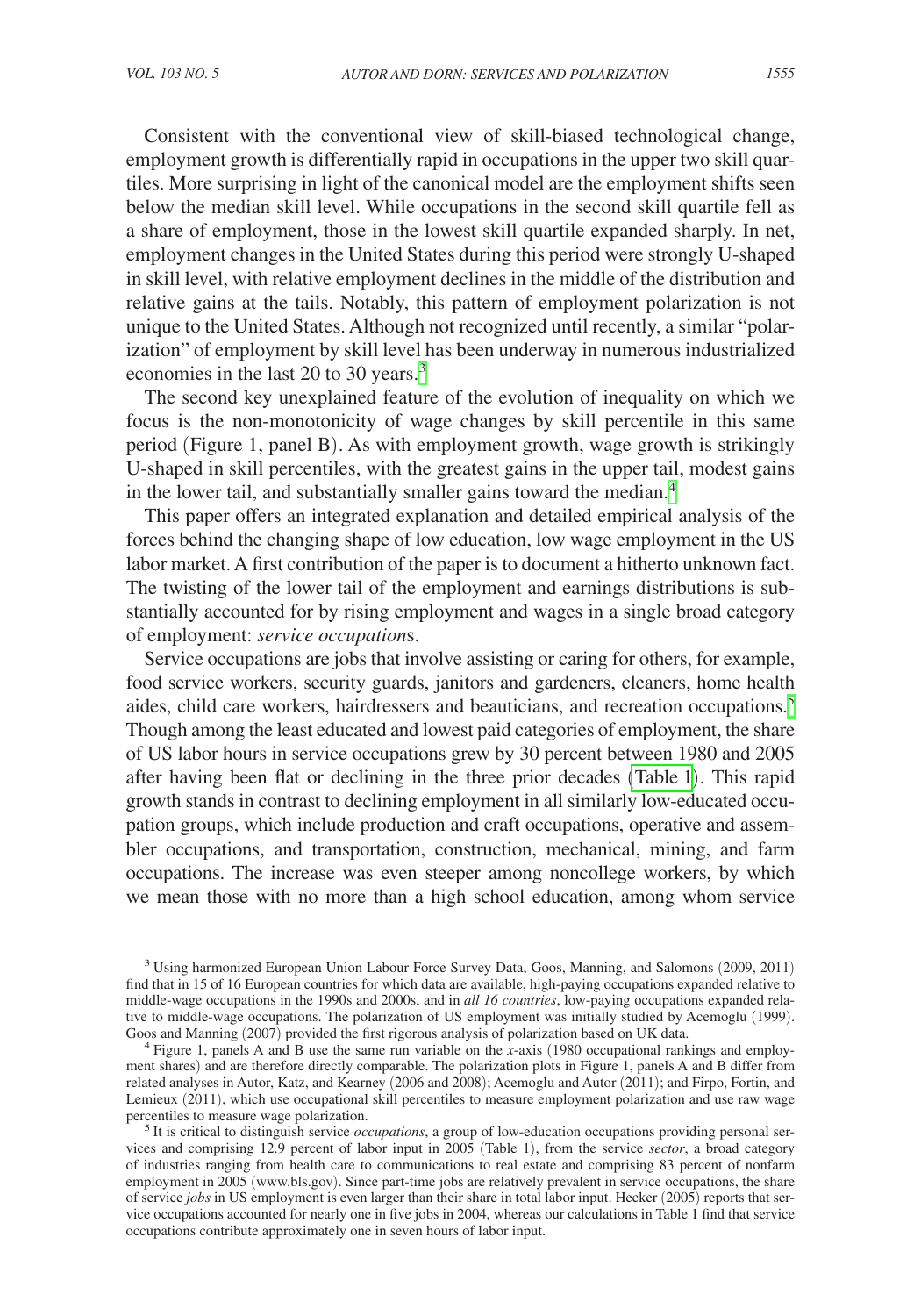<span id="page-3-0"></span>

|                                                               |      |      | Percent growth/<br>(growth per 10 yrs) |      |      |      |                   |                         |
|---------------------------------------------------------------|------|------|----------------------------------------|------|------|------|-------------------|-------------------------|
|                                                               | 1950 | 1970 | 1980                                   | 1990 | 2000 | 2005 |                   | 1950-1980 1980-2005     |
| Panel A. Share of employment                                  |      |      |                                        |      |      |      |                   |                         |
| Managers/professionals/technicians/<br>finance/ public safety | 22.3 | 25.8 | 31.6                                   | 38.2 | 39.6 | 40.9 | 41<br>(13.8)      | 30<br>(11.9)            |
| Production/craft                                              | 5.1  | 4.8  | 4.8                                    | 3.5  | 3.6  | 3.0  | $-5$<br>$(-1.8)$  | $-38$<br>$(-15.1)$      |
| Transportation/construction/<br>mechanics/mining/farm         | 29.2 | 22.3 | 21.6                                   | 18.8 | 18.0 | 18.2 | $-26$<br>$(-8.7)$ | $-15$<br>$(-6.2)$       |
| Machine operators/assemblers                                  | 12.6 | 13.2 | 9.9                                    | 7.3  | 5.7  | 4.6  | $-21$<br>$(-7.0)$ | $-54$<br>$(-21.5)$      |
| Clerical/retail sales                                         | 20.2 | 23.2 | 22.2                                   | 21.7 | 21.4 | 20.4 | 10<br>(3.4)       | $-8$<br>$(-3.3)$        |
| Service occupations                                           | 10.7 | 10.7 | 9.9                                    | 10.5 | 11.6 | 12.9 | $-7$<br>$(-2.3)$  | 30<br>(11.9)            |
| Panel B. Mean log hourly wage (2004\$)                        |      |      |                                        |      |      |      |                   |                         |
| Managers/professionals/technicians/<br>finance/public safety  | 2.22 | 2.86 | 2.83                                   | 2.90 | 3.03 | 3.14 | 61<br>(20.4)      | 31<br>(12.5)            |
| Production/craft                                              | 2.24 | 2.73 | 2.75                                   | 2.72 | 2.70 | 2.72 | 50<br>(16.8)      | $-3$<br>$(-1.2)$        |
| Transportation/construction/<br>mechanics/mining/farm         | 2.04 | 2.55 | 2.61                                   | 2.56 | 2.62 | 2.63 | 57<br>(18.9)      | $\overline{2}$<br>(0.9) |
| Machine operators/assemblers                                  | 2.04 | 2.46 | 2.48                                   | 2.46 | 2.52 | 2.54 | 44<br>(14.7)      | 6<br>(2.3)              |
| Clerical/retail sales                                         | 2.00 | 2.43 | 2.42                                   | 2.45 | 2.55 | 2.60 | 42<br>(14.1)      | 18<br>(7.3)             |
| Service occupations                                           | 1.48 | 2.01 | 2.10                                   | 2.14 | 2.24 | 2.26 | 62<br>(20.7)      | 16<br>(6.4)             |

Table 1—Levels and Changes in Employment Share and Mean Real log Hourly Wages by Major Occupation Groups, 1950–2005: Occupations Ordered by Average Wage Level

*Notes:* Sample includes persons who were age 18–64 and working in the prior year. Hourly wages are defined as yearly wage and salary income divided by the product of weeks worked times usual weekly hours. Employment share is defined as share in total work hours. Labor supply is measured as weeks worked times usual weekly hours in prior year. All calculations use labor supply weights.

*Source:* Census 1 percent samples for 1950 and 1970; Census 5 percent samples for 1980, 1990, 2000; American Community Survey 2005.

occupation employment rose from 12.9 to 19.8 percent of total work hours between 1980 and 2005, a 53 percent increase ([Appendix Table 1](#page-39-0)). Accompanying their rising employment, real wage growth in service occupations substantially outpaced that in other low-skill occupations, averaging 6.4 percent per decade between 1980 and 2005.

[Figure 2](#page-4-0) highlights the contribution of service occupations to aggregate employment and wage polarization by calculating a simple counterfactual scenario in which employment and wages in service occupations are held at their 1980 level. The upper panel of Figure 2 shows that reweighting the distribution of employment in 2005 to hold the share of employment in service occupations constant at its 1980 level substantially reduces the upward twist of the lower tail of the employment distribution during this twenty-five year period.<sup>[6](#page-3-1)</sup> Similarly, holding the real wage

<span id="page-3-1"></span>6 The figure uses data from the 1980 Census and 2005 ACS and is calculated using a simple variant of the DiNardo, Fortin, and Lemieux (1996) density reweighting method. Further details are given in the figure notes.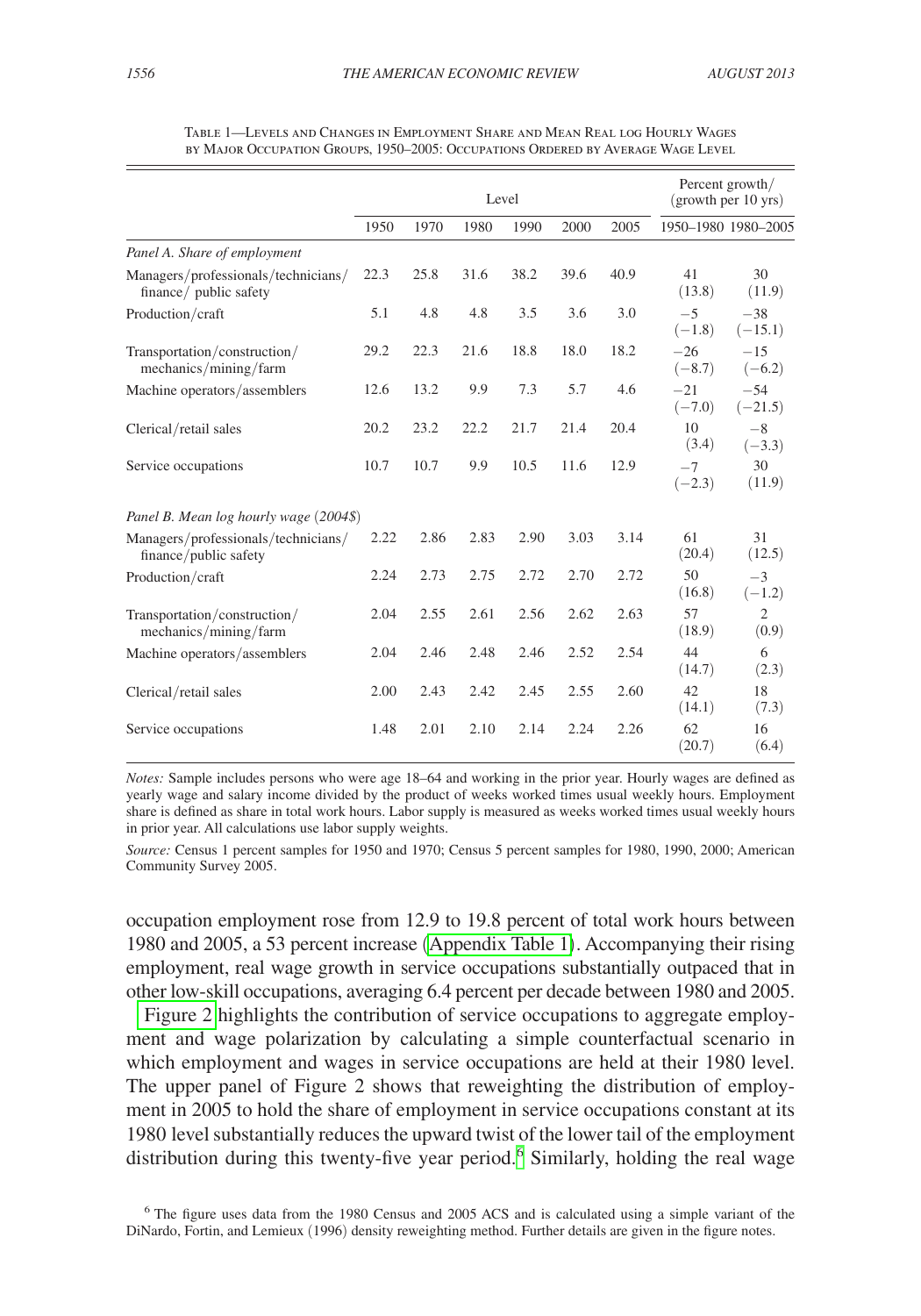

<span id="page-4-0"></span>Panel A. Observed and counterfactual changes in employment by skill percentile, 1980–2005

Panel B. Observed and counterfactual changes in hourly wages by skill percentile, 1980–2005



Figure 2. Observed and Counterfactural Changes in Employment and Hourly Wages, 1980–2005

*Notes:* The counterfactual in panel A is constructed by pooling ACS data from 2005 with Census data from 1980 and estimating a weighted logit model for the odds that an observation is drawn from 1980 Census sample (relative to the actual sampling year), using as predictors a service occupation dummy and an intercept. Weights used are the product of Census sampling weights and annual hours of labor supply. Observations in 2005 are reweighted using the estimated odds multiplied by the hours-weighted Census sampling weight, effectively weighting downward the frequency of service occupations in 2005 to their 1980 level. Given the absence of other covariates in the model, the extra probability mass is implicitly allocated uniformly over the remainder of the distribution. We calculate the counterfactual change in service occupation wages in panel B by assigning to each service occupation in 2005 its 1980 real log wage level.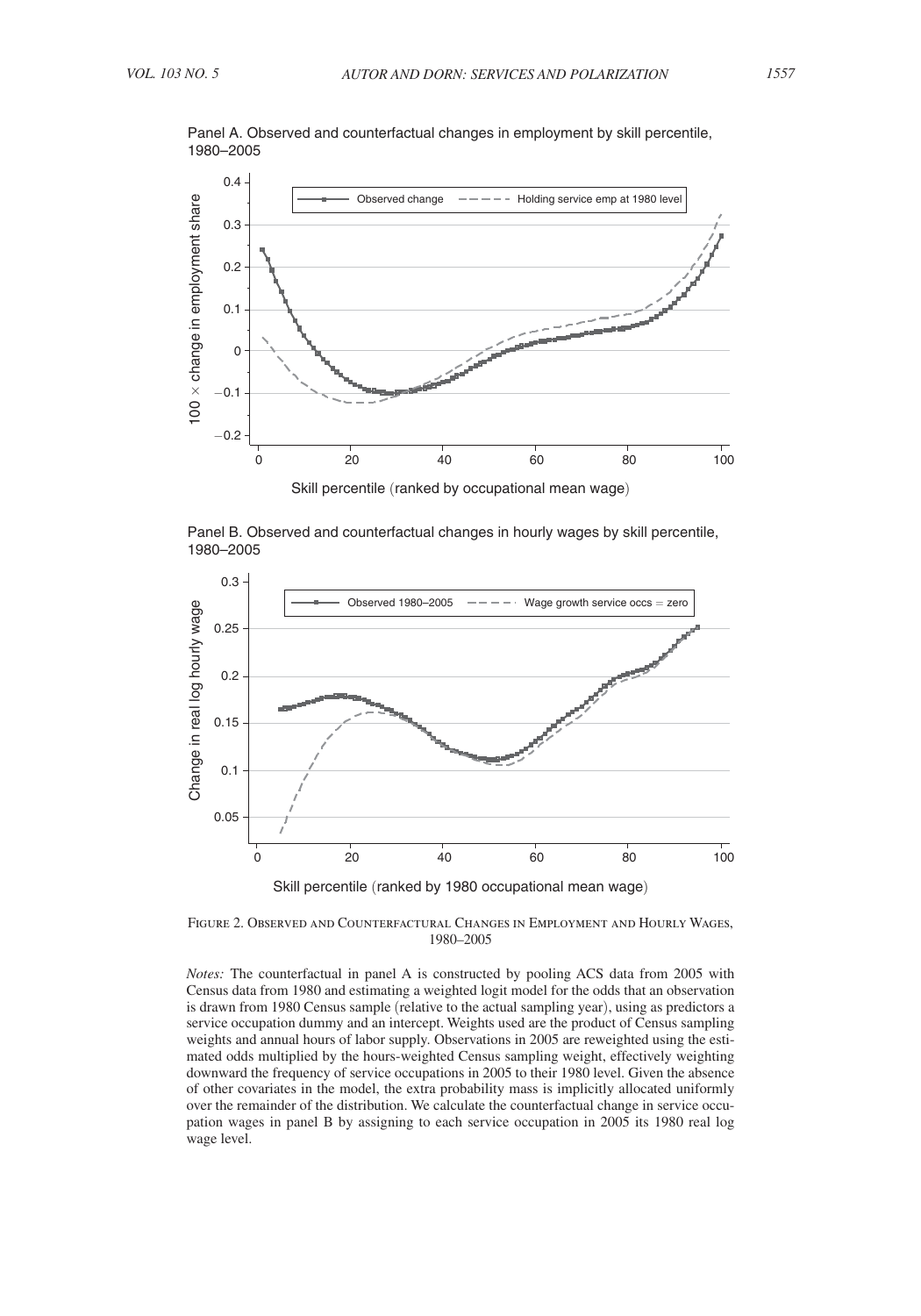

Figure 3. Change in Aggregate Employment Share by Decade 1970 through 2005 in Occupations Comprising the Lowest Skill Quintile of Employment in 1980

levels of service occupations at their 1980 level throughout the 1980–2005 period (panel B) substantially dampens the upward twist of the left-hand tail of the distribution of wage changes by occupational skill in this time interval.

While the rapid growth of low-wage, low-education service occupations since 1980 may appear inconsistent with the conventional narrative in which low-skill occupations sharply contracted in the 1980s and expanded thereafter (Autor, Katz, and Kearney 2008), the reconciliation of these facts is found in Figure 3, which plots the evolution of employment in the set of occupations that comprised the lowest skill quintile of employment in 1980. This figure reveals that low-skill service and low-skill non-service occupations have exhibited strongly countervailing employment trends in every decade after the 1970s. After a contraction of employment in both service and non-service occupations in the 1970s, employment in service occupations rose consistently and with growing velocity in the 1980s, 1990s, and 2000s. Conversely, employment in low-skill non-service occupations continued to fall in each decade.[7](#page-5-0) These divergent trends led to a *net* decline in low-skill employment in the 1980s and a net rise in the 1990s forward. Nevertheless, the growth of service occupations clearly commenced in the 1980s.

These simple exercises make a critical point: to interpret the pronounced polarization of employment and wages in the United States and potentially in other advanced countries, it is necessary to understand the rapid rise of employment and wages in service occupations. The primary hypothesis advanced by this paper is that polarization is driven by the interaction between two forces: consumer preferences,

<span id="page-5-0"></span> $7$  Occupational skill percentile is measured by the mean occupational wage in 1980, as in Figure 1. In 1980, 47 percent of employment in the lowest quintile was in service occupations and 92 percent of service occupation employment was in the lowest quintile. In 2005, 55 percent of employment in the lowest quintile was in service occupations and 89 percent of service occupation employment was in the lowest quintile.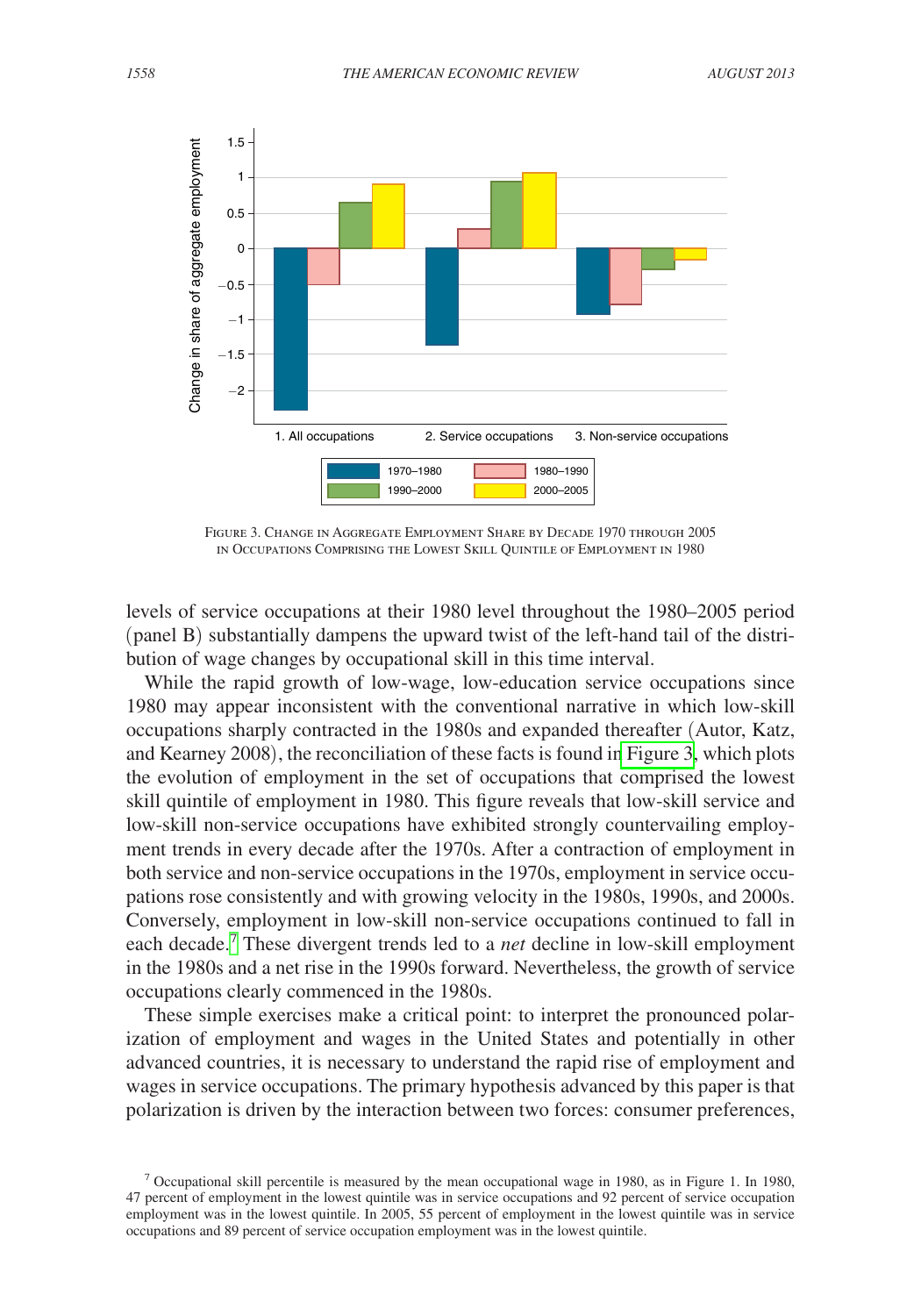which favor variety over specialization; and non-neutral technological progress, which greatly reduces the cost of accomplishing routine, codifiable job tasks but has a comparatively minor impact on the cost of performing in-person service tasks. If consumer preferences do not admit close substitutes for the tangible outputs of service occupations—such as restaurant meals, house-cleaning, security services, and home health assistance—non-neutral technological progress concentrated in goods production (by which we mean non-service occupation activities) has the potential to raise aggregate demand for service outputs and ultimately increase employment and wages in service occupations.

We develop these implications in a general equilibrium model of "routine-task" replacing technological change, building upon Autor, Levy, and Murnane (2003) henceforth, ALM—Weiss (2008), and in a broader sense, Baumol's (1967) model of unbalanced technological progress.[8](#page-6-0) Technological progress in our model takes the form of an ongoing decline in the cost of computerizing routine tasks, which can be performed both by computer capital and low-skill ("noncollege") workers in the production of goods. The adoption of computers substitutes for low-skill workers performing routine tasks—such as bookkeeping, clerical work, and repetitive production and monitoring activities—which are readily computerized because they follow precise, well-defined procedures. Importantly, occupations intensive in these tasks are most commonplace in the middle of the occupational skill and wage distribution.

The secularly falling price of accomplishing routine tasks using computer capital complements the "abstract" creative, problem-solving, and coordination tasks performed by highly-educated workers such as professionals and managers, for whom data analysis is an input into production. Critically, automation of routine tasks neither directly substitutes for nor complements the core jobs tasks of loweducation occupations—service occupations in particular—that rely heavily on "manual" tasks such as physical dexterity and flexible interpersonal communication.[9](#page-6-1) Consequently, as computerization erodes the wage paid to routine tasks in the model, low-skill workers reallocate their labor supply to service occupations.

A key implication of the model is that when the elasticity of substitution in *production* between computer capital and routine labor is higher than the elasticity of substitution *in consumption* between goods and services, then the continuously falling price of computers ultimately causes wages for low-skill labor performing routine tasks to fall relative to wages for low-skill labor performing manual tasks. Low-skill labor flows accordingly from goods to services, while high-skill labor remains in goods production, leading to *employment polarization.* Furthermore, wage polarization occurs if the elasticity of substitution between goods and services in consumption does not exceed unity—that is, goods and services are at least

<span id="page-6-0"></span><sup>8</sup> In related work, Ngai and Pissarides (2007) derive a multisector model where unbalanced productivity growth leads to rising employment in sectors that have low TFP growth. Acemoglu and Guerrieri (2007) develop a model in which endogenous technological change leads to unbalanced technological progress due to differential progress in capital relative to labor-intensive technologies.<br><sup>9</sup> The physical and interpersonal activities performed in service occupations—such as personal care, table-

<span id="page-6-1"></span>waiting, order-taking, housekeeping, janitorial services—have proven cumbersome and expensive to computerize. The reason, explained succinctly by Pinker (2007, p. 174), is that, "[a]ssessing the layout of the world and guiding a body through it are staggeringly complex engineering tasks, as we see by the absence of dishwashers that can empty themselves or vacuum cleaners that can climb stairs."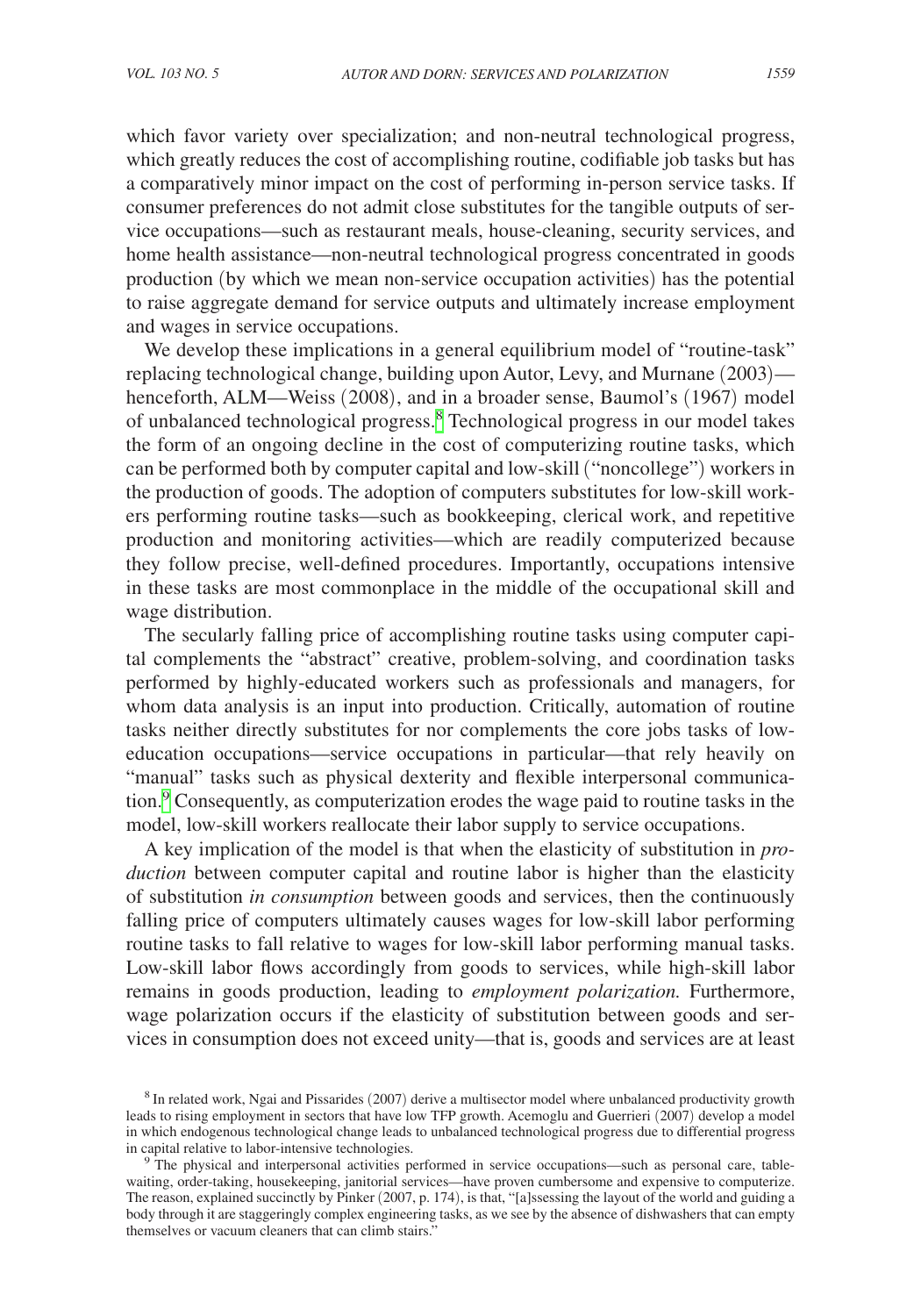weakly complementary. If so, the wages paid to manual tasks (and hence noncollege earnings) converge to a steady growth rate that equals or exceeds the growth rate of college wages.

Building on the observation that the output of low-skill service occupations is non-storable and non-tradable—hence, suppliers and demanders of in-person services must collocate—we extend the conceptual model to a spatial equilibrium setting where local labor markets have differential degrees of specialization in routine-intensive industries. This extension provides testable implications for four local labor market outcomes. Specifically, it predicts that markets that were historically specialized in routine task-intensive industries should differentially (i) adopt computer technology and displace workers from routine task-intensive occupations; (ii) undergo employment polarization as low-skill labor reallocates into manual task-intensive in-person services; (iii) exhibit larger (nominal) wage growth at both ends of the occupational skill distribution (i.e., wage polarization); and (iv) experience larger net inflows of workers with both very high and very low education, driven by rising demand for both abstract labor in goods production and manual labor in service production.

We test these predictions at the level of 722 consistently defined, fully inclusive Commuting Zones (approximating local labor markets), and find robust support. Using Census data on industry and occupation mix by local labor market and data from the Dictionary of Occupational Titles (US Department of Labor 1977) on job tasks by occupation, we first document that the specialization of local labor markets in routine activities in the 1980s forward is largely predetermined by industry structure *in 1950*—three decades prior to the era of service occupation growth—which allows us to use the 1950 industry mix as an instrumental variable for local labor market specialization in routine tasks in later decades.

We find that commuting zones that were historically specialized in routine intensive occupations experienced differential increases in workplace computer use and reductions of employment in routine task-intensive jobs after 1980. Simultaneously, they experienced a sharp differential rise in low-skill service occupation employment that was accompanied by a differential growth of wages in these occupations. These patterns of growth in service occupations contribute to increased employment and wage polarization in routine-intensive local labor markets.

Alongside unbalanced technological progress, we evaluate numerous alternative explanations for the pronounced differences in wage and employment polarization across more and less routine-intensive labor markets, including deindustrialization, offshoring, rising demand for home production substitutes among households with high education and earnings, and growing low-skill immigration. None of these alternatives appears central to our findings.

Our local labor market analysis is most closely related to Beaudry, Doms, and Lewis (2010), who explore the cross-city relationship between skilled labor supply, the diffusion of information technology, and the evolution of the skilled wage premium. They document that cities that were initially relatively skill-abundant as of 1980 differentially adopted computer technology thereafter, and that this coincided with a reversal of the downward sloping city-level relationship between local skill supply and the skill premium. In addition to corroborating this complementarity between information technology and high-skill labor, the main contribution of our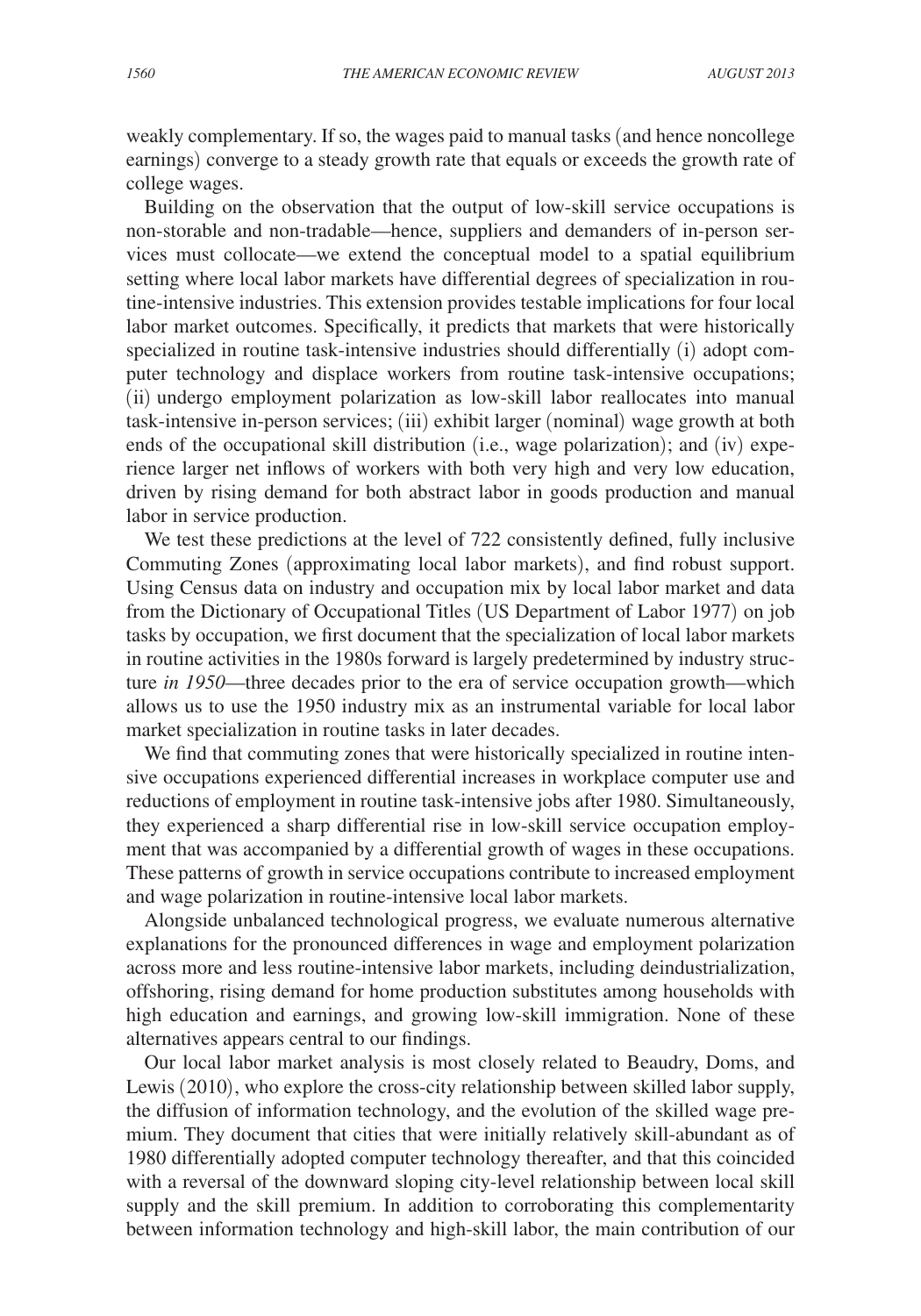paper is to document and analyze the largely unstudied relationship between the diffusion of information technology, the demand for low-skill service activities, and the polarization of employment and wages.<sup>[10](#page-8-0)</sup>

In the next section, we outline a model of unbalanced productivity growth and derive implications for the evolution of occupational composition, skill allocations, and wage inequality. Section II describes the data sources and details how we measure local labor markets, job tasks and, in particular, routine task-intensity. Section III presents empirical tests of the model's four main predictions for computer adoption, task specialization, wage polarization, and geographic mobility. Section IV concludes.

## **I. Model**

We consider an economy with two sectors  $(j = g, s)$  that produce "goods" and "services" for consumption using four factors of production.<sup>[11](#page-8-1)</sup> Three of these factors are labor (task) inputs: manual, routine, and abstract  $(L_m, L_r, L_a)$ . These labor inputs are supplied by workers of two skill levels  $(i = H, U)$  corresponding to high- and low-skill workers. The fourth factor of production is computer capital *K*, which is an intermediate (nonconsumption) good that also provides routine task services. In each sector, a continuum of mass one of firms produces output.

Production of goods combines routine labor, abstract labor, and computer capital, measured in efficiency units, using the following technology:

(1) 
$$
Y_g = L_a^{1-\beta} [(\alpha_r L_r)^{\mu} + (\alpha_k K)^{\mu}]^{\beta/\mu},
$$

with  $\beta, \mu \in (0, 1)$ . In this production function, the elasticity of substitution between abstract labor and total routine task input is 1 while the elasticity of substitution between routine labor and computer capital is  $\sigma_r = 1/(1 - \mu)$  and, by assumption, is greater than 1. By implication, K is a relative complement to abstract labor and a *relative substitute* for routine labor.

The second sector, which produces services, uses only manual labor, measured in efficiency units as *Lm*:

$$
Y_s = \alpha_s L_m,
$$

where  $\alpha_s > 0$  is an efficiency parameter. We will normalize  $\alpha_s$  to 1 in the rest of the paper, and so  $\alpha_r$  may be thought of as a relative efficiency term.

<span id="page-8-0"></span> $10$  Complementary research by Goos, Manning, and Salomons (2011) uses harmonized data from 16 European Union countries to study employment growth across 21 occupation groups from 1993 to 2006. Consistent with our findings, GMS conclude that declining employment in routine-intensive middle-skill occupations is the primary force behind employment polarization. Our paper capitalizes on the longer time horizon and much greater occupational and geographic detail afforded by US data sources to analyze polarization at the level of local labor markets over 55 years. Exploiting local labor market patterns of industry specialization evident in 1950, we tie historical local labor market specialization in routine activities to subsequent growth in employment in service occupations, increasing computer use, changing wage patterns, and labor mobility from 1980 through 2005.

<span id="page-8-1"></span><sup>&</sup>lt;sup>11</sup> What we specifically have in mind is that the "service" sector provides *low-skill* in-person services such as haircutting and food service. The "goods" sector involves all other economic activities, including manufacturing industries and skilled service industries such as banking or higher education.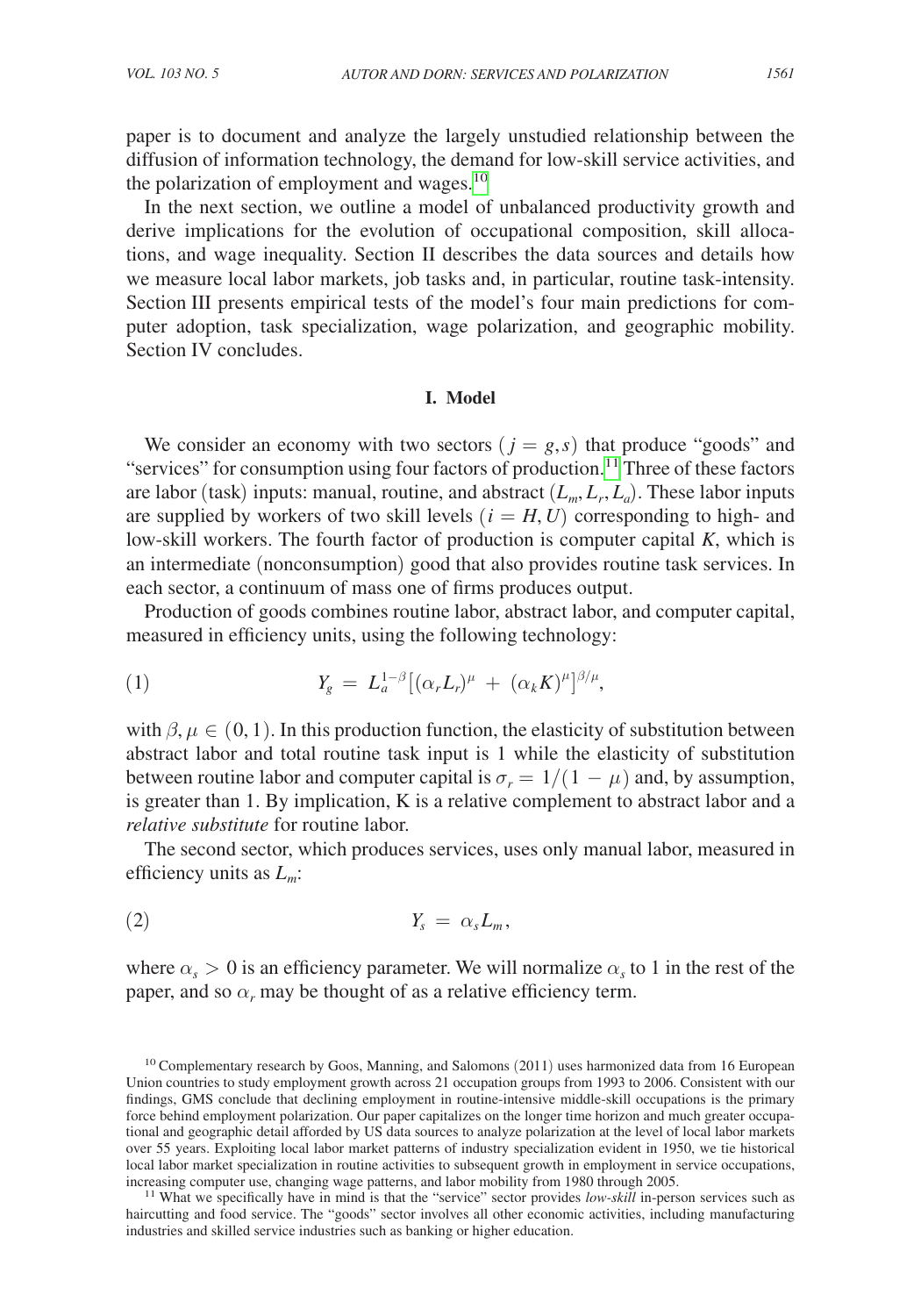There is a continuum of mass one of high-skill workers, *H*, who supply abstract labor inelastically to the goods sector. There is a continuum of mass one of low-skill workers, *U*, who each supply either manual or routine labor.

Low-skill workers have homogeneous skills at performing manual tasks. If all *U*  workers were to perform manual tasks, they would supply a unit mass of manual labor. Low-skill workers have heterogeneous skills in performing routine tasks. Let  $\eta$  equal a worker's skill in routine tasks, measured in efficiency units, with density and distribution functions  $f(\eta)$  and  $F(\eta)$ . There is a mass of one of potential routine labor input:  $\int \eta f(\eta) d\eta = 1$ . Each worker of type *U* supplies labor inelastically to the task offering the highest income level given her endowment,  $\eta$ . Hence, a lowskill worker supplies routine tasks only if his earnings in goods production exceed the (uniform) service wage (i.e.,  $w_r(t) \times \eta_i \geq w_m(t)$ ). To permit analytic solutions of the model, it is convenient to choose a functional form for  $f(\eta)$ . We assume that  $\eta$ is distributed exponentially on the interval  $[0, \infty]$  with  $f(\eta) = e^{-\eta}$ .<sup>12</sup> Given the positive self-selection and attendant higher earnings of low-skill workers in goods relative to service occupations, workers in service occupations tend to be at the bottom of the wage-ranked occupational skill distribution (i.e., at the left-hand side of polarization graphs) while routine occupations are toward the middle of the distribution.

Computer capital is produced and competitively supplied using the following technology:

$$
(3) \t\t\t K = Y_k(t) e^{\delta t}/\theta,
$$

where  $Y_k(t)$  is the amount of the final consumption good allocated to production of *K*,  $\delta > 0$  is a positive constant, and  $\theta = e^{\delta}$  is an efficiency parameter. Capital fully depreciates between periods.<sup>13</sup> Productivity is rising at rate  $\delta$ , reflecting technological progress.

At time  $t = 1$ , one unit of the consumption good Y can be used to produce one efficiency unit of computer capital:  $1 = e^{\delta}/\theta$ . Competition guarantees that the real price of computer capital (per efficiency unit) is equal to marginal (and average) cost. So, at time  $t = 1$ ,  $p_k = 1$ . As time advances, this price falls, with

(4) 
$$
p_k(t) = \frac{Y_k}{K} = \theta e^{-\delta t}.
$$

To close the model, we model all consumers/workers as having identical CES utility functions defined over consumption of goods and services:

(5) 
$$
u = (c_s^{\rho} + c_g^{\rho})^{1/\rho}, \text{ where } \rho < 1.
$$

The elasticity of substitution in consumption between goods and services is  $\sigma_c$  $= 1/(1 - \rho).$ 

<span id="page-9-0"></span><sup>&</sup>lt;sup>12</sup> The choice of functional form is innocuous given that the long run equilibrium of the model (i.e., as *t* → ∞) depends only on technology, preferences, and factor endowments (i.e., *H* and *U*).

<span id="page-9-1"></span><sup>&</sup>lt;sup>13</sup> More precisely, the flow of services provided by computer capital is paid its rental price continually as these services are consumed.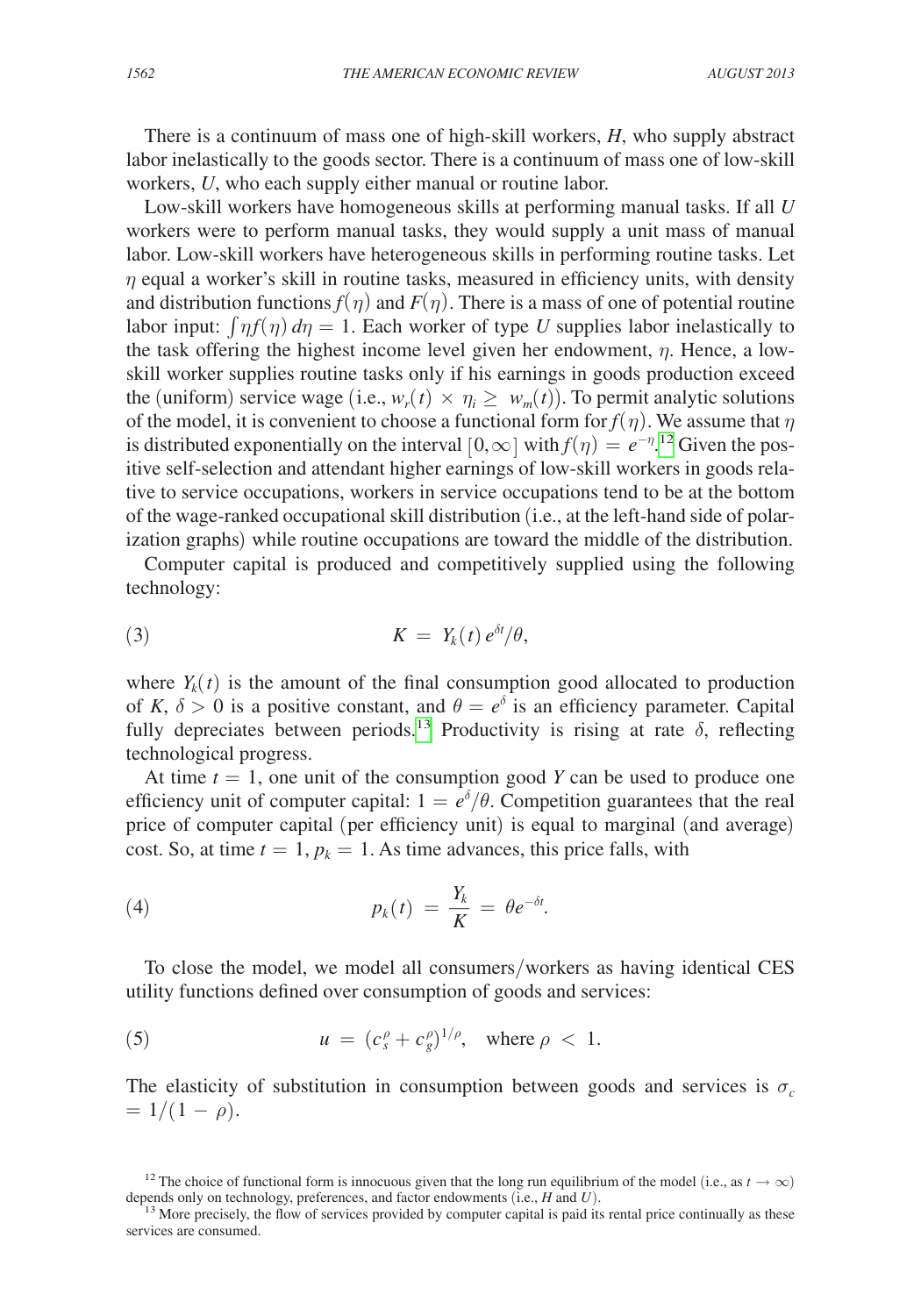Consumers take prices and wages as given and maximize utility subject to the budget constraint that consumption equals wages. Firms maximize profits taking the price of consumption goods and wages as given. The CRS technology ensures that equilibrium profits will be zero.

We are interested in the long-run ( $t \rightarrow \infty$ ) allocation of low-skilled labor to goods and services and the evolution of inequality, measured by the manual to abstract and manual to routine wage ratios. We present the static solution of the model and its asymptotic equilibrium immediately below and subsequently extend the model to a spatial equilibrium setting.

## A. *The Planner's Problem*

Since there are no distortions, the equilibrium allocation can be characterized by solving the social planner's problem. In each time period, the planner chooses the level of capital  $K(t)$ , and the allocation of labor  $L_m(t)$  to manual tasks in the service sector that maximize aggregate utility.<sup>14</sup>

Given  $p_k(t)$  at time *t*, the social planner's problem at time *t* can be written as

(6) 
$$
\max_{K, L_m} \left( L_m^{\frac{\sigma - 1}{\sigma}} + (Y_g - p_k(t) K)^{\frac{\sigma - 1}{\sigma}} \right)^{\frac{\sigma}{\sigma - 1}}
$$
  
where  $Y_g = L_a^{1-\beta} X^{\beta}$  and  $X \equiv [(\alpha_r L_r)^{\mu} + (\alpha_k K)^{\mu}]^{1/\mu}$ ,  
 $L_r = g(L_m) \equiv (1 - \log(1 - L_m))(1 - L_m)$ ,

where *X* is the aggregate input of routine tasks,  $g(.)$  is a function with the property that  $g(0) = 1$  and  $g(1) = 0$ , and we use  $\sigma$  in place of  $\sigma_c$  to simplify notation.

The first order conditions for problem (6) with respect to capital *K* and labor  $L_m$ respectively are given by

(7) 
$$
\frac{\partial Y_g}{\partial K} = p_k(t),
$$

(8) 
$$
L_m^{-1/\sigma} = (Y_g - p_k K)^{-1/\sigma} \frac{\partial Y_g}{\partial X} \frac{\partial X}{\partial L_r} (-\log(1 - L_m)),
$$

where we have used  $g'(L_m) = \log(1 - L_m) = -\eta^*$ .

The system in (7) and (8) contains two unknowns  $(L_m, X)$  in two equations and uniquely solves for the equilibrium at any time *t*. We use these equations to first solve for the asymptotic allocation of low-skill labor between goods and services and then to solve for equilibrium wages.

<span id="page-10-0"></span><sup>&</sup>lt;sup>14</sup> The equilibrium at each time can be analyzed in isolation because capital fully depreciates between periods and consumption equals output. The price of computer capital falls exogenously over time, and the equilibrium prices of all factors follow from their marginal products.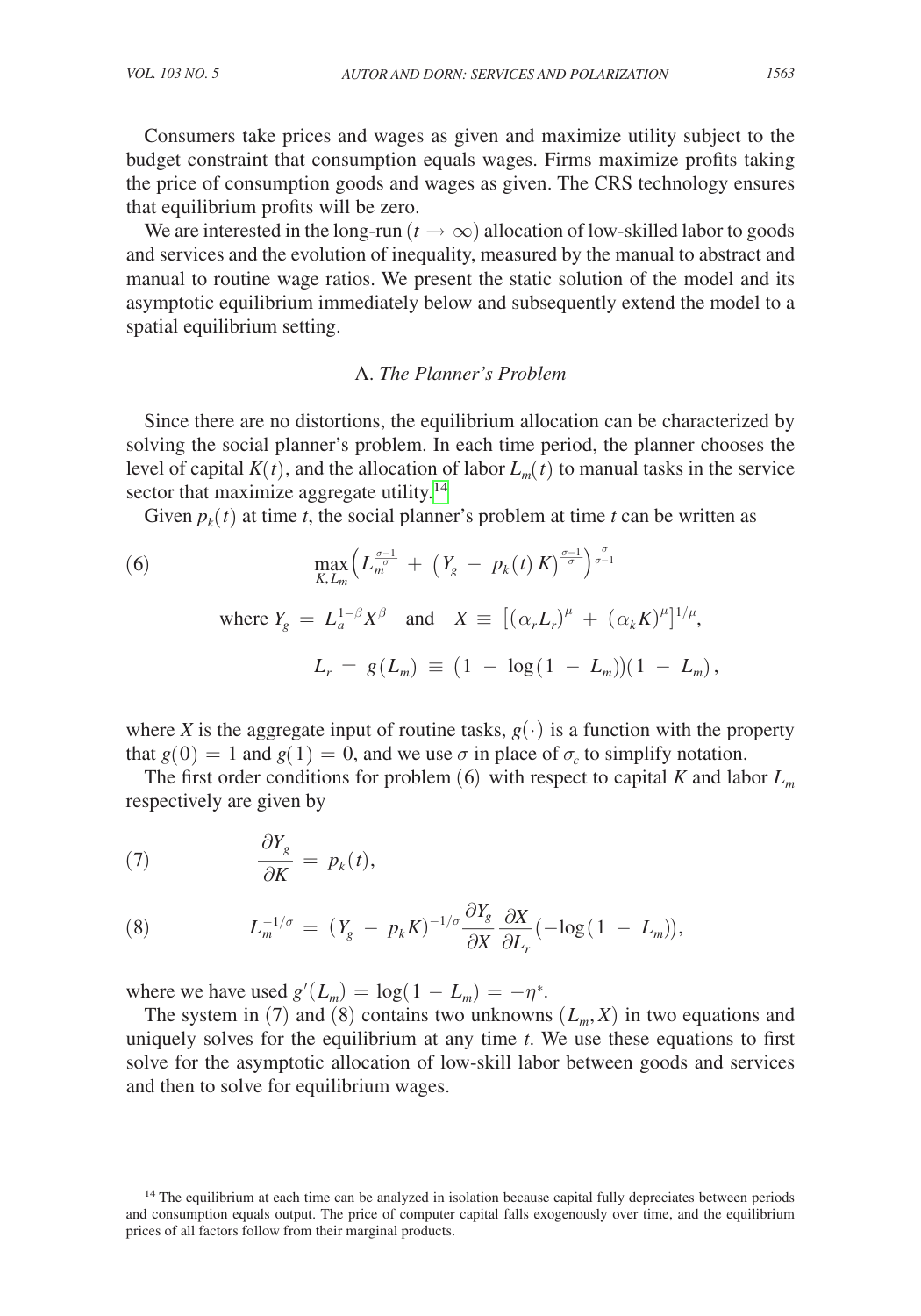#### B. *Asymptotic Labor Allocation*

Since the price of computer capital  $p_k(t)$  falls to zero asymptotically, computer capital limits to

$$
\lim_{t \to \infty} K(t) = \infty.
$$

Noting that *Lr* is bounded from above and *Lr* and *K* are gross substitutes in the production of *X*, the production of *X* in the limit will be essentially determined by the capital level. Formally,

$$
\lim_{t \to \infty} X/\alpha_k K = 1.
$$

Using this equation and equation (9), the online Appendix shows that the asymptotic supply of low-skill labor to services,  $L_m^*$ , is uniquely determined as follows:<sup>[15](#page-11-0)</sup>

(11)  
\n
$$
L_m^* = \begin{cases}\n1 & \text{if } \frac{1}{\sigma} > \frac{\beta - \mu}{\beta} \\
\overline{L}_m \in (0, 1) & \text{if } \frac{1}{\sigma} = \frac{\beta - \mu}{\beta} \\
0 & \text{if } \frac{1}{\sigma} < \frac{\beta - \mu}{\beta}\n\end{cases}
$$

This equation indicates that the allocation of low-skill labor between services (manual tasks) and goods (routine tasks) depends upon the relative magnitudes of the consumption and production elasticities ( $\sigma$  and  $\sigma_r = 1/(1 - \mu)$ , respectively), scaled by the share of the routine aggregate in goods production  $(\beta)$ .

To see the intuition for this limiting result, consider a case where  $\beta = 1$ , so that **Example 11** simplifies to  $\frac{\sigma_r}{\sigma} \geq 1$ . In this case, the asymptotic allocation of lowskill labor to services versus goods production depends entirely on whether the elasticity of substitution *in production* between computer capital and routine labor is higher or lower than the elasticity of substitution *in consumption* between goods and services (both of which demand low-skill labor). If the production elasticity exceeds the consumption elasticity, technological progress (i.e., a falling computer price  $p_k$ ) raises relative demand for low-skill labor in service employment; in the limit, all low-skill labor flows from goods into services production. If this inequality is reversed, all low-skill labor eventually concentrates in the goods sector, where it performs routine tasks (opposite to what is observed in the data). [16](#page-11-1)

<span id="page-11-0"></span><sup>&</sup>lt;sup>15</sup> Here,  $\overline{L}_m$  is the solution to the equation  $(\overline{L}_m)^{-1/\sigma} = \kappa_1^{-1/\sigma} \kappa_2 g (\overline{L}_m)^{\mu-1} (-\log(1 - \overline{L}_m))$ . See the Appendix for details.<br><sup>16</sup> The role played by β in this equation is also straightforward. If β is low, a relatively small share of the gains

<span id="page-11-1"></span>to technical progress accrue to low-skill labor performing routine tasks (through *q*-complementarity) and a correspondingly larger share accrues to high-skill labor performing abstract tasks. Hence, the lower is  $\beta$ , the smaller is the critical value of  $\sigma_r/\sigma$  required for low-skill labor to flow into services.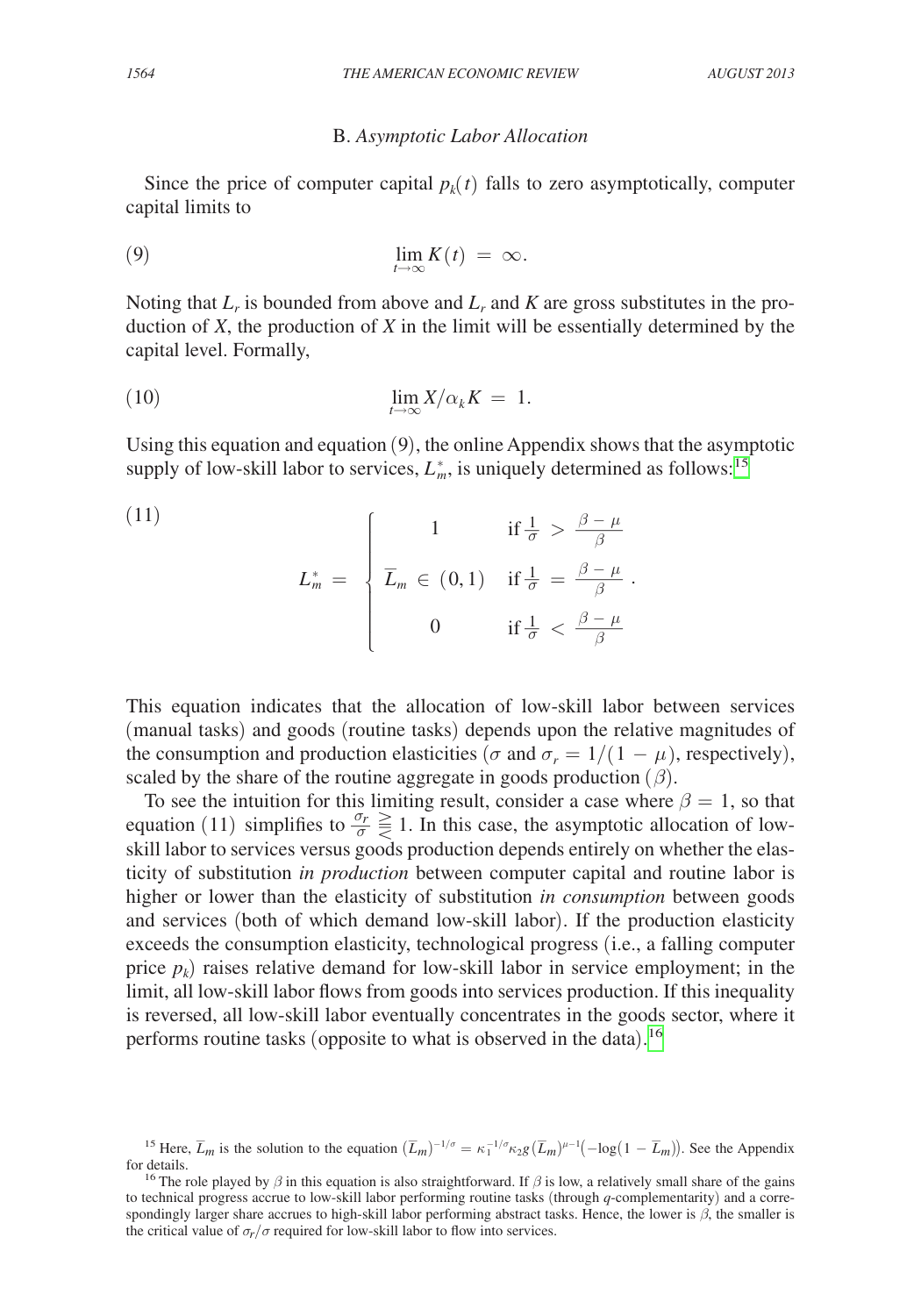# C. *Asymptotic Wage Inequality*

Two measures of inequality are relevant for our analysis. The first is the relative wage paid to manual versus routine tasks. When this ratio falls, wages in routine production occupations (in the middle of the occupational wage distribution) grow relative to wages in service occupations at the bottom of the distribution. The second is the relative wage paid to abstract versus manual tasks, reflecting earnings inequality between occupations at the top and bottom of the occupational skill distribution. In our terminology, a monotone increase in inequality is a case where  $w_a/w_m$  rises and  $w_m/w_r$  falls. In contrast, wage polarization occurs when  $w_m/w_r$  rises while  $w_a/w_m$ is either stable or declining. We now derive the necessary and sufficient conditions for these outcomes.

Since low-skill labor necessarily flows toward the sector/task that offers the highest wage, the dynamics of  $w_m/w_r$  precisely mirror the dynamics of labor flows between goods and services (11). Specifically,

(12)  
\n
$$
\frac{w_m}{w_r} = \begin{cases}\n\infty & \text{if } \frac{1}{\sigma} > \frac{\beta - \mu}{\beta} \\
-\log(1 - L_m^*) & \text{if } \frac{1}{\sigma} = \frac{\beta - \mu}{\beta} \\
0 & \text{if } \frac{1}{\sigma} < \frac{\beta - \mu}{\beta}\n\end{cases}
$$

If the production elasticity exceeds the consumption elasticity (scaled by  $\beta$ ), wages for low-skill workers in manual tasks rise relative to the alternative wage in routine tasks, and low-skill labor flows to service occupations at the bottom of the occupational skill distribution. Therefore, the lower tails of both the wage and employment distributions "polarize."

This polarization is necessary but not sufficient for overall wage polarization to occur. The additional condition needed is that wages in service occupations grow at least as rapidly as high-skill wages (i.e.,  $w_a/w_m$  is either constant or declining).<sup>[17](#page-12-0)</sup> The online Appendix shows that this occurs if the consumption elasticity is not less than unity—that is, goods and services are gross complements:<sup>[18](#page-12-1)</sup>

(13)  
\n
$$
\frac{w_a}{w_m} = \begin{cases}\n0 & \text{if } \sigma < 1 \\
1 & \text{if } \sigma = 1, \quad \text{when } \frac{1}{\sigma} > \frac{\beta - \mu}{\beta} \\
\infty & \text{if } \sigma > 1\n\end{cases}
$$

<span id="page-12-0"></span><sup>17</sup> If, by contrast,  $w_a/w_m$  were to continue to rise, wages in manual tasks would eventually become arbitrarily small *relative* to wages in abstract tasks (even while  $w_m$  is rising in absolute terms). This would not accord with our definition of wage polarization.

<span id="page-12-1"></span>small *relative* to wages in abstract tasks (even while  $w_m$  is rising in absolute terms). This would not accord with our definition of wage polarization.<br><sup>18</sup> The online Appendix also characterizes the behavior of  $\frac{w_a$ goods and services are gross substitutes ( $\sigma > 1$ ).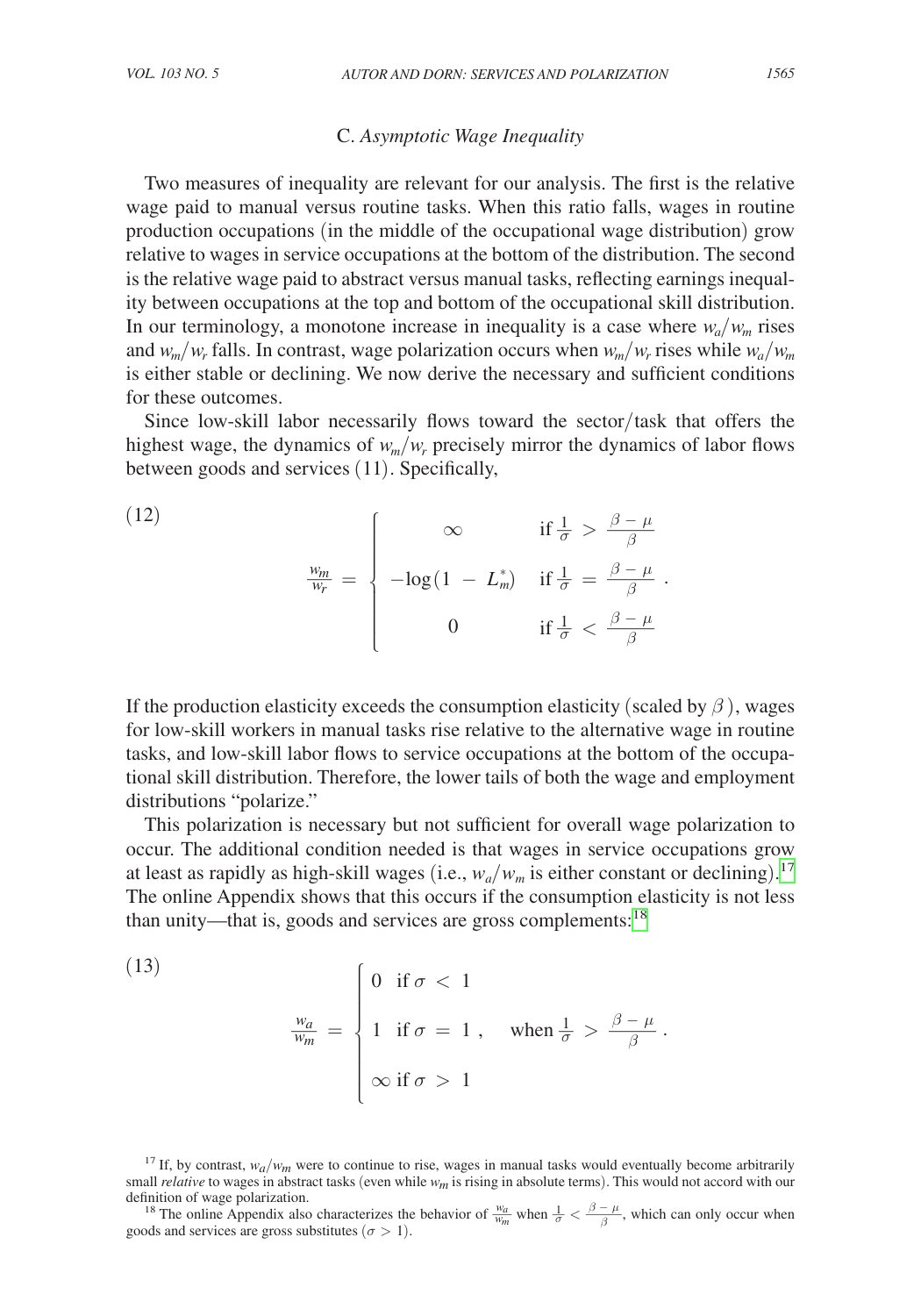This result is of signal importance to our analysis because it underscores that despite ongoing, skilled labor augmenting technological progress and a fixed skill endowment, wage inequality need not rise indefinitely. If goods and services are at least weakly complementary, inequality between high- and low-skill labor either asymptotes to a constant or reverses course. Thus, consumer preferences determine whether the rising marginal *physical* product of high-skill workers translates into a corresponding rise in their marginal *value* product.

## D. *Summary of Closed Economy Model*

The closed economy model gives rise to three focal cases. First, if the elasticity of substitution in production between computer capital and routine labor is high relative to the elasticity of substitution in consumption between goods and services (specifically,  $1/\sigma > (\beta - \mu)/\beta$ ), the continuously falling price of automating routine tasks ultimately causes wages in manual tasks to exceed wages in routine tasks. Low-skill labor flows accordingly from goods to services—though not instantaneously since some low-skill workers have strong initial comparative advantage in routine tasks. Because routine task-intensive occupations, such as clerical and repetitive production jobs, are typically found toward the middle of the occupational skill distribution, we say that employment "polarizes." Note, however, that because workers who remain in the goods sector are positively selected, the ratio of wages paid to workers in goods versus service occupations need not fall as rapidly as the ratio of wages paid to an efficiency unit of routine versus manual task input. The observed change in wages per time unit may thus be smaller than the underlying change in wages per efficiency unit.

Second, if in addition, the consumption elasticity is less than or equal to unity  $(1/\sigma \geq 1 > (\beta - \mu)/\beta)$ , employment polarization is accompanied by wage polarization whereby the ratio of wages paid to manual relative to abstract tasks is either constant or increasing.

Third, if instead the production elasticity is low relative to the consumption elasticity  $(1/\sigma < (\beta - \mu)/\beta)$ , ongoing technological progress competes down the wage paid in routine relative to abstract tasks but does not raise demand for services sufficiently to increase the manual relative to routine wage; wages and employment fall most at the bottom of the occupational skill distribution. This case corresponds most closely to the monotone skill-biased technological setting considered by the canonical model. It does not, however, appear to be the case best supported by the data.

# E. *Spatial Equilibrium*

To guide the subsequent empirical analysis of polarization at the level of local labor markets, we extend the closed economy model to consider an integrated, spatial equilibrium setting. In this setting, mobile high-skill workers reallocate across regions in response to changes in real earnings induced by the interaction between a uniformly falling price of automating routine tasks and regional heterogeneity in industry specialization that affect regions' ability to capitalize on these technological advances.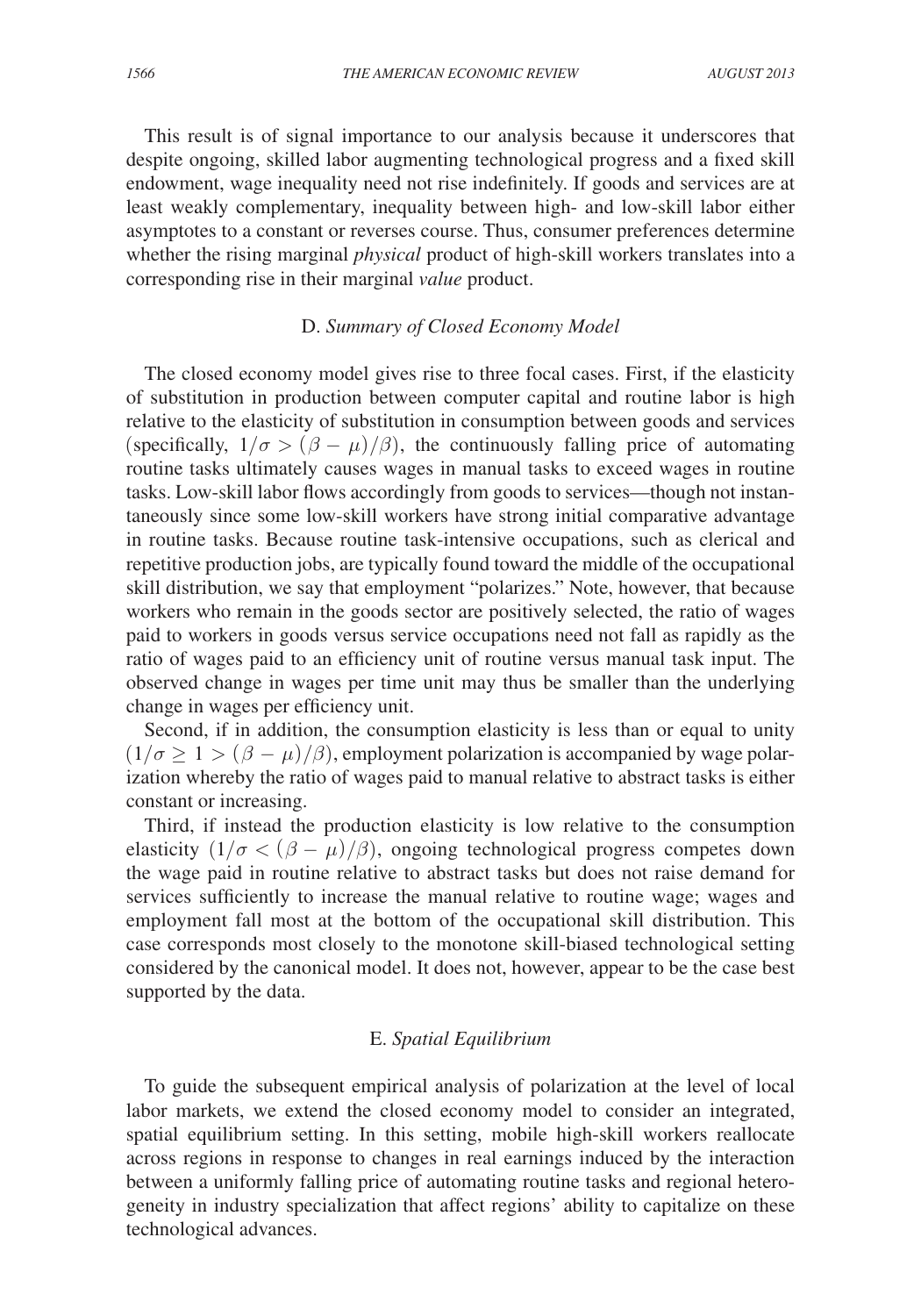We consider a large set of geographic regions,  $j \in J = \{1, ..., |J|\}$ , each endowed with a unit mass of high-skill labor and a unit mass of low-skill labor, with labor supply as above. To introduce regional specialization, we adopt the Armington (1969) assumption that products are differentiated by origin.<sup>19</sup> In each region, a continuum of competitive firms produces differentiated consumption goods  $Y_{g,j}$  using the technology

$$
Y_{g,j} \, = \, L_{a,j}^{1-\beta_j} \big[ \big( \alpha_r L_{r,j} \big)^\mu \; + \; \big( \alpha_k K_j \big)^\mu \big]^{\beta_j/\mu},
$$

with  $\beta_j \in (0, 1)$ . A higher value of  $\beta_j$  implies that the differentiated good produced in that region is relatively more intensive in the routine task aggregate, while a lower level of  $\beta_j$  corresponds to relatively high demand for abstract tasks in goods production. To simplify the analysis, we assume also that  $\beta_j$  is different for each region. In particular, there exists a region  $j^{max}$  such that  $\beta_j^{max} = max_j \beta_j$ , and a region  $j^{min}$  such that  $\beta_j$ <sub>min</sub> = min<sub>*j*</sub> $\beta_j$ . Competitive firms in each region use low-skill labor to produce service output as per equation  $(2)$ .

Goods are costlessly tradable across regions. Services are nontradable since they must be performed in person. Consistent with the observation that geographic mobility is higher among college than noncollege workers (Topel 1986; Bound and Holzer 2000; and Notowidigdo 2011), we posit that high-skill labor is fully mobile across regions while low-skill labor is not. We discuss below how relaxing this assumption would affect the results.

We assume that each region admits a representative household with preferences given by

(14) 
$$
u(c_s, c_{g1},...,c_{gJ}) = u(c_s^{\rho} + \tilde{c}^{\rho})^{1/\rho},
$$

where

(15) 
$$
\tilde{c} = \left(\sum_{j=1}^{J} c_j^{\nu}\right)^{1/\nu},
$$

with  $\nu > 0$ , implying that the goods from each region are gross substitutes. These preferences differ from our initial setup (equation  $(5)$ ) only in that we allow for consumer substitution between locally produced services and the full set of consumption good varieties.

We make two further simplifications for expositional ease. First, we consider only the focal case in which the consumption elasticity  $\sigma$  is equal to unity. This simplification is not restrictive since, as per equation (13), the aggregate model gives rise to employment and wage polarization for any substitution elasticity less than or equal to unity. Second, because our empirical work explores variation in employment, wages, and mobility across local labor markets but does not analyze trade in goods,

<span id="page-14-0"></span><sup>&</sup>lt;sup>19</sup> A large body of work documents persistent regional patterns of industry specialization that arise from location-specific productive attributes—such as climate or access to ports—or from agglomeration economies (e.g., Krugman 1991; Blanchard and Katz 1992; Ellison and Glaeser 1997; and Glaeser and Gottlieb 2009). We take these regional differences as given here. The subsequent empirical analysis uses historical measures of local area industry mix in 1950 to capture long-standing geographic differences in regional specialization.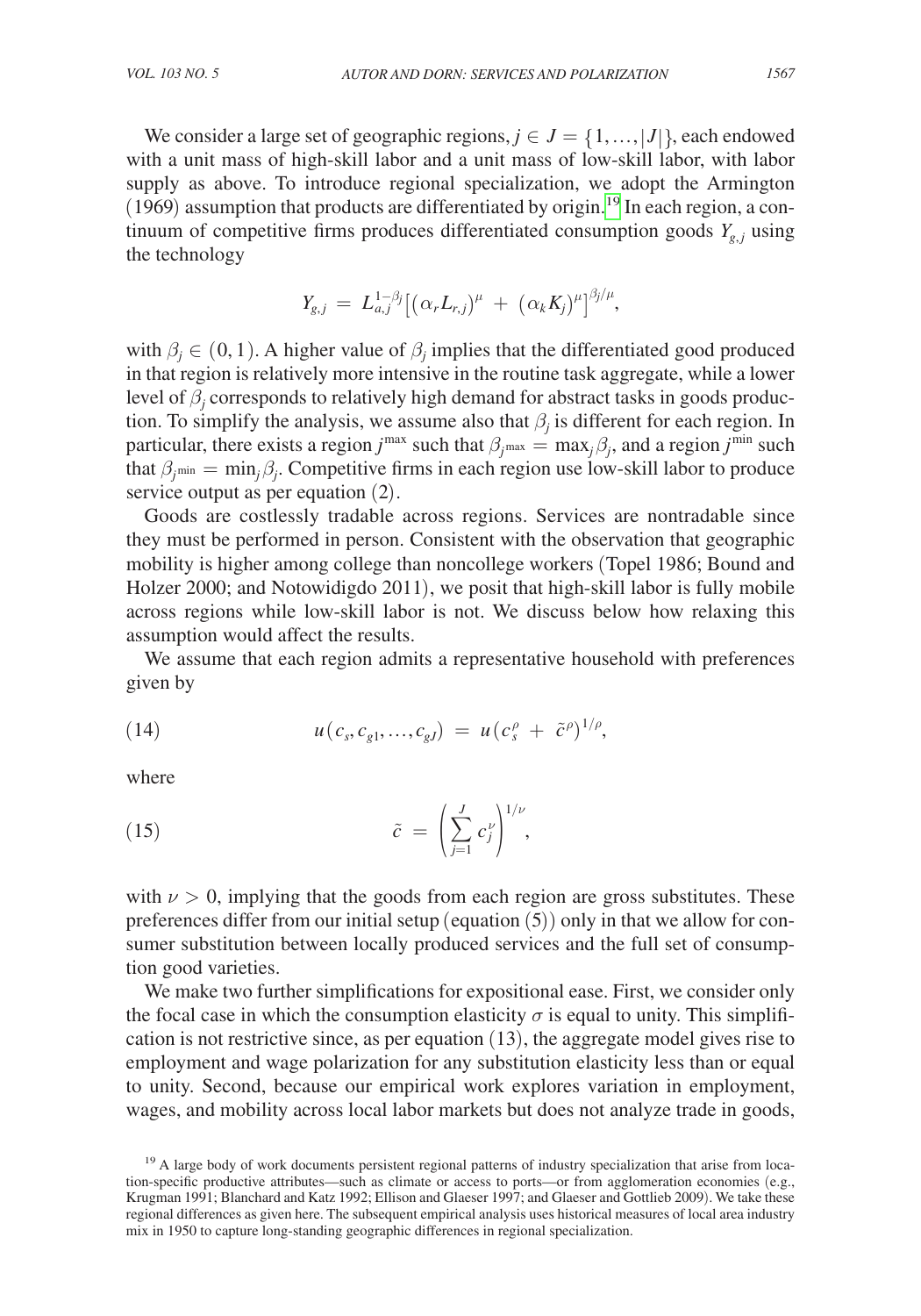we make the simplifying assumption that all regional goods varieties are perfect substitutes in consumption (i.e.,  $\nu \rightarrow -\infty$  in equation (15)). Perfect substitutability ensures that goods prices are equated across regional economies.<sup>[20](#page-15-0)</sup>

The online Appendix provides a detailed solution of the spatial equilibrium model, which closely resembles the closed economy model above. Its key feature is that a uniform decline in the computer price across all regions—caused by continuous technological progress in computer production—has differential effects on local labor markets whose production is intensive in routine tasks (i.e., where  $\beta_j$  is greater). The main predictions of the model are summarized next.

# F. *Empirical Implications*

The spatial equilibrium results provide four main empirical implications that we test in Section III. As the price of computer capital falls, the model predicts that local labor markets with greater initial specialization in routine tasks (a higher "routine share") will experience:

- (i) Greater adoption of information technology, coinciding with the displacement of labor from routine tasks;
- (ii) Greater reallocation of low-skill workers from routine task-intensive occupations to service occupations;
- (iii) Larger increases in wages for both high-skill abstract and low-skill manual labor (i.e., wage polarization), driven by the *q*-complementarity between information technology and abstract tasks in production and the gross complementarity between goods and services in consumption. The model makes clear that these regional wage differentials are nominal, however, since real wage differentials across regions are arbitraged by high-skill mobility;<sup>[21](#page-15-1)</sup>
- (iv) Larger net inflows of high-skill labor, driven by the interaction between differential adoption of computer capital in initially routine task-intensive labor markets and *q*-complementarity between computer capital and high-skill labor.

Two elements omitted from the model deserve note. A first is our stylized assumption that high- but not low-skill labor is mobile across regions. Allowing for lowskill labor mobility in our setup would lead to qualitatively similar results in that both high- and low-skill workers would differentially migrate toward the region

<span id="page-15-0"></span> $20$  In equilibrium, however, goods trade does not occur since with only one tradable commodity and perfect substitutability among varieties, there are no gains from trade.

<span id="page-15-1"></span><sup>&</sup>lt;sup>21</sup> Although the declining price of computer capital raises real earnings in aggregate, high-skill labor mobility eliminates any real geographic wage differentials, so higher nominal wages in a region are fully offset by a higher cost of living. Moretti (2013) presents evidence that the prices of housing, goods, and services are all higher in high-wage, high-education cities, and that these price differentials may offset some fraction of the higher nominal wages of high-skill workers in these locations.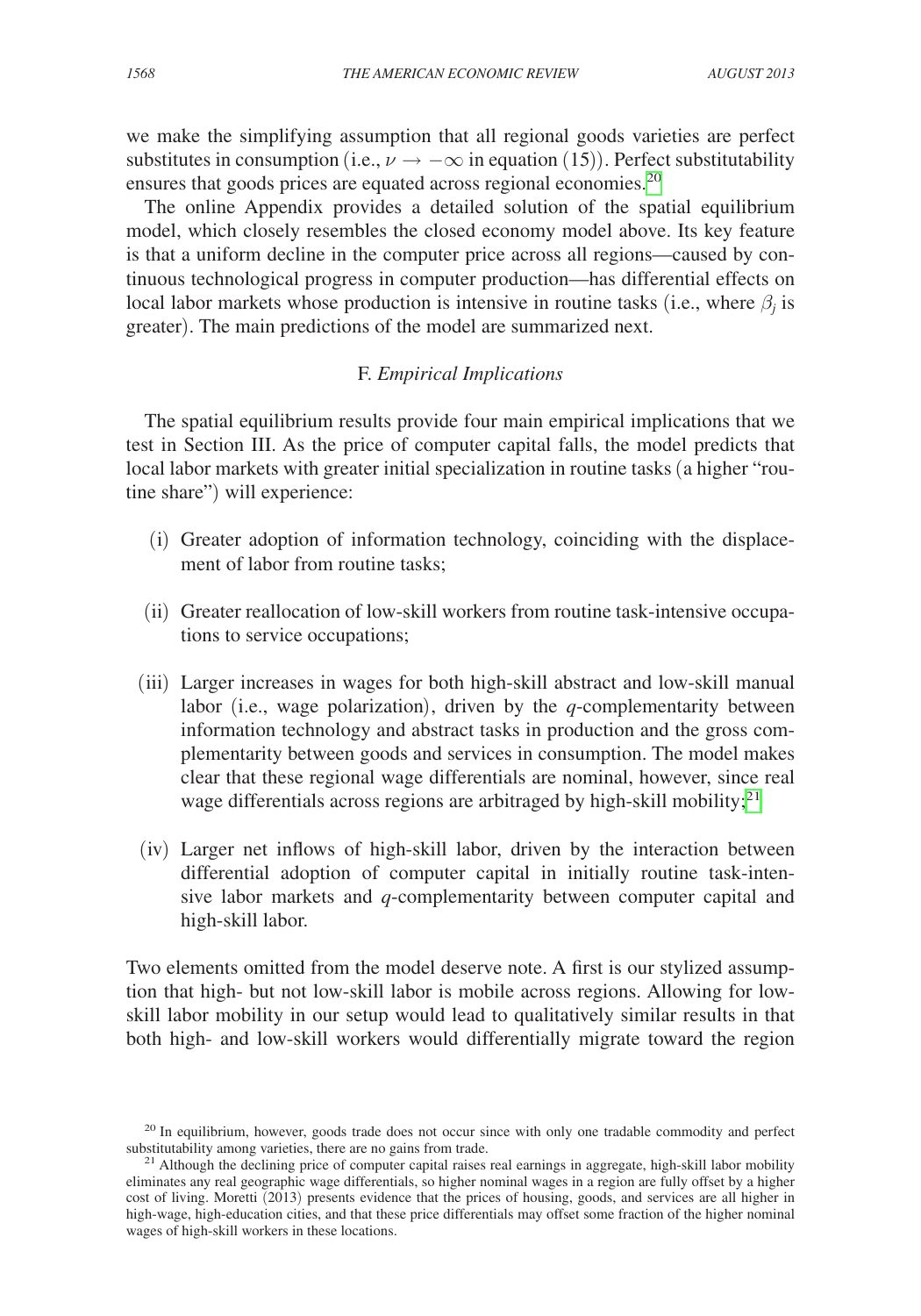with the highest routine share given its greater rate of capital accumulation and higher labor productivity growth—a conjecture that we confirm below.<sup>[22](#page-16-0)</sup>

A second element of realism intentionally omitted from the model is the potential for aggregate skill supplies to respond to changes in the skilled wage differential. Allowing for endogenous skill investments would clearly temper the extremes of wage inequality that can arise in the model.<sup>23</sup> We omit this consideration to emphasize that even with skill supplies held constant, ongoing skilled labor augmenting technical change need not imply ever rising wage inequality.

#### **II. Data Sources and Measurement**

We summarize our data construction and measurement in this section, with many further details on sample construction, geographic matching, and occupational classification scheme found in the Appendix.

# A. *Data Sources*

Large sample sizes are essential for an analysis of changes in labor market composition at the detailed geographic level. Our analysis draws on the Census Integrated Public Use Micro Samples for the years 1950, 1970, 1980, 1990, and 2000, and the American Community Survey (ACS) for 2005 (Ruggles et al. 2010). [24](#page-16-2) The Census samples for 1980, 1990, and 2000 include 5 percent of the US population, the 1970 Census and ACS sample include 1 percent of the population, and the 1950 Census sample includes approximately 0.2 percent of the population.

Our worker sample consists of individuals who were between age 16 and 64 and who were working in the year preceding the survey. Residents of institutional group quarters such as prisons and psychiatric institutions are dropped along with unpaid family workers. Labor supply is measured by the product of weeks worked times usual number of hours per week. All calculations are weighted by the Census sampling weight multiplied with the labor supply weight and a weight derived from the geographic matching process that is described below.

Our analysis requires a time-consistent definition of local labor markets. Previous research has often used Metropolitan Statistical Areas (MSAs) as a proxy for local labor markets. MSAs are defined by the US Office for Management and Budget for statistical purposes; they consist of a large population nucleus and adjacent communities that have a high degree of social and economic integration with the core city. Two disadvantages of MSAs are that they do not cover rural parts of the United States and their geographic definition is periodically adjusted to reflect the growth of cities. This inconsistency is problematic for our analysis because the characteristics

<span id="page-16-0"></span> $22$  More formally, our setup does not accommodate simultaneous high- and low-skill migration without further assumptions because, without a locally fixed factor that becomes scarcer as workers flow into high routine share regions, full mobility readily gives rise to a case where all labor relocates to the region with the highest  $\beta_i$ . This feature of the model can be amended, at some cost in complexity, by making the plausible assumption that each regional variety  $Y_{gi}$  faces a downward sloping aggregate demand curve (as in equation (15)).

<span id="page-16-2"></span><span id="page-16-1"></span><sup>&</sup>lt;sup>23</sup> Indeed, in our data, the college share of worked hours rises from  $\frac{42}{10}$  to 62 percent between 1980 and 2005.<br><sup>24</sup> The 1960 Census lacks detailed geographic information. The 1950 sample-line subsample on which w

is only one-fifth as large as the full 1 percent public use sample, but it contains education and occupation variables, which are key to our analysis.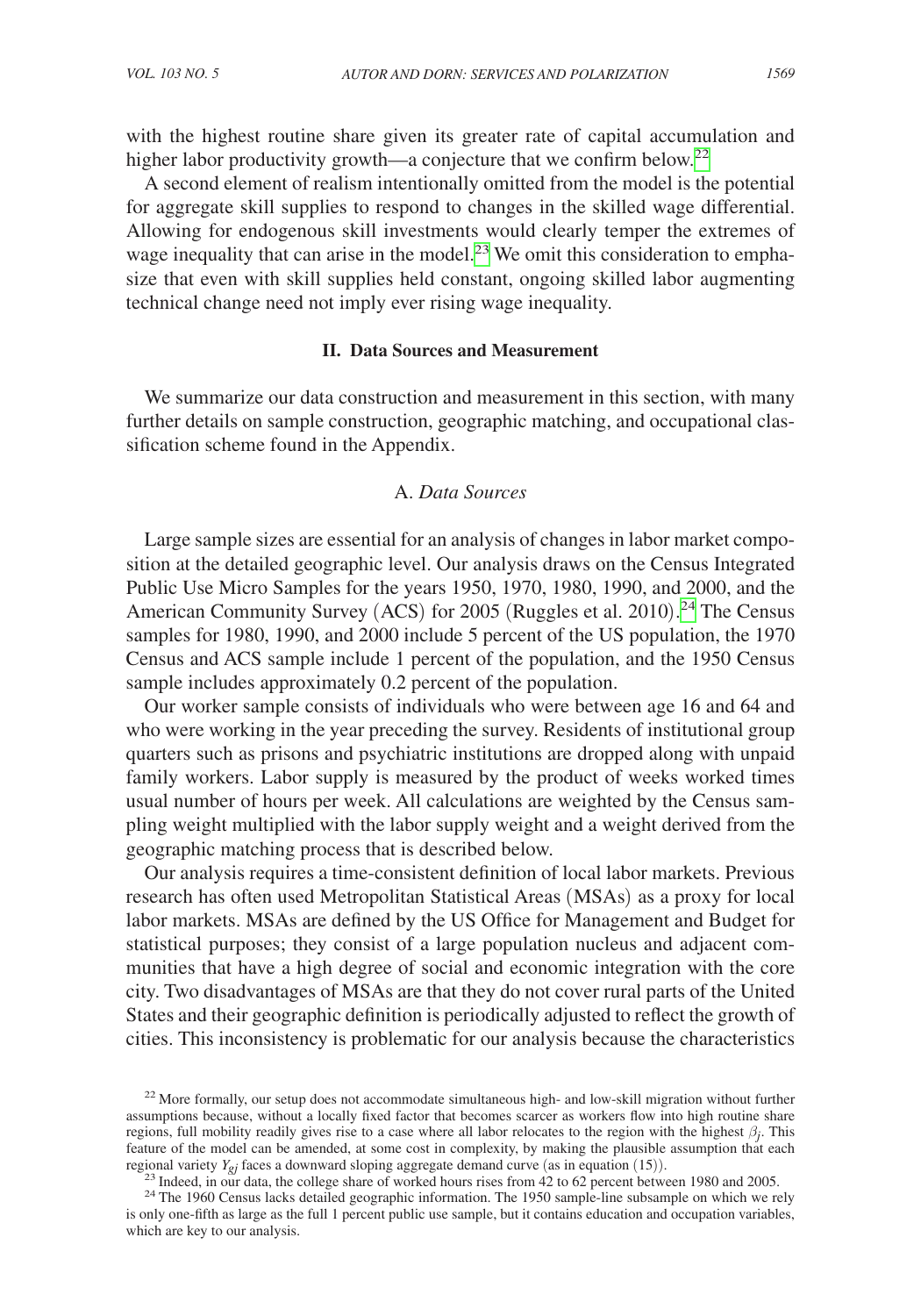of suburban areas that are appended to MSAs are likely to systematically differ from the core cities.

We pursue an alternative definition of local labor markets based on the concept of Commuting Zones (CZs) developed by Tolbert and Sizer (1996), who used countylevel commuting data from the 1990 Census to create 741 clusters of counties that are characterized by strong commuting ties within CZs and weak commuting ties across CZs. Our analysis includes the 722 CZs that cover the mainland of the United States (both metropolitan and rural areas). Commuting zones are particularly suitable for our analysis of local labor markets because they cover the entire United States, are based primarily on economic geography rather than incidental factors such as minimum population, and can be consistently constructed using Census Public Use Micro Areas (PUMAs) for the full period of our analysis.<sup>25</sup> We are not aware of prior economic research that makes use of this geographic construct.

# B. *Measuring the "Routine Employment Share"*

A crucial input into our analysis is a summary index of routine task activities within commuting zones. We measure routine task activities using the occupational composition of employment. Following ALM (2003), we merge job task requirements from the fourth edition of the US Department of Labor's *Dictionary of Occupational Titles* (DOT) (US Department of Labor 1977) to their corresponding Census occupation classifications to measure routine, abstract, and manual task content by occupation.<sup>26</sup> While our theoretical model posits that workers supply either routine, abstract, or manual tasks, the DOT permits an occupation to comprise multiple tasks at different levels of intensity. We combine these measures to create a summary measure of routine task-intensity *RTI* by occupation, calculated as

(16) 
$$
RTI_k = \ln(T_{k,1980}^R) - \ln(T_{k,1980}^M) - \ln(T_{k,1980}^A),
$$

where  $T_k^R$ ,  $T_k^M$ , and  $T_k^A$  are, respectively, the routine, manual, and abstract task inputs in each occupation  $k$  in 1980.<sup>[27](#page-17-2)</sup> This measure is rising in the importance of routine tasks in each occupation and declining in the importance of manual and abstract tasks.

To illuminate the operation of the routine task-intensity measure, [Table 2](#page-18-0) provides a schematic summary of the *RTI* variable and its constituent components. Evident from the table is that the intensity of both abstract and manual task activities is roughly monotone (albeit with countervailing signs) in occupational skill

<span id="page-17-0"></span><sup>&</sup>lt;sup>25</sup> If a PUMA overlaps with several counties, our procedure is to match PUMAs to counties assuming that all residents of a PUMA have equal probability of living in a given county. The aggregation of counties to CZs then allows computing probabilities that a resident of a given PUMA falls into a specific CZ. Further details on our construction of CZs are given in the online Appendix and in Dorn (2009). Tolbert and Killian (1987) earlier developed commut-<br>ing zones using the 1980 Census. These commuting zones are largely but not fully identical to the 1990 defini

<span id="page-17-1"></span><sup>&</sup>lt;sup>26</sup> Following Autor, Katz, and Kearney (2006), we collapse ALM's original five task measures to three task aggregates for abstract, routine, and manual tasks. Details of our consistent occupation scheme, which provides a balanced panel of occupations covering the 1980, 1990, and 2000 Census, and the 2005 ACS, are given in the online Appendix and in Dorn (2009).

<span id="page-17-2"></span> $^{27}$  Tasks are measured on a zero to ten scale. For the 5 percent of microdata observations with the lowest manual task score, we use the manual score of the 5th percentile. A corresponding adjustment is made for abstract scores.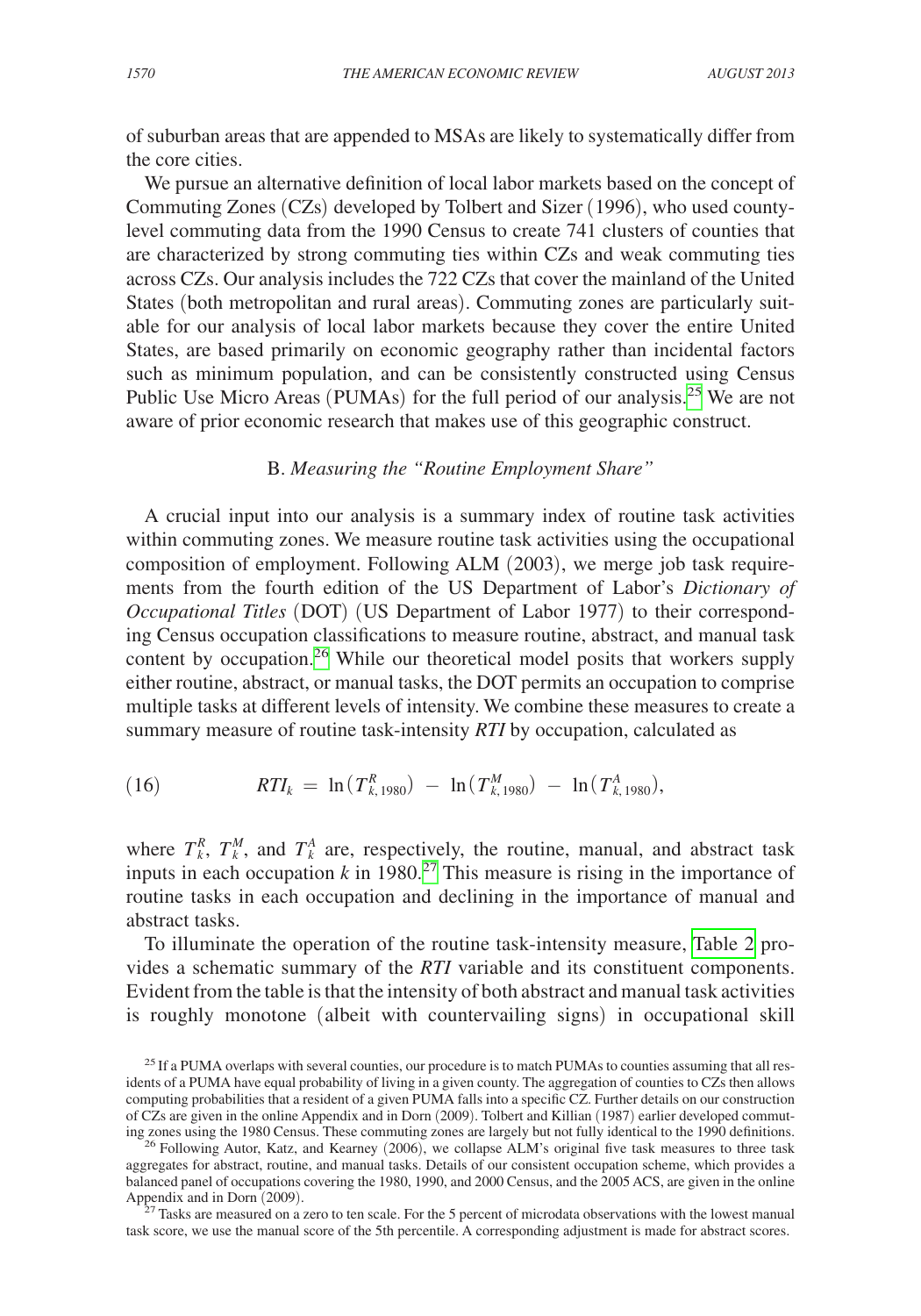<span id="page-18-0"></span>

|                                          | RTI<br>index | Abstract<br>tasks | Routine<br>tasks | Manual<br>tasks |
|------------------------------------------|--------------|-------------------|------------------|-----------------|
| Managers/prof/tech/finance/public safety |              |                   |                  |                 |
| Production/craft                         |              | $^{+}$            |                  |                 |
| Transport/construct/mech/mining/farm     |              |                   | $^{+}$           | $\pm$           |
| Machine operators/assemblers             |              |                   |                  | $^+$            |
| Clerical/retail sales                    | $^+$         |                   | $\!$             |                 |
| Service occupations                      |              |                   |                  |                 |

Table 2—Task Intensity of Major Occupation Groups

*Notes:* The table indicates whether the average task value in occupation group is larger (+) or smaller (−) than the task average across all occupations. Shaded fields indicate the largest task value for each occupation group.

while the intensity of routine task activities is highest in the middle of the skill distribution. Thus, the composite *RTI* index takes low values at the bottom of the occupational skill distribution, where manual tasks dominate, and at the top of the occupational skill distribution, where abstract tasks dominate. Service occupations stand out as the only major occupation group that combines high manual task content with low routine task content. Appendix Table 1, which enumerates the most and least routine task-intensive nonfarm occupations, contains many illustrative examples.<sup>[28](#page-18-1)</sup>

To measure routine task intensity at the geographic level, we take two additional steps. We first use the *RTI* index to identify the set of occupations that are in the top employment-weighted third of routine task-intensity in 1980. We refer to these as routine-intensive occupations. As shown in [Figure 4,](#page-19-0) routine intensity is inversely U-shaped in occupational skill. The fraction of occupations flagged as routine-intensive is lowest at the 1st and 80th percentiles of the skill distribution and rises smoothly from both locations to a maximum at approximately the 30th skill percentile.<sup>[29](#page-18-2)</sup> A visual comparison of Figure 4 and the upper panel of Figure 1 (employment polarization) reveals, consistent with our task framework, that there is a tight correspondence between occupations' routine intensity and their growth rates: employment contracted between 1980 and 2005 at the occupational skill percentiles with highest share of routine occupations. Similarly, a comparison between Figure 4 and the lower panel of Figure 1 (wage polarization) suggests that there is also a negative relationship between occupational routine intensity and wage growth, but the correspondence is not as close as it is for employment. As we discuss further in Section IIIC, this discrepancy arises primarily from wage trends in clerical occupations, which are concentrated in the second, third, and

<span id="page-18-1"></span><sup>&</sup>lt;sup>28</sup> The most routine-intensive group includes clerical occupations, accounting occupations, and repetitivemotion occupations. The least routine-intensive, low-education group includes service occupations, transportation and material moving occupations, and blue collar trades. Logically, the least routine-intensive, high-education group includes technical and scientific professions, teaching occupations, and public safety occupations.

<span id="page-18-2"></span> $2<sup>9</sup>$  There is also a small uptick in the routine occupation share from the 80th through 95th percentiles, which in part reflects the limitations of the DOT task measures. The routine task measure is somewhat higher in technical and scientific occupations than in other high-education occupations, reflecting (in our view) a blurring of the distinction between quantitative reasoning tasks and rote procedural tasks.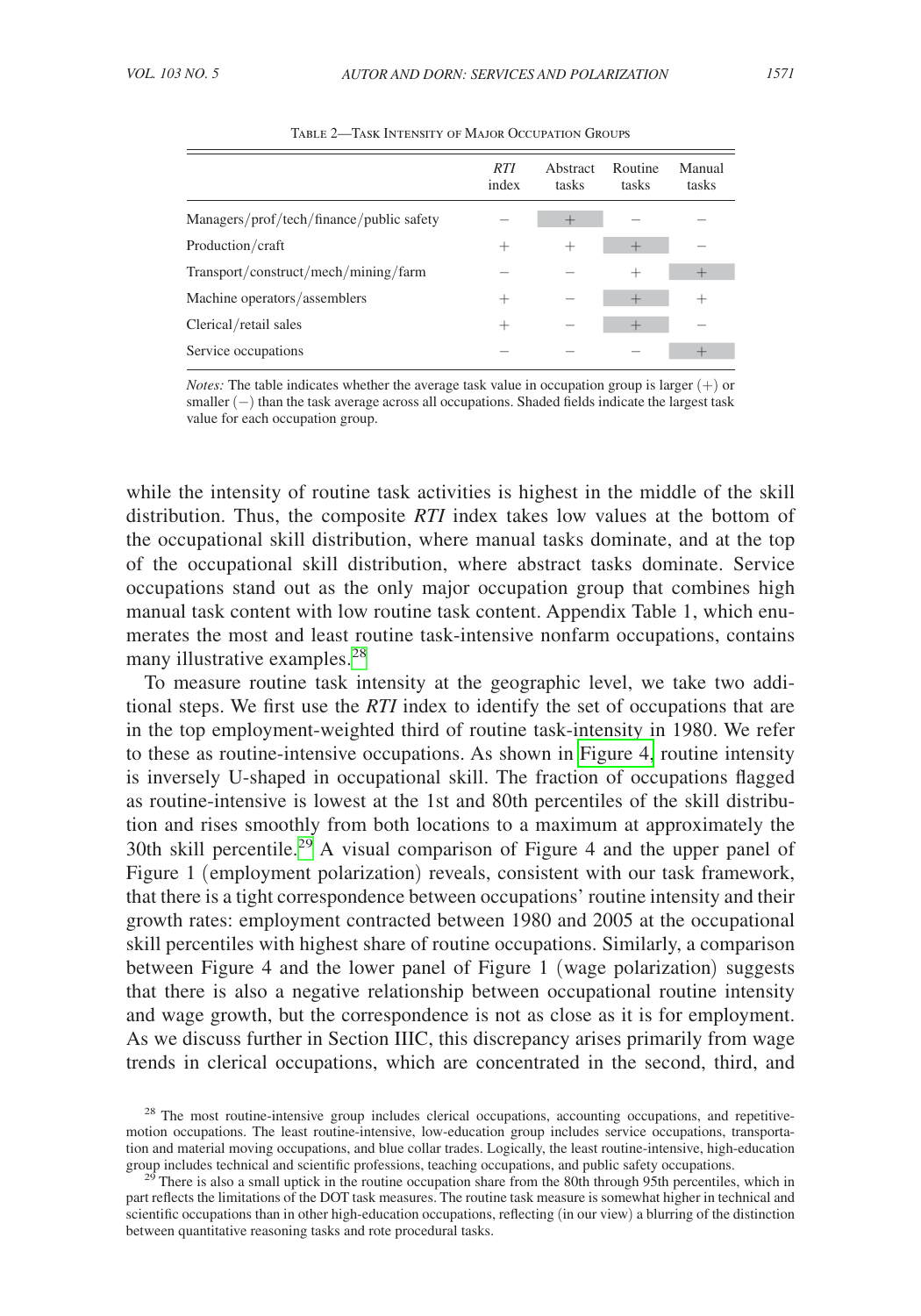<span id="page-19-0"></span>

Figure 4. Share of Routine Occupations by Occupational Skill Percentile

fourth decile of the occupational skill distribution. These routine-intensive occupations experienced large declines in employment shares, as predicted by the model, but also rising relative wages from 1980 to 2005. A possible explanation for this pattern is that as traditional clerical tasks have succumbed to automation, the work content of the remaining clerical and administrative jobs has become concentrated in more skill-demanding, less routine-intensive tasks. For example, the 1976 edition of the Department of Labor's *Occupation Outlook Handbook* described the job of secretary as: "Secretaries relieve their employers of routine duties so they can work on more important matters. Although most secretaries type, take shorthand, and deal with callers, the time spent on these duties varies in different types of organizations" (US Department of Labor 1976, p. 94). In 2000, the entry for secretary reads: "As technology continues to expand in offices across the Nation, the role of the secretary has greatly evolved. Office automation and organizational restructuring have led secretaries to assume a wide range of new responsibilities once reserved for managerial and professional staff. Many secretaries now provide training and orientation to new staff, conduct research on the Internet, and learn to operate new office technologies" (US Department of Labor 2000, p. 324). This example cautions that the tasks performed within occupations are not necessarily static, and in particular, that occupations undergoing rapid computerization may differentially reduce labor input of routine tasks and increase labor input of abstract tasks<sup>[30](#page-19-1)</sup>

<span id="page-19-1"></span><sup>&</sup>lt;sup>30</sup> This concern applies with greatest force to clerical occupations which often comprise a diverse set of tasks. Bartel, Ichniowski, and Shaw (2007) also present evidence that some precision production occupations have become less routine-intensive and more abstract-intensive as automation has advanced.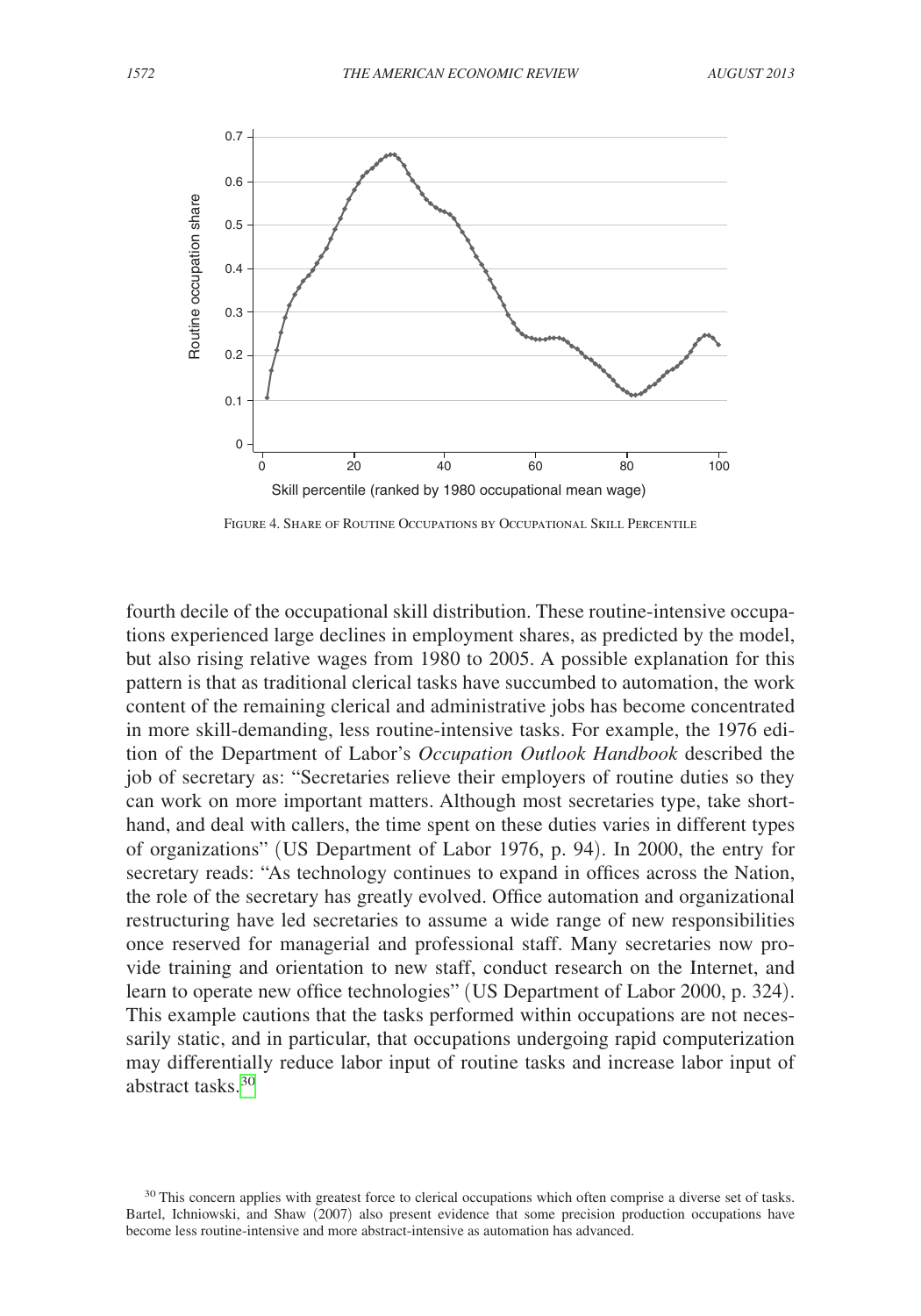We next calculate for each commuting zone *j* a routine employment share measure,  $RSH_{it}$ , equal to:

(17) 
$$
RSH_{jt} = \left(\sum_{k=1}^K L_{jkt} \cdot 1 [RTI_k > RTI^{P66}]\right) \left(\sum_{k=1}^K L_{jkt}\right)^{-1},
$$

where  $L_{ikt}$  is the employment in occupation k in commuting zone *j* at time t, and  $1[\cdot]$ is the indicator function, which takes the value of one if the occupation is routineintensive by our definition. By construction, the mean of this measure is 0.33 in 1980, and the population weighted 80/20 percentile range is 7 percentage points  $(RSH^{P20} = 0.294$  and  $RSH^{P80} = 0.365$ .

While its simplicity is attractive, there are many plausible ways to construct this measure, and it would be potentially problematic if our core results hinged on one particular choice. To address this concern, we have explored numerous variations of our basic measure of the concentration of routine activities in a commuting zone and have found substantially similar results across specifications.<sup>31</sup> Online Appendix Table 1 details these results.

#### **III. Main Results**

We now test the model's four main empirical implications concerning computer adoption and displacement of routine tasks; reallocation of noncollege labor into service occupations; wage and employment polarization; and geographic mobility.

Prior to the regression analysis, we present summary evidence on one overarching prediction of the analytic framework: commuting zones specialized in routine task-intensive jobs should experience differential employment shifts out of routine occupations in the middle of the occupational skill distribution and into low-skill service occupations as information technology substitutes for workers engaged in routine tasks. [Figure 5](#page-21-0) provides graphical evidence on this prediction. Following the approach of Figure 1, Figure 5 panel A plots the change between 1980 and 2005 in the employment share at each skill percentile in two sets of commuting zones: those with a routine share above the grand mean in 1980 and those with a routine share below it.<sup>[32](#page-20-1)</sup> Routine-intensive commuting zones exhibit a pronounced polarization of employment between 1980 and 2005. Polarization is clearly more subdued in the set of commuting zones with an initially low

<span id="page-20-0"></span><sup>31</sup> Some of these variations include: replacing the three-factor *RTI* with a two-factor alternative, *RTI*  $= \ln(R) - \ln(M)$ ; redefining the baseline *RTI* by measuring the routine task score of an occupation using either the DOT variable "Set Limits, Tolerances, or Standards" or the DOT variable "Finger Dexterity," instead of taking the average of the two; measuring the routine share in each CZ as the employment share in the top *noncollege* employment-weighted third of routine-intensive occupations; measuring the routine share using the top 25 or 40 percent of occupations rather than the top 33 percent; and using the mean *RTI* in a commuting zone as a measure of routine-intensity rather than the routine occupation share. These many variants perform quite comparably—in terms of both their effect sizes and statistical significance—in predicting the growth of noncollege service employment within commuting zones between 1980 and 2005.<br><sup>32</sup> To facilitate comparison with Figure 1, the run variable in the figure corresponds to the overall skill distribu-

<span id="page-20-1"></span>tion in 1980. Following the suggestion of an anonymous referee, we have also grouped commuting zones into terciles of initial routine share to compare employment and wage polarization between the highest and lowest terciles. Consistent with expectations, the pattern of polarization is more pronounced in this alternative split. Figures are available from the authors.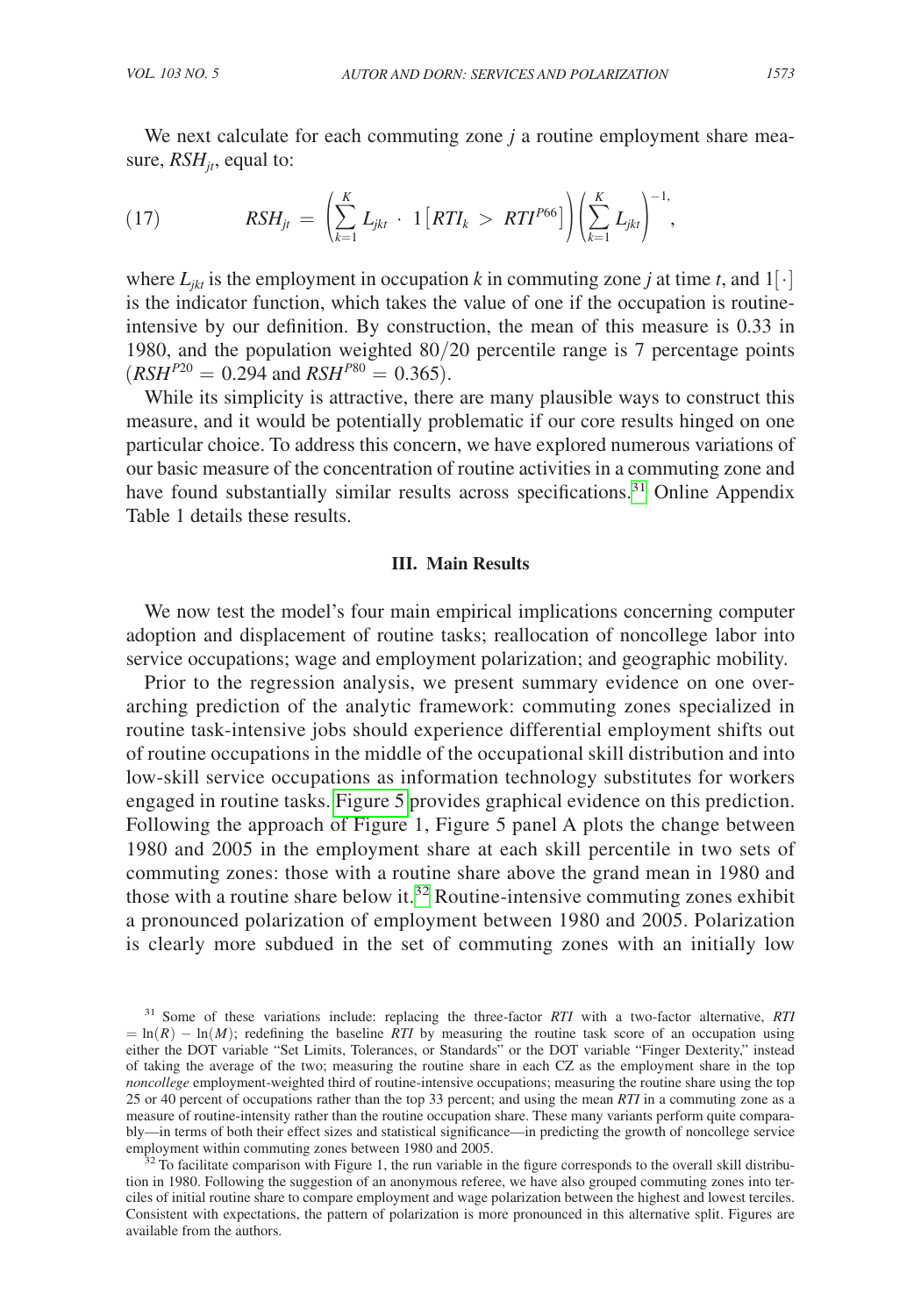<span id="page-21-0"></span>



Panel B. Smoothed changes in real hourly wages by occupational skill percentile, 1980–2005



Figure 5. Smoothed Changes in Employment and Hourly Wages in Commuting Zones with High and Low Routine Employment Shares in 1980

routine share. We perform the parallel exercise for wages in Figure 5, panel B. Wage polarization is also more pronounced for high routine share commuting zones, with steeper wage growth at both tails, and shallower wage growth near the median.

The next sections present the detailed empirical analysis. Section IIIA provides evidence on technology adoption and displacement of routine labor in local labor markets. Section IIIB analyzes the determinants of rising low-skill service occupation employment within labor markets. Section IIIC provides evidence on the broader pattern of employment and wage changes among low-skill workers in occupation groups with low and high routine intensities and also discusses the ensuing effects on labor mobility.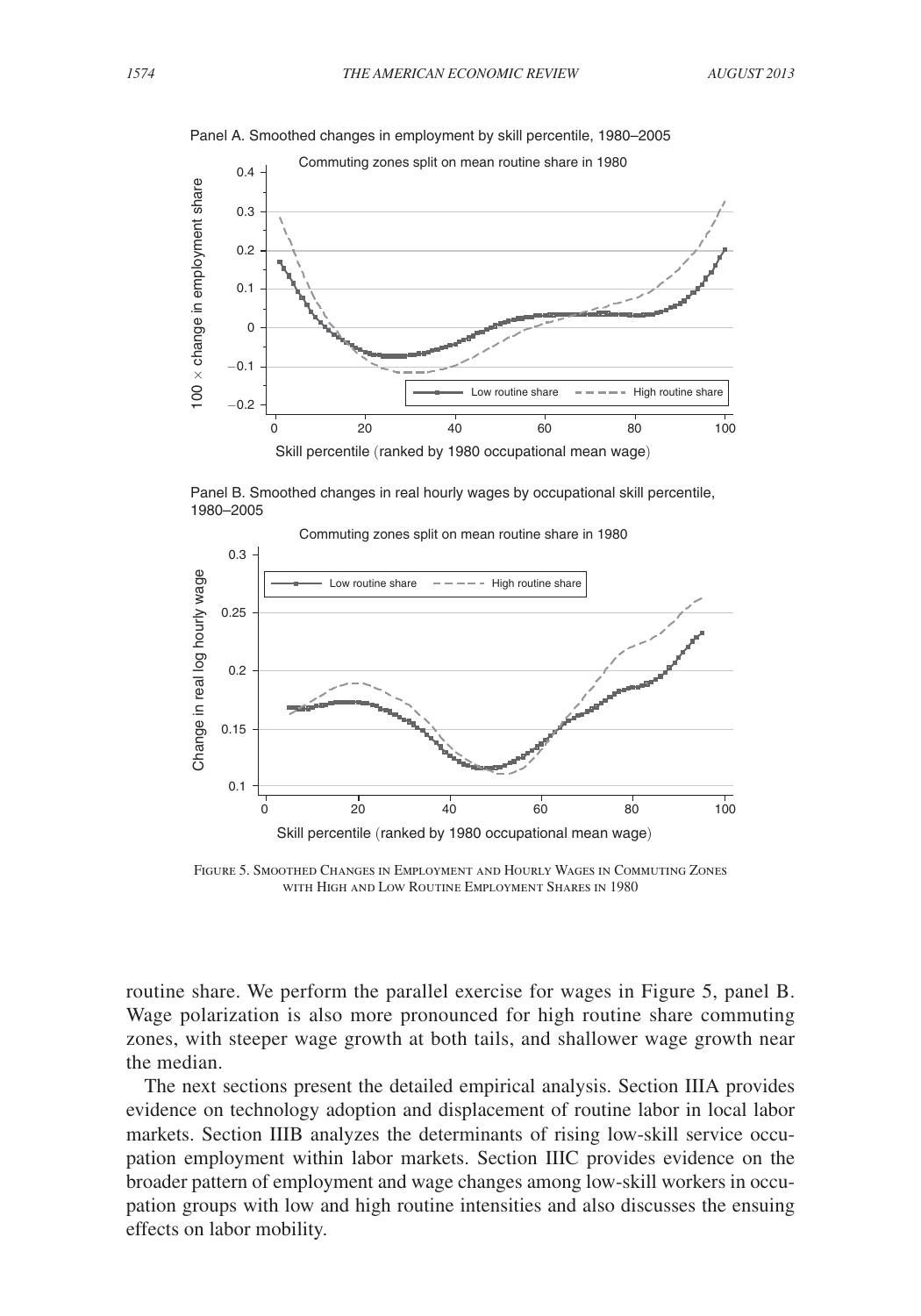# A. *PC Adoption and Displacement of Routine Labor*

While the real cost of computing power has declined precipitously from the onset of the electronic computing era during the 1940s to the present, the rate of progress has varied substantially across decades. Nordhaus (2007, Table 8) estimates that the progress of computing decelerated in the 1960s and 1970s—when annual price declines slowed from approximately 45 percent in the 1940s and 1950s to as low as 22 percent per annum in the 1970s—and then accelerated sharply thereafter, with average cost declines averaging 60 to 70 percent per year during the period that is studied in this paper, i.e., the 1980s through the mid-2000s. The mechanism that links the declining price of computer capital to the polarization of local labor markets in our conceptual model is the substitution of information technology for labor in performing routine tasks. The model predicts that commuting zones with a greater initial routine employment share should differentially adopt information technology in response to its declining price and, by the same token, differentially displace labor from routine tasks.

We explore these implications, starting with computer adoption, by using a measure of geographic computer penetration developed by Doms and Lewis (2006) and also employed in Beaudry, Doms, and Lewis (2010). Based on private sector surveys of computer inventories, this measure counts the number of personal computers per employee at the firm level, which is a relevant, albeit incomplete, measure of computer adoption. Doms and Lewis purge this measure of industry by establishmentsize fixed effects using a linear regression model and aggregate the adjusted variable to the level of local labor markets. We match the Doms and Lewis "adjusted computers-per-worker" measure for the years 1990 and 2002 to commuting zones.<sup>[33](#page-22-0)</sup> Following the approach of Doms, Dunne, and Troske (1997), we treat the 1990 level of this variable as the "change" from 1980 to 1990, thus assuming that PC use was close to zero in all areas in 1980. We approximate the change in this variable over the subsequent decade using  $5/6$  of the 1990 to 2002 first-difference.<sup>[34](#page-22-1)</sup>

We estimate models predicting computer adoption (PCs per worker) across commuting zones of the form

(18) 
$$
\Delta PC_{jst} = \delta_t + \beta_0 \times RSH_{jst_0} + \gamma_s + e_{jst},
$$

where the dependent variable is the change in the Doms-Lewis measure of computer adoption over decade  $t_0$  to  $t_1$  in commuting zone *j* in state *s*,  $RSH_{jst_0}$  is that commuting zone's share of routine employment at the start of the decade, and standard errors are clustered at the state level. Due to the inclusion of a vector of state dummies  $\gamma$ <sub>*s*</sub>, the coefficient of interest,  $\beta$ , is identified by within-state cross-CZ variation. We estimate this model separately by decade and by pooling multiple decades as stacked first differences with an added time dummy.

<span id="page-22-0"></span><sup>&</sup>lt;sup>33</sup> We thank Mark Doms and Ethan Lewis for providing us with this commuting zone-level data for 1990 and 2002. Approximately 50 of the 722 commuting zones do not have corresponding computer adoption data and so are dropped from the analysis. These commuting zones account for less than 1 percent of US population.

<span id="page-22-1"></span><sup>&</sup>lt;sup>34</sup> The *level* of the PC-per-worker measure is not readily interpretable because it is a regression residual, as explained above. The cross commuting zone standard deviation of the change in this variable is 0.048 for 1980–1990 and 0.053 for 1990–2000.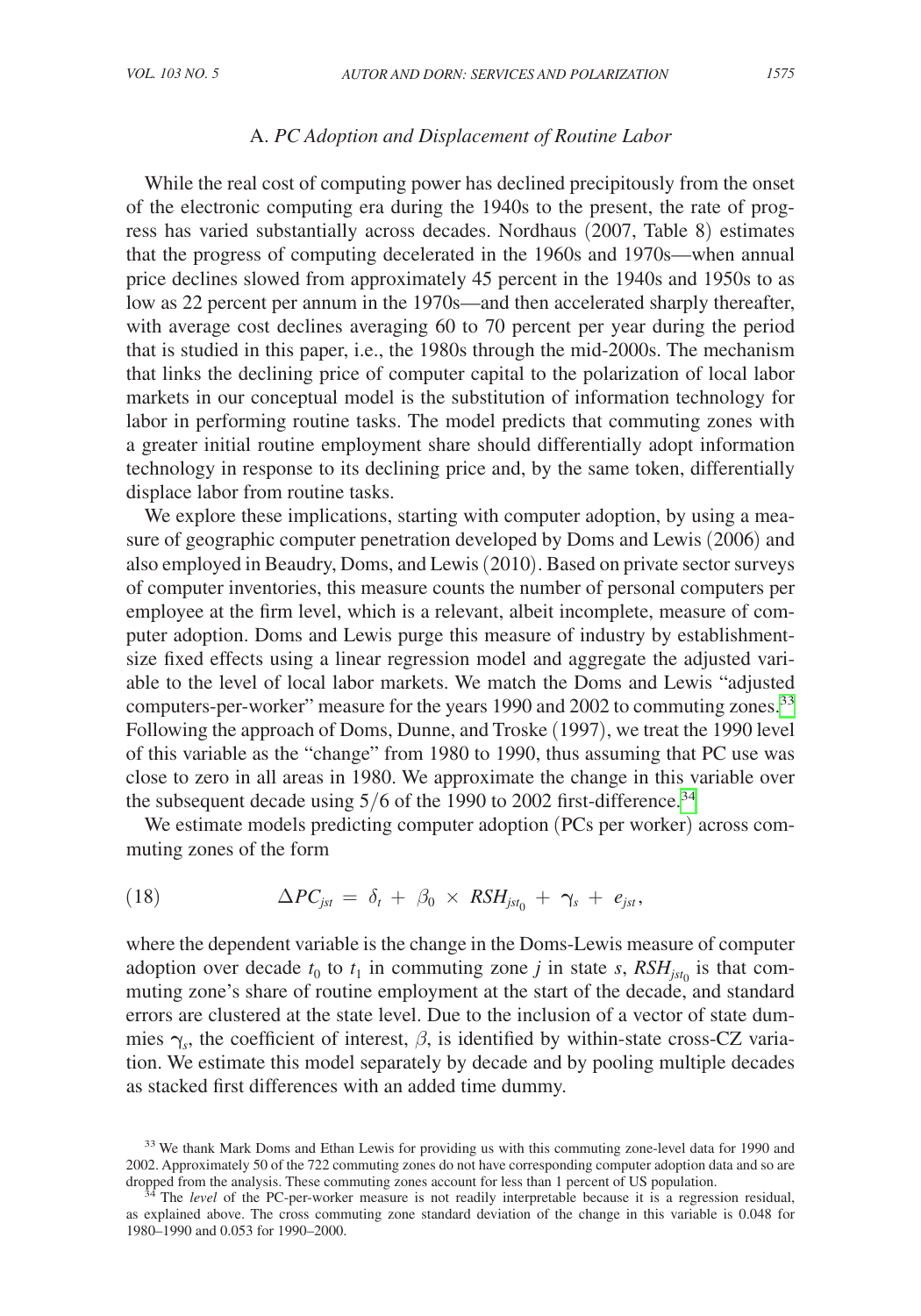| (Dependent variables: $10 \times$ annual change in adjusted PCs per employee,<br>$10 \times$ annual change in employment share of routine occupations) |                       |                       |                       |  |  |  |  |
|--------------------------------------------------------------------------------------------------------------------------------------------------------|-----------------------|-----------------------|-----------------------|--|--|--|--|
|                                                                                                                                                        |                       | 21                    | 3)                    |  |  |  |  |
| Panel A. $\Delta$ Adjusted PCs per employee, 1980–2000                                                                                                 |                       |                       |                       |  |  |  |  |
|                                                                                                                                                        | 1980-1990             | 1990-2000             | 1980-2000             |  |  |  |  |
| Share of routine $\alpha$ ccs <sub>-1</sub>                                                                                                            | $0.695***$<br>(0.061) | $0.490***$<br>(0.076) | $0.619***$<br>(0.044) |  |  |  |  |
| $R^2$                                                                                                                                                  | 0.577                 | 0.332                 | 0.385                 |  |  |  |  |

| TABLE 3-COMPUTER ADOPTION AND TASK SPECIALIZATION                          |
|----------------------------------------------------------------------------|
| WITHIN COMMUTING ZONES, 1980-2005                                          |
| Dependent variables: $10 \times$ annual change in adjusted PCs per employe |
| $10 \times$ ground change in employment share of routing occurations)      |

| Share of routine $\alpha$ ccs <sub>-1</sub>                                                                   | $-0.254***$<br>(0.023) | $-0.153***$<br>(0.024) | $-0.295***$<br>(0.018) |  |  |  |  |
|---------------------------------------------------------------------------------------------------------------|------------------------|------------------------|------------------------|--|--|--|--|
| $R^2$                                                                                                         | 0.433                  | 0.206                  | 0.429                  |  |  |  |  |
| <i>Notes:</i> $N = 675$ , $N = 660$ , and $N = 1,335$ in the three columns of panel A, and $N = 2,166$        |                        |                        |                        |  |  |  |  |
| $(3 \text{ time periods} \times 722 \text{ commuting zones})$ in panel B. Adjusted number of PCs per employee |                        |                        |                        |  |  |  |  |
| is based on firm-level data on PC use which is purged of industry-establishment size fixed                    |                        |                        |                        |  |  |  |  |
| effects (Doms and Lewis 2006). The PC variable is unavailable for a small number of com-                      |                        |                        |                        |  |  |  |  |
| muting zones that account for less than 1 percent of total US population. All models include an               |                        |                        |                        |  |  |  |  |

All workers College Noncollege

muting zones that account for less than 1 percent of total US population. All models incl intercept, state dummies, and in multi-period models, time dummies. Robust standard errors in parentheses are clustered on state. Models are weighted by start of period commuting zone share of national population.

*\*\*\**Significant at the 1 percent level.

*\*\**Significant at the 5 percent level.

*Panel B.* ∆ *Share routine occupations, 1980–2005*

 *\**Significant at the 10 percent level.

Estimates of this model in panel A of Table 3 confirm that the *RSH* variable is highly predictive of computer adoption. The implied difference in computer adoption between the 80th and 20th percentile commuting zone is economically large, equal in magnitude to approximately one full standard deviation of the computer adoption measure in each decade.<sup>35</sup>

Panel B of Table 3 confirms that commuting zones with initially higher routine task specialization saw larger subsequent declines in routine-intensive occupations. Specifically, we regress changes in commuting zones' share of routine employment on their initial routine intensity, applying a stacked-first difference variant of equation (18) that pools three sets of changes: 1980–1990, 1990–2000, and 2000–2005. The model in column 1 suggests that a commuting zone at the 80th percentile of 1980 RSH experienced a 1.8 percentage points larger contraction of the routine occupation share per decade between 1980 and 2005 than did a 20th percentile commuting zone. Consistent with the conceptual underpinnings of the model, columns 2 and 3 find that the decline in routine employment is substantially larger for

<span id="page-23-0"></span><sup>&</sup>lt;sup>35</sup> Following Beaudry, Doms, and Lewis (2010), we also estimated augmented models that control for the startof-decade skilled labor supply in each CZ, measured as the log ratio of college to noncollege population. Consistent with their results, relative skill supply is a significant predictor of subsequent computer adoption, but the point estimate for the routine-share variable is only minimally affected by the addition of this measure. Results are available from the authors.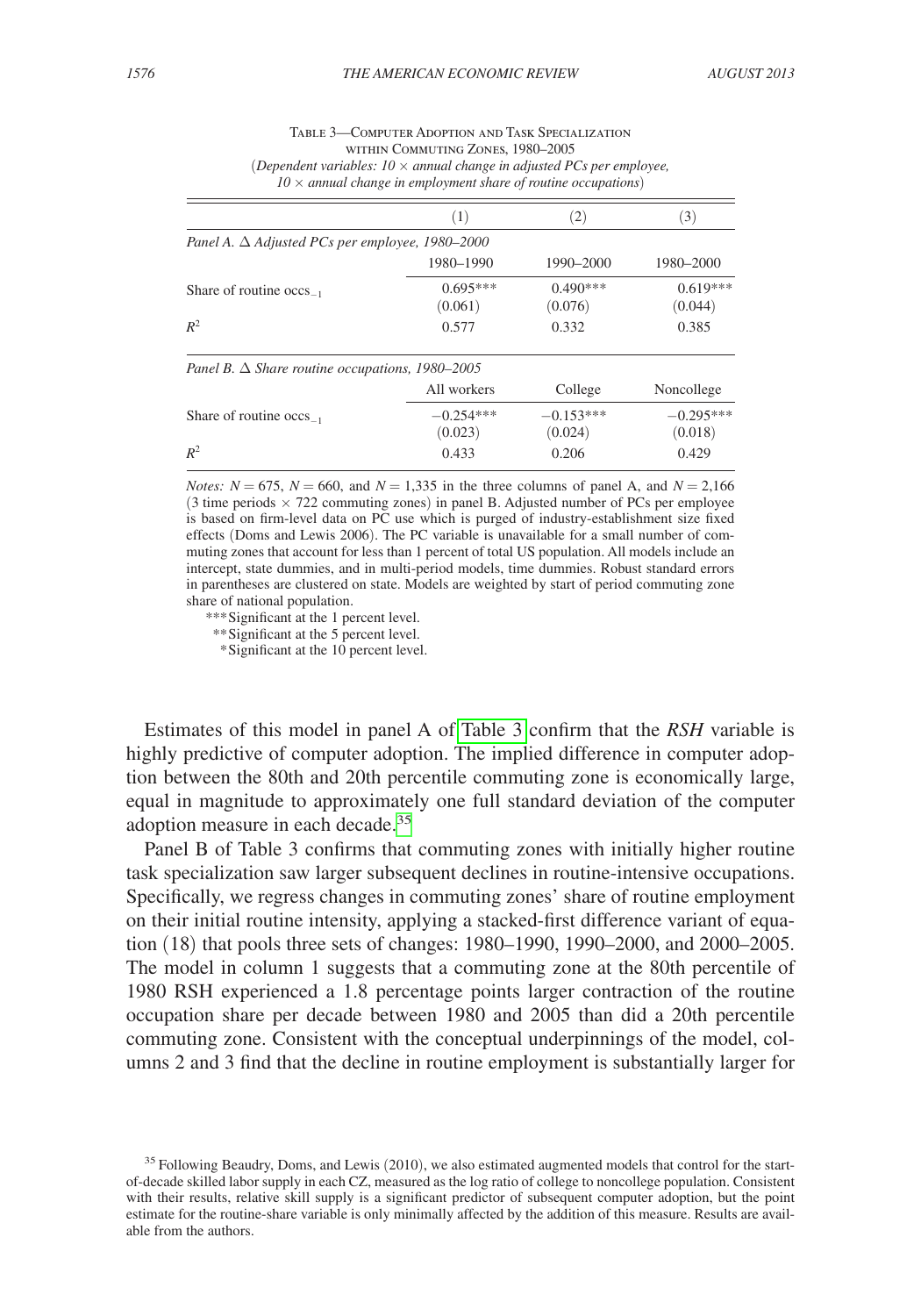noncollege workers (high school or lower) than for college workers (at least one year of college). [36](#page-24-0)

# B. *The Growth of Service Occupation Employment*

As shown above, the polarization of the US employment distribution is substantially accounted for by rising employment in low-skill service occupations. A key implication of the spatial equilibrium model is that this rapid rise in service employment should be most pronounced in initially routine task-intensive labor markets since the potential for displacement of noncollege labor from routine activities is greatest in these locations.

The scatter plots in [Figure 6 p](#page-25-0)rovide graphical evidence on this prediction. Panel A of the figure depicts the bivariate relationship between initial commuting zone routine share,  $RSH<sub>1980</sub>$ , and the change in the share of noncollege labor employed in service occupations over the subsequent 25 years. Each plotted point represents one of 722 commuting zones, and the regression line corresponds to the following weighted OLS regression of the change in the service employment share on the initial RSH, where weights are equal to commuting zone shares of national population in 1980:

(19) 
$$
\Delta SVC_{j,1980-2005} = -0.043 + 0.336 \times RSH_{j,1980} + e_{jt} (t = 16.1) \qquad R^2 = 0.27.
$$

The explanatory power of this bivariate relationship is substantial. The coefficient of 0.336 on *RSH* implies that a commuting zone with the mean routine share of 0.33 in 1980 is predicted to increase its share of noncollege labor in service employment by 6.9 percentage points between 1980 and 2005, while the expected increase in noncollege service employment in the commuting zone at the 80th percentile of *RSH* is 3.2 percentage greater than in the 20th percentile commuting zone.

Panel B of Figure 6 illustrates the geography of this regularity by plotting the relationship between initial routine share and the growth of service employment for the subsample of 64 commuting zones with populations over 750,000 in 1980, where each commuting zone is identified by the name of its largest city. This figure underscores an important characteristic of initially routine occupation-intensive cities: they do not only comprise industrial cities such as Detroit or Newark, but also knowledge-intensive cities such as New York City and San Francisco. This pattern is consistent with the observation that routine-intensity is high in both production and clerical occupations (Table 2). Local labor markets with relatively low routine employment tend to be specialized in such industries as hospitality and tourist services (e.g., Orlando), education and health (e.g., Raleigh), or construction and mining (e.g., Houston).

<span id="page-24-0"></span>36 Autor and Dorn (2009) further analyze the composition of employment *gains* in nonroutine occupations. They find that declines in routine occupations within commuting zones are primarily offset by relative employment gains in low-skill, nonroutine occupations—jobs that are on average significantly less skill-intensive and lower-paying than the routine occupations that are displaced. The gains in low-skill, nonroutine occupations are substantially larger for noncollege than college-educated workers relative to their displacement from routine occupations.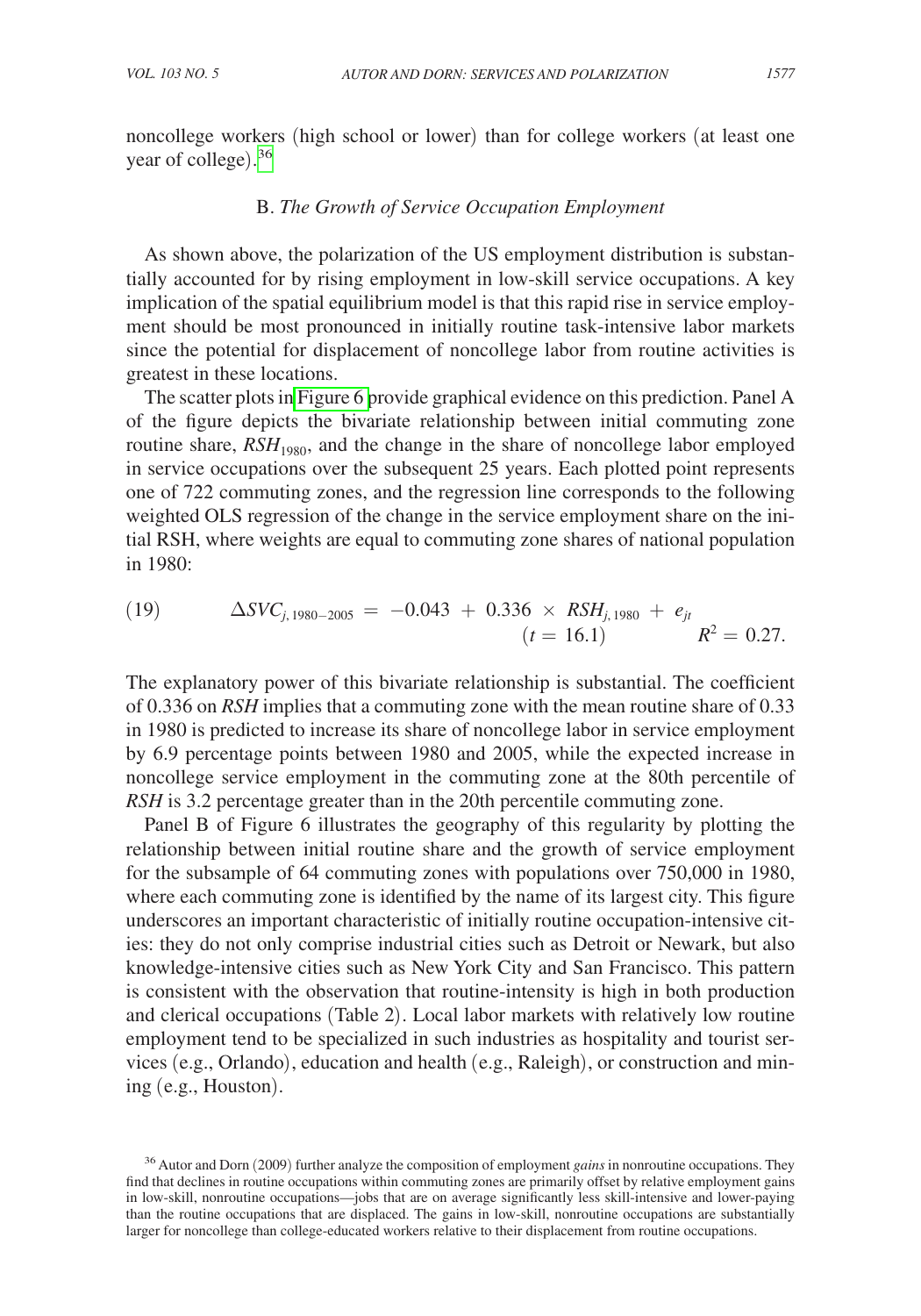

#### <span id="page-25-0"></span>Panel A. Change in noncollege service employment share by CZ, 1980–2005





Figure 6. Changes in Noncollege Employment Share in Service Occupations, 1980–2005, versus Routine Employment Share in 1980 for All Commuting Zones (*panel A*) and Commuting Zones with > 750,000 Residents (*panel B*)

*Service Employment: Detailed OLS Estimates.*[—Table 4](#page-26-0) provides a longer-term perspective on the predictive relationship depicted in Figure 5 by regressing the change in the noncollege service occupation share on the start of the period routine employment share by decade for the period 1950 through 2005.<sup>[37](#page-25-1)</sup>

The relationship between the routine employment share and growth of service employment within commuting zones is only weakly evident prior to the 1980s and

<span id="page-25-1"></span> $37$  The lack of detailed geographic information in the 1960 Census prevents us from constructing commuting zones for this decade, and hence we analyze the 1950 to 1970 period as a single first difference. The dependent variable for 1950 to 1970 is divided by two and the dependent variable for 2000 to 2005 is multiplied by two to place them on the same decadal time scale. All models include state dummies.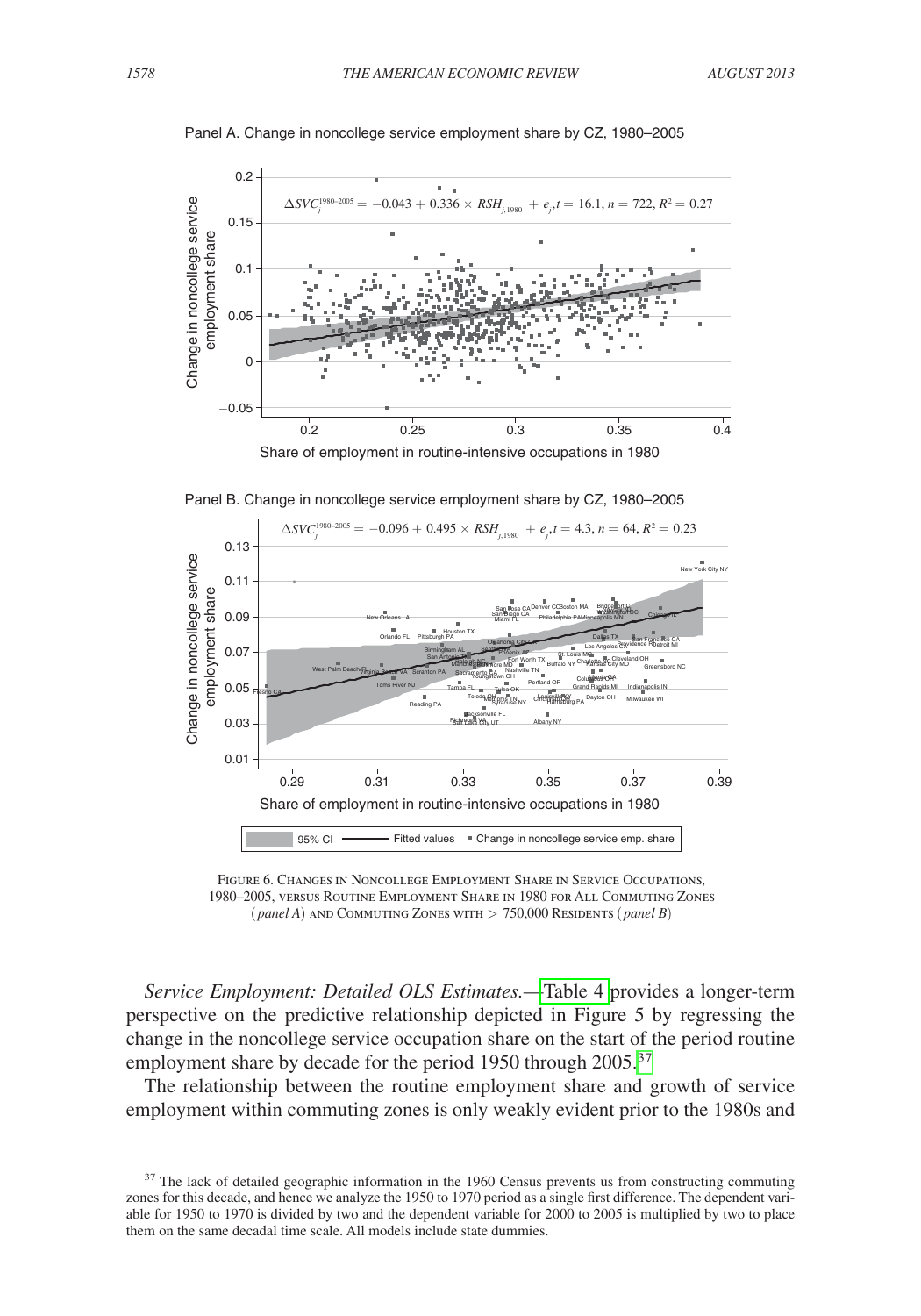| 1950-1970              | 1970-1980              | 1980-1990                                                | 1990-2000           | 2000-2005             |
|------------------------|------------------------|----------------------------------------------------------|---------------------|-----------------------|
|                        |                        |                                                          |                     |                       |
| $-0.133***$<br>(0.020) | 0.042<br>(0.032)       | $0.083***$<br>(0.028)                                    | $0.084*$<br>(0.045) | $0.354***$<br>(0.110) |
| $0.026***$<br>(0.003)  | $-0.035***$<br>(0.009) | $-0.015*$<br>(0.008)                                     | $-0.003$<br>(0.014) | $-0.051$<br>(0.033)   |
| 0.52                   | 0.44                   | 0.52                                                     | 0.59                | 0.33                  |
|                        |                        |                                                          |                     |                       |
| 0.006<br>(0.015)       | $-0.004$<br>(0.016)    | 0.026<br>(0.013)                                         | 0.024<br>(0.015)    | 0.037<br>(0.035)      |
|                        |                        | Panel B. Summary measures: noncollege service employment |                     |                       |

<span id="page-26-0"></span>

| TABLE 4-ROUTINE EMPLOYMENT SHARE AND GROWTH OF SERVICE EMPLOYMENT                                        |
|----------------------------------------------------------------------------------------------------------|
| WITHIN COMMUTING ZONES, 1950–2005                                                                        |
| (Dependent variable: $10 \times$ annual change in share of noncollege employment in service occupations) |

*Notes: N* = 722 commuting zones. Robust standard errors in parentheses are clustered on state. All models include state dummies and are weighted by start of period commuting zone share of national population.

*\*\*\**Significant at the 1 percent level.

*\*\**Significant at the 5 percent level.

 *\**Significant at the 10 percent level.

actually has the opposite sign during the 1950s and 1960s. The relationship becomes highly significant in the 1980s and its magnitude increases further in the 2000s.<sup>38</sup>

Alongside routine task-intensity, a host of human capital, demographic, and local labor market factors may explain differences across commuting zones in the growth of service employment. We consider these factors in [Table 5](#page-27-0) using an augmented version of equation (18):

(20) 
$$
\Delta SVC_{jst} = \delta_t + \beta_1 RSH_{jt_0} + \mathbf{X}'_{jt_0}\beta_2 + \gamma_s + e_{jst},
$$

where  $\Delta SVC_{\text{int}}$  is the change in the noncollege service employment share in CZ *j* located in state *s* between years  $t_0$  and  $t_1$ , and  $RSH_{jt_0}$  is the CZ's start of period routine-share. This equation stacks the three time periods covering the interval 1980–2005, and includes a full set of time period effects, state effects, as well as the start-of-period values of seven additional explanatory variables.

As a baseline, the first column presents a pooled specification with the routine share measure, time dummies, and state dummies. Columns 2 and 3 add two variables intended to capture shifts in the demand and supply for service occupations: the ratio of college to noncollege educated individuals in the population (expressed in logarithms) and the share of the noncollege population that is foreign born. These controls enter with the expected sign. Greater relative supply of college-educated individuals predicts rising service employment among noncollege workers, as does a greater stock of foreign born residents (consistent with Cortes 2008).

<span id="page-26-1"></span><sup>38</sup> Farm-intensive commuting zones tended to have low levels of the *RSH* in 1950. The movement of labor from farm occupations into other low-skill occupations in these CZs may potentially explain the negative relationship between the *RSH* and growth of service employment in this period.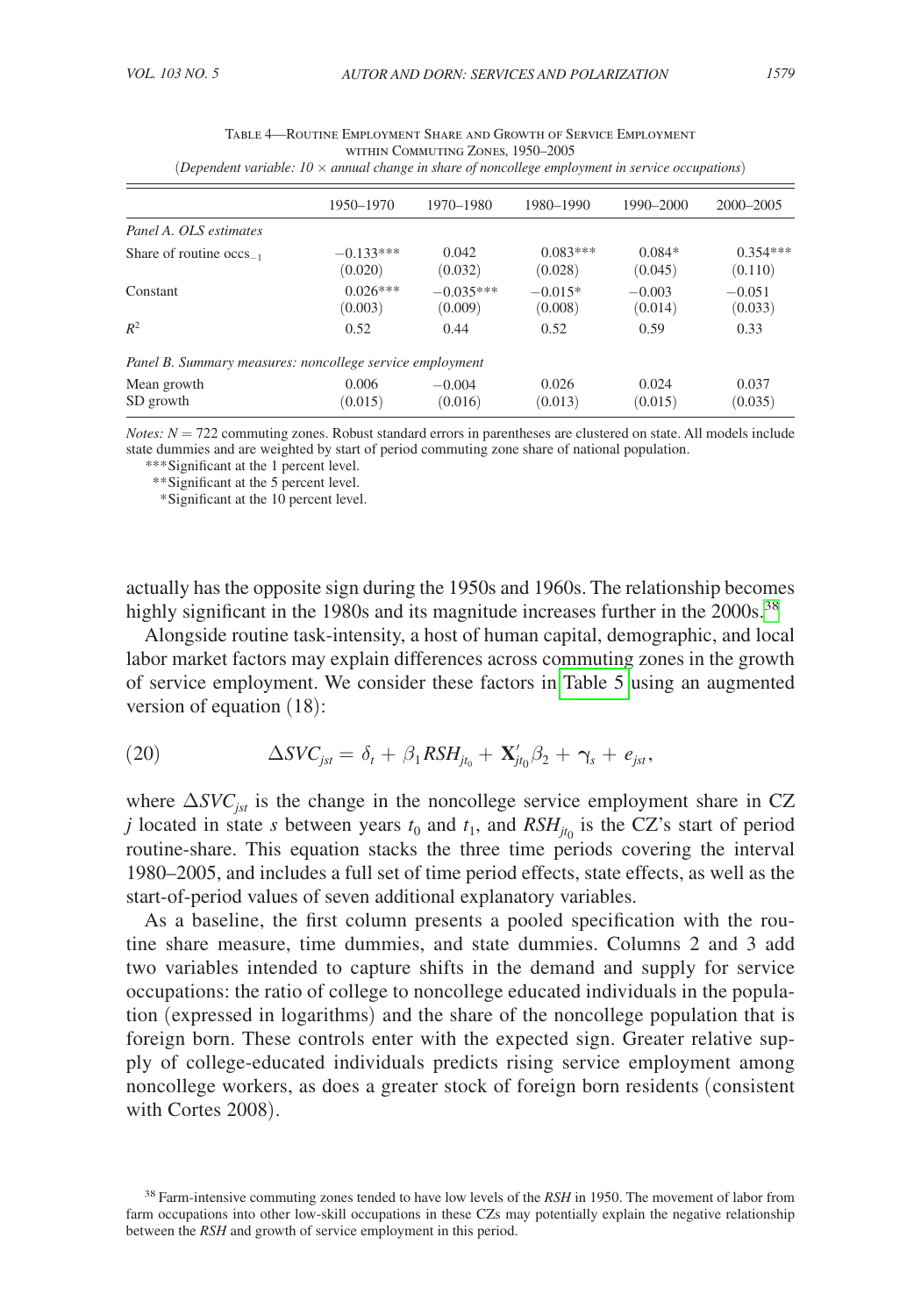|                                                                   | (1)                   | (2)                   | (3)                   | (4)                    | (5)                    | (6)                    | (7)                    |  |  |
|-------------------------------------------------------------------|-----------------------|-----------------------|-----------------------|------------------------|------------------------|------------------------|------------------------|--|--|
| Panel A. OLS estimates: covariates specified in lagged levels     |                       |                       |                       |                        |                        |                        |                        |  |  |
| Share of routine<br>$OCCS_{-1}$                                   | $0.105***$<br>(0.032) | $0.066*$<br>(0.036)   | $0.066**$<br>(0.029)  | $0.110***$<br>(0.031)  | $0.110**$<br>(0.049)   | $0.069*$<br>(0.035)    | $0.111***$<br>(0.034)  |  |  |
| College/noncollege<br>$pop_{-1}$                                  |                       | $0.012***$<br>(0.004) |                       |                        |                        |                        | $0.011**$<br>(0.005)   |  |  |
| Immigr/noncollege<br>$pop_{-1}$                                   |                       |                       | $0.042**$<br>(0.017)  |                        |                        |                        | $0.025**$<br>(0.011)   |  |  |
| $M$ anufact/empl <sub>-1</sub>                                    |                       |                       |                       | $-0.056***$<br>(0.015) |                        |                        | $-0.036***$<br>(0.011) |  |  |
| Unemployment rate_ $_1$                                           |                       |                       |                       | $-0.067$<br>(0.069)    |                        |                        | $-0.313***$<br>(0.068) |  |  |
| Female empl/pop <sub>-1</sub>                                     |                       |                       |                       |                        | $-0.044$<br>(0.039)    |                        | $-0.200***$<br>(0.037) |  |  |
| Age $65+/pop_{-1}$                                                |                       |                       |                       |                        | $-0.114***$<br>(0.035) |                        | $-0.061***$<br>(0.020) |  |  |
| Share workers with<br>$wage_t < min wage_{t+1}$                   |                       |                       |                       |                        |                        | $-0.134***$<br>(0.020) | $-0.197***$<br>(0.029) |  |  |
| $R^2$                                                             | 0.179                 | 0.189                 | 0.196                 | 0.195                  | 0.191                  | 0.196                  | 0.233                  |  |  |
| Panel B. 2SLS estimates: covariates specified in lagged levels    |                       |                       |                       |                        |                        |                        |                        |  |  |
| Share of routine $occs_{-1}$                                      | $0.192***$<br>(0.035) | $0.118***$<br>(0.046) | $0.148***$<br>(0.044) | $0.162***$<br>(0.031)  | $0.218***$<br>(0.054)  | $0.174***$<br>(0.035)  | $0.149***$<br>(0.056)  |  |  |
| $R^2$                                                             | 0.169                 | 0.186                 | 0.189                 | 0.192                  | 0.182                  | 0.182                  | 0.264                  |  |  |
| Panel C. 2SLS estimates: covariates specified in ten year changes |                       |                       |                       |                        |                        |                        |                        |  |  |
| Share of routine $\alpha$ ccs <sub>-1</sub>                       | $0.192***$<br>(0.035) | $0.173***$<br>(0.043) | $0.152***$<br>(0.032) | $0.170***$<br>(0.035)  | $0.180***$<br>(0.035)  | $0.174***$<br>(0.035)  | $0.112**$<br>(0.044)   |  |  |
| $R^2$                                                             | 0.169                 | 0.174                 | 0.188                 | 0.232                  | 0.186                  | 0.182                  | 0.265                  |  |  |

<span id="page-27-0"></span>Table 5—Routine Employment Share and Growth of Service Employment within Commuting Zones, 1980–2005: Stacked First Differences, OLS and 2SLS Estimates (*Dependent variable: 10* × *annual change in share of noncollege employment in service occupations*)

*Notes:*  $N = 2,166$  (3 time periods  $\times$  722 commuting zones). All models include an intercept, time dummies, and state dummies. In panels B and C, share of routine occupations is instrumented by interactions between the 1950 industry mix instrument and time dummies; see text for details. Covariates in panels A and B are identical. Covariates in columns 2–5 and 7 of panel C are equal to contemporaneous decadal change in the covariates used in panels A and B. Robust standard errors in parentheses are clustered on state. Models are weighted by start of period commuting zone share of national population.

*\*\*\**Significant at the 1 percent level.

*\*\**Significant at the 5 percent level.

 *\**Significant at the 10 percent level.

Column 4 considers two measures of local labor demand conditions: the unemployment rate and the share of employment in manufacturing. Service employment grows less rapidly in areas with higher unemployment and a larger manufacturing employment share.

Column 5 considers a pair of potential demand shifters: the elderly share of population and the female labor force participation rate. Since the elderly have high demand for specific services such as home health assistance, a greater share of senior citizens in the population may raise service employment. Likewise, many services, such as restaurant meals or housekeeping, serve as substitutes for household production. Hence, higher female labor force participation might be expected to raise demand for these services (Manning 2004; Mazzolari and Ragusa 2013). Surprisingly, neither of these predictions is born out by the data. Service employment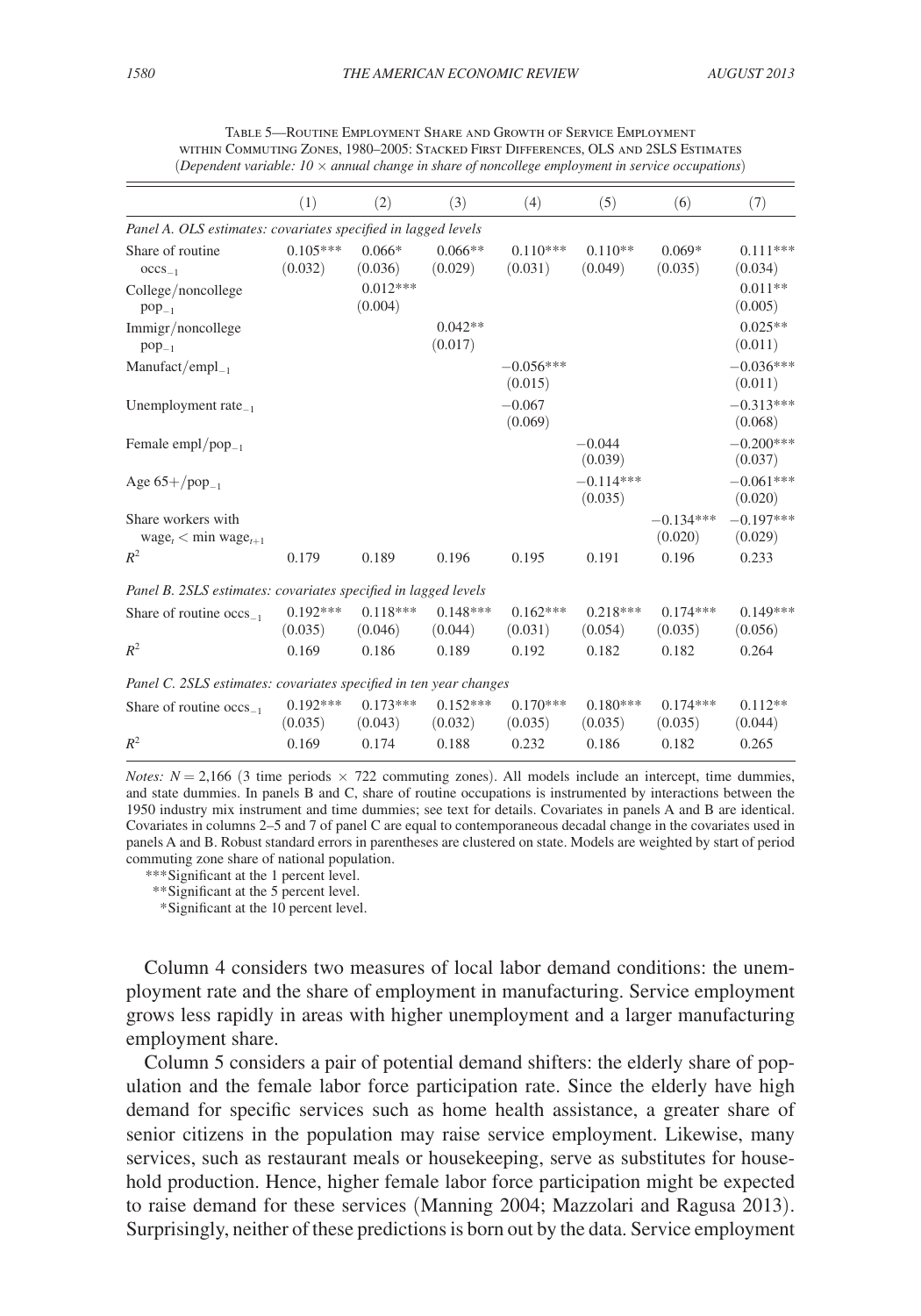appears to grow more rapidly in commuting zones with lower female labor force participation and a smaller elderly share.<sup>39</sup>

Since service occupations have the lowest wage levels of any major occupation group, their growth may also be affected by changes in the minimum wage. Column 6 explores the role of the minimum wage in service occupation employment by including a variable measuring the start-of-decade fraction of noncollege workers in a commuting zone whose real wage is below the minimum wage that *will be* enacted in the subsequent decade.<sup>[40](#page-28-1)</sup> Consistent with expectations, a larger fraction of workers for whom the minimum wage will become binding significantly dampens the growth of service occupation employment.

When the full set of explanatory variables is included in the model (column 7), the point estimate on the RSH variable remains robustly significant and economically large. Recall that the 80/20 range of the routine share measure in 1980 is 0.07. This translates into a difference of approximately 0.8 percentage point per decade in the growth of the noncollege service employment in the 80th versus 20th percentile commuting zone relative to a mean decadal change of 2.9 percentage points over 1980–2005.

*Instrumental Variables Estimates.*—Our estimates so far explore the relationship between the routine employment share in a CZ at the beginning of a decade and subsequent within-CZ changes in computer penetration, low-skill service employment, and routine-intensive employment. This approach raises the question of what causes *RSH* to vary across commuting zones. Our theoretical model attributes this variation to stable differences in production structure across CZs, but our empirical analysis has so far been agnostic on these empirical determinants, focusing primarily on what the variation is *not* (e.g., immigration, skill supply).

To see the problem this may pose, consider an augmented version of the simple estimation equation above (20) where we replace the variable  $RSH_{jt_0}$  with two terms  $RSH_j^*$  and  $\nu_{jt_0}$  where  $RSH_{jt_0} = RSH_j^* + \nu_{jt_0}$ :

(21) 
$$
\Delta SVC_{jst} = \delta'_{t} + \beta'_{1} RSH_{j}^{*} + \beta'_{2} \nu_{jt_{0}} + \gamma'_{2} + \epsilon'_{jst}.
$$

In this expression,  $RSH_j^*$  represents the long-run, quasi-fixed component of industrial structure that is posited by our model to determine commuting zones' routine occupation shares. Conversely,  $\nu_{j t_0}$  is any unobserved, time-varying attribute that affects CZs' routine occupation shares and also influences  $\Delta SVC_{jst}$  (i.e., if  $\beta'_2 \neq 0$ ). For example,  $\nu_{j t_0}$  might reflect a cyclical spike in the demand for a CZ's manufacturing outputs, which draws low-skilled workers temporarily from services into manufacturing (thus raising  $RSH_{jt_0}$  relative to  $RSH_j^*$ ). If present, this type of cyclical fluctuation would lead to biased OLS estimates of  $\beta_1$  in equation (20) by inducing a positive relationship between the start of period level of *RSH* and the subsequent change in *SVC* that is not caused by  $RSH^{*41}_j$  $RSH^{*41}_j$  $RSH^{*41}_j$ .

<span id="page-28-0"></span><sup>&</sup>lt;sup>39</sup> When entered as decadal changes rather than lagged levels, both covariates enter with the expected sign: ser-<br>vice employment grows when the elderly population share or female labor force participation rises. wice employment grows when the elderly population share or female labor force participation rises.<br><sup>40</sup> Statutory minimum wage levels by state and year are from Autor, Manning, and Smith (2010).<br><sup>41</sup> Specifically, if  $\beta'_$ 

<span id="page-28-1"></span>

<span id="page-28-2"></span>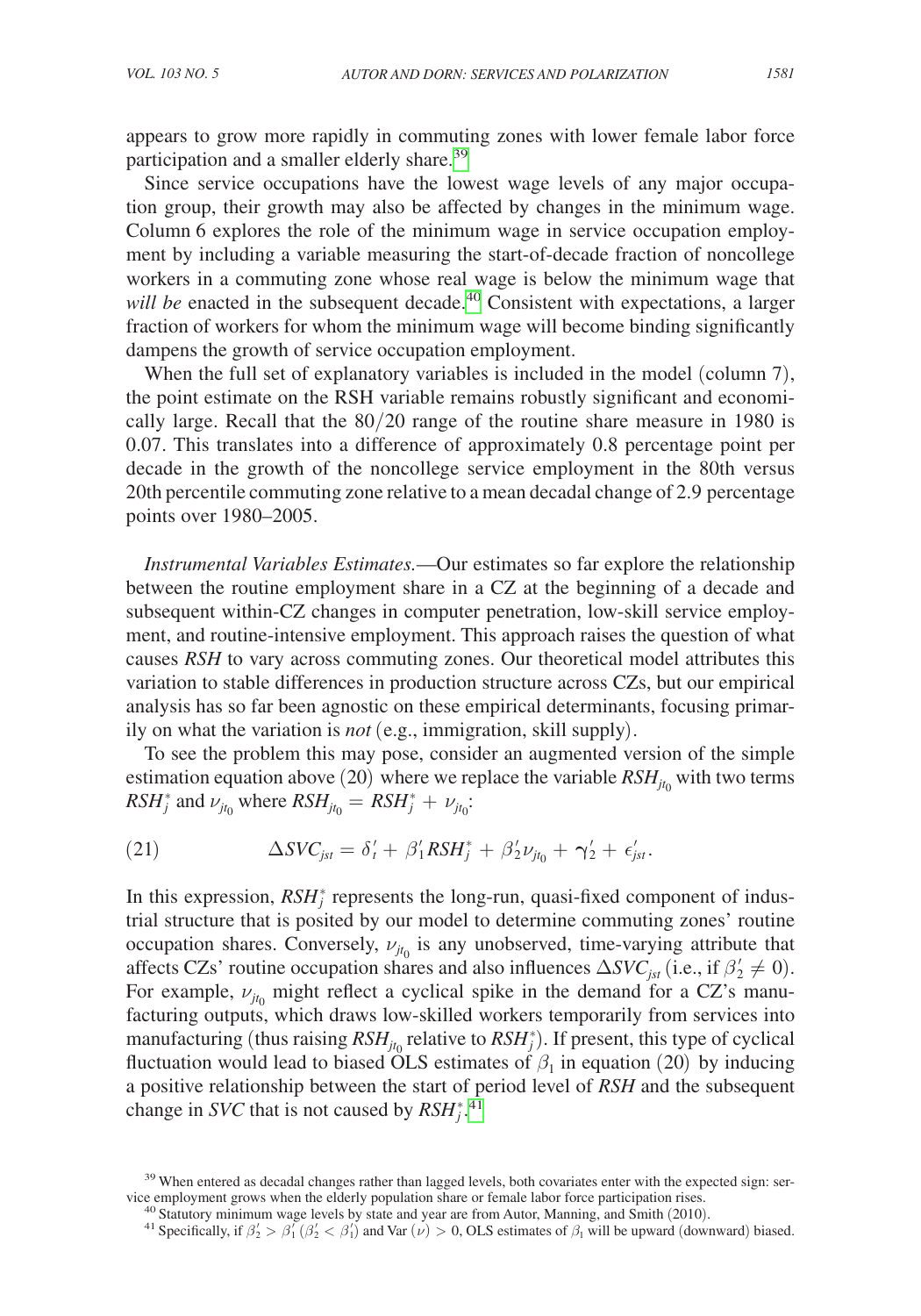To address this potential bias, we exploit historical cross-CZ differences in industry specialization to isolate the long-run, quasi-fixed component of the routine occupation share,  $RSH^*$ . Our approach is as follows: let  $E_{ij, 1950}$  equal the employment share of industry  $i \in 1, \ldots, I$  in commuting zone *j* in 1950, and let  $R_{i-i, 1950}$  equal the routine occupation share among workers in industry *i* in 1950 in all US states *except* the state that includes commuting zone *j*. [42](#page-29-0) The product of these two measures provides a predicted value for the routine employment share in each commuting zone, which depends only on the local industry mix in 1950 and the occupational structure of industries *nationally* in 1950:

(22) 
$$
\widetilde{RSH}_j = \sum_{i=1}^I E_{i,j,1950} \times R_{i,-j,1950}.
$$

This measure is a logical instrumental variable for *RSH:* because it is determined three decades prior to 1980, we expect it to be correlated with the long-run component of the routine occupation share *RSH\** but uncorrelated with contemporaneous innovations to RSH reflected in  $\nu$ .

[Appendix Table 3](#page-40-0) presents first-stage estimates for this instrumental variables model. The predictive relationship between  $RSH$  and  $RSH$  is sizable and highly significant, with *t*-ratios of six or above in each decade. The first-stage coefficient is close to unity in 1950, and takes smaller values in successive periods, obtaining a coefficient of  $0.27$  in  $2000<sup>43</sup>$  $2000<sup>43</sup>$  $2000<sup>43</sup>$ . The decrease in magnitude is to be expected since initial conditions become less determinative over time. The second row of the table presents a pooled model that includes all decades of data and adds time dummies presents a pooled model that includes all decades of data and adds time dummies and a full set of interactions between the  $\widetilde{RSH}_j$  measure and these dummies. Point estimates for the coefficients of interest in the pooled regression are similar in magnitude and significance to the by-decade estimates.

Using the 2SLS model, the second panel of Table 5 repeats our main estimates for the growth of noncollege service employment. These 2SLS estimates are precisely estimated and are typically somewhat larger in magnitude than their OLS counterparts. In the most complete specification (column 7), the 2SLS point estimate is 0.149 versus 0.111 in the OLS model, and both are statistically significant.

As a further test of the robustness of the predictive relationship between the routineemployment share and the reallocation of noncollege labor into service occupations, the third panel of Table 5 repeats the 2SLS estimates while entering the human capital, labor market, and demographic variables as contemporaneous changes rather than start of period levels. This approach is arguably unduly conservative in that these contemporaneous outcomes—such as unemployment and declining manufacturing—may themselves result from technological displacement of routine-intensive

<span id="page-29-0"></span> $42$  Following Autor and Duggan (2003), we exclude own state employment from the construction of our instrument for local labor market conditions to remove any mechanical correlation between the instrument and the endogenous variable. Throughout the analysis, we implicitly consider commuting zones to be part of the state that contains the largest share of their population.<br><sup>43</sup> The predictive relationship in 1950 does not have to equal unity since only out-of-state variation in occupa-

<span id="page-29-1"></span>tional composition within industries is used to predict the routine share in each commuting zone.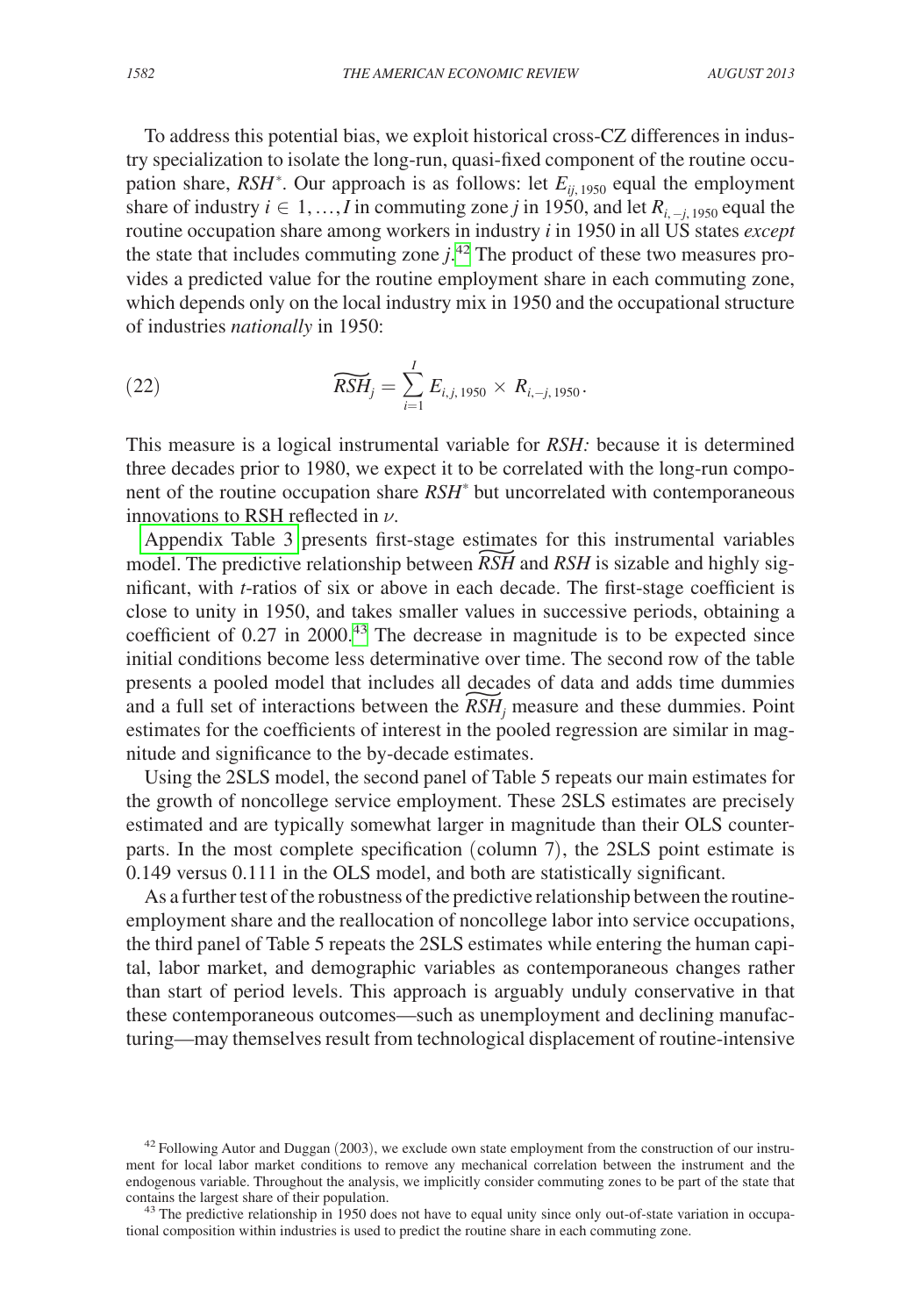occupations. Nonetheless, the coefficient on the routine share variable is precisely estimated and comparable in magnitude to the prior specification.<sup>44</sup>

We have performed many additional tests to probe the generality and robustness of the main results for computer adoption, decline of routine employment, and growth in low-skill service employment. We obtain qualitatively similar findings when estimating the models in Tables 3 and 4 using 2SLS in place of OLS, when fitting separate models for large (population  $> 250K$  in 1980) and small (population  $\leq$  250*K* in 1980) commuting zones, and when estimating models for the decline in routine-intensive employment and growth of service employment sepa-rately by sex.<sup>[45](#page-30-1)</sup> In addition, [Appendix Table 4 fi](#page-41-0)ts 2SLS models for the relationship between the routine employment share and changes in noncollege employment in nine subgroups of service occupations: food service, cleaning and gardening, health support, child care, personal appearance, security guards, recreation, and miscellaneous services. The positive relationship between RSH and service employment growth is present both in female-dominated service occupations that provide substitutes for home production (e.g., child care workers and hairdressers) and in typically male-dominated service jobs (e.g., janitors and security guards). The point estimates are positive for eight of nine service occupation categories and are statistically significant at  $p \geq 0.10$  in six.

*Alternative Hypotheses.—*In addition to the demographic and local labor market factors considered in Table 5, three other potential explanations for the rise of service employment in routine-intensive local labor markets merit careful study. These are: (i) growing offshoring (rather than automation) of job tasks, which displaces low-skill workers into non-offshorable service occupations; (ii) rising income at the top of the wage distribution, which stimulates demand for in-person services among wealthy households (an income effect, as in Clark 1957); and (iii) rising returns to skill, which spur college-educated workers to increase labor supply and substitute market for home-based production of household services (Manning 2004; Ngai and Pissarides 2008; and Mazzolari and Ragusa 2013). This subsection investigates these three mechanisms and finds little evidence that they are empirically important drivers of polarization—at least at the level of local labor markets.<sup>[46](#page-30-2)</sup>

An expanding literature studies the growth of international offshoring, whereby firms carry out specific subcomponents (or tasks) of their production processes abroad (e.g., Feenstra and Hanson 1999; Grossman and Rossi-Hansberg 2008; Blinder 2009; Jensen and Kletzer 2010; Firpo, Fortin, and Lemieux 2011; and Blinder and Krueger 2013). Papers in this literature observe that the occupational tasks most suitable for offshoring are those that can be performed effectively without physical proximity to customers or specific worksites. Many of the routine tasks in production and clerical occupations appear to meet these criteria. By contrast, the

<span id="page-30-0"></span><sup>&</sup>lt;sup>44</sup> To conserve space, we do not tabulate the level or change covariates in panels B and C. The coefficients on the level controls in panels A and B are highly comparable. The coefficients on the change controls in panel C are all statistically significant and each has the expected sign: positive for college/noncollege population, immigrants/ noncollege population, unemployment rate, elderly share of population, female labor force participation; negative<br>for manufacturing employment share. Full results are available from the authors.

<span id="page-30-2"></span><span id="page-30-1"></span>

 $45$  Detailed results are available from the authors.<br> $46$  Goos, Manning, and Salomons (2011) reach a similar conclusion in their cross-national analysis.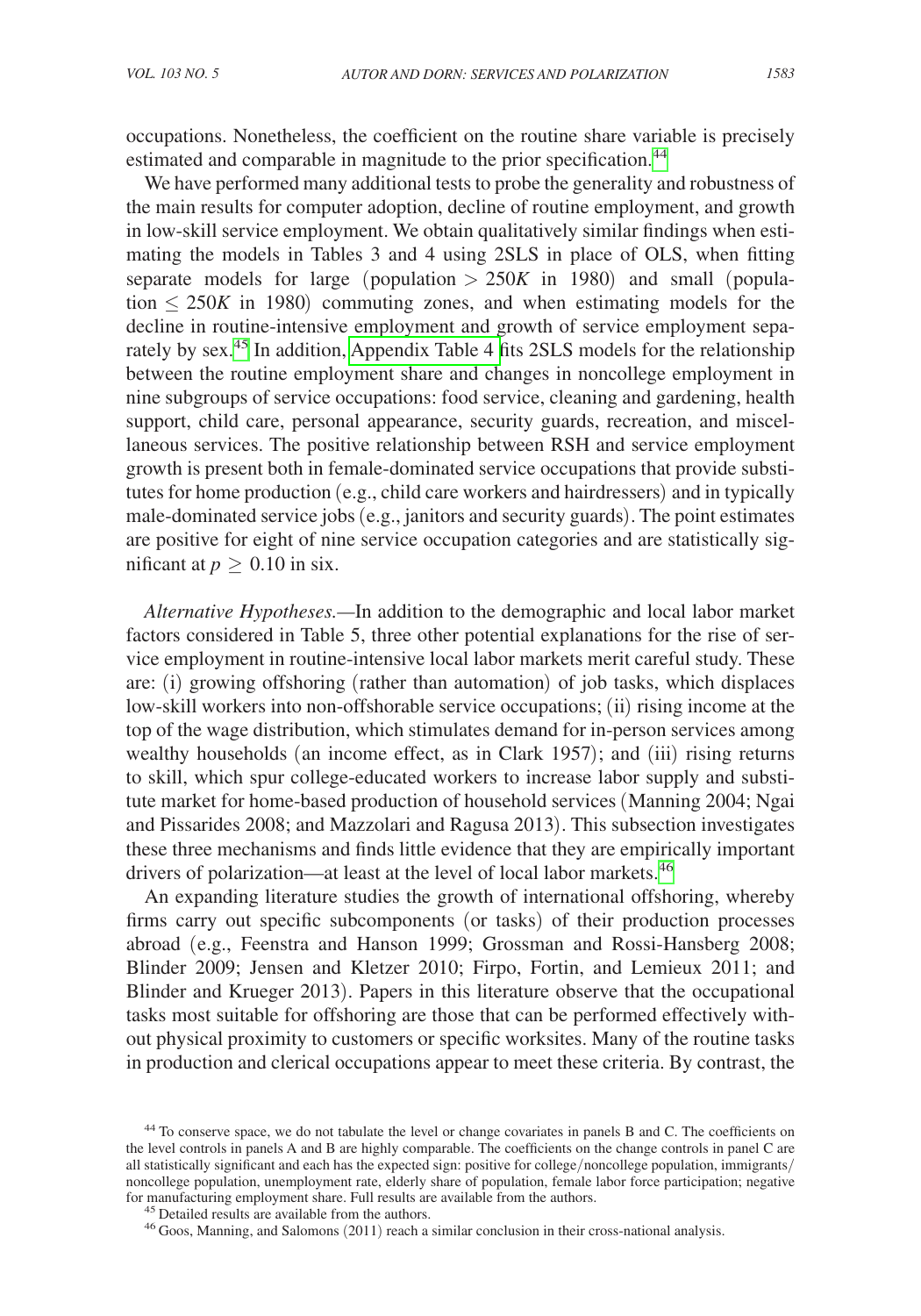job tasks performed in service occupations are typically poorly suited to offshoring as many require face-to-face interactions between workers and customers (e.g., hairdressers and waiters) or direct physical access to the customer's work site (i.e., cleaners and security guards). This reasoning suggests that offshoring could explain the growth of low-skill service employment rather than (or in addition to) the automation of routine tasks.

Unlike trade in goods, the offshoring of job tasks is not included in national accounts and hence is largely unmeasured. We follow the standard approach in the literature of measuring the offshoring *potential* ("offshorability") of job tasks rather than the actual offshoring that occurs. To operationalize offshorability, we use a simple average of the two variables *Face-to-Face Contact* and *On-Site Job* that Firpo, Fortin, and Lemieux (2011) derive from the US Department of Labor's Occupational Information Network database (O\*NET). This measure captures the degree to which an occupation requires either direct interpersonal interaction or proximity to a specific work location.[47](#page-31-0) The commuting zone level offshorability index is equal to the average offshorability score of employment in each commuting zone and year, and is further normalized to have a mean of zero and a cross commuting zone standard deviation of one in 1980. We find a substantial correlation between routine employment shares and offshorability across commuting zones ( $\rho = 0.66$ ).<sup>[48](#page-31-1)</sup>

The first panel of [Table 6](#page-32-0) tests whether commuting zones with higher start-ofperiod offshorability experienced differential growth of service employment among noncollege workers between 1980 and 2005. Column 1 finds the expected positive relationship between offshorability and the subsequent growth of low-skill service employment, but the point estimate is statistically insignificant and small in magnitude. Column 2 adds the routine share measure to the model. This variable is robustly predictive of service employment growth and its magnitude is little affected by inclusion of the offshorability index (compare column 1, panel B of Table 5). With this variable included, the offshorability measure reverses sign while remaining insignificant.

We have verified the robustness of this basic pattern of results to many plausible permutations of this specification: allowing the start-of-period routine occupation share and the offshorability index to each take separate slopes in the final decade of the sample; controlling for the contemporaneous change in manufacturing employment; and additionally allowing the slope on the manufacturing measure to differ in the final decade. In all cases, we find a positive, significant, and robust relationship between the routine share and the reallocation of noncollege labor into service employment.<sup>49</sup> Our findings here are in line with other recent work that

<span id="page-31-0"></span><sup>&</sup>lt;sup>47</sup> We reverse the sign of the measure so that it is increasing rather than decreasing in offshorability. By this metric, the five least offshorable occupations are respiratory therapists, dentists, fire fighters, elevator installers, and podiatrists, while the most offshorable occupations are clothing pressing machine operators, weighers, statisticians, operations researchers, and financial records processing clerks. Further details are provided in the onl

<span id="page-31-1"></span> $48$  Blinder (2009) notes that the clearly defined procedures of routine tasks may make them particularly prone to offshoring but argues that the overlap between routine content and offshoring potential is incomplete. Blinder and Krueger (2013) find that their survey measures of offshorability and "routinizability" are essentially orth

<span id="page-31-2"></span><sup>&</sup>lt;sup>49</sup> In these models, the offshoring variable has a marginally significant positive relationship with service employment growth in the final decade, but this is not robust to inclusion of the routine share measure. The contemporaneous decline in manufacturing employment in the final decade of the sample (an outcome variable) also predicts a significant rise in noncollege service employment, but controlling for this measure has little effect on the routine share variable. Detailed results are available from the authors.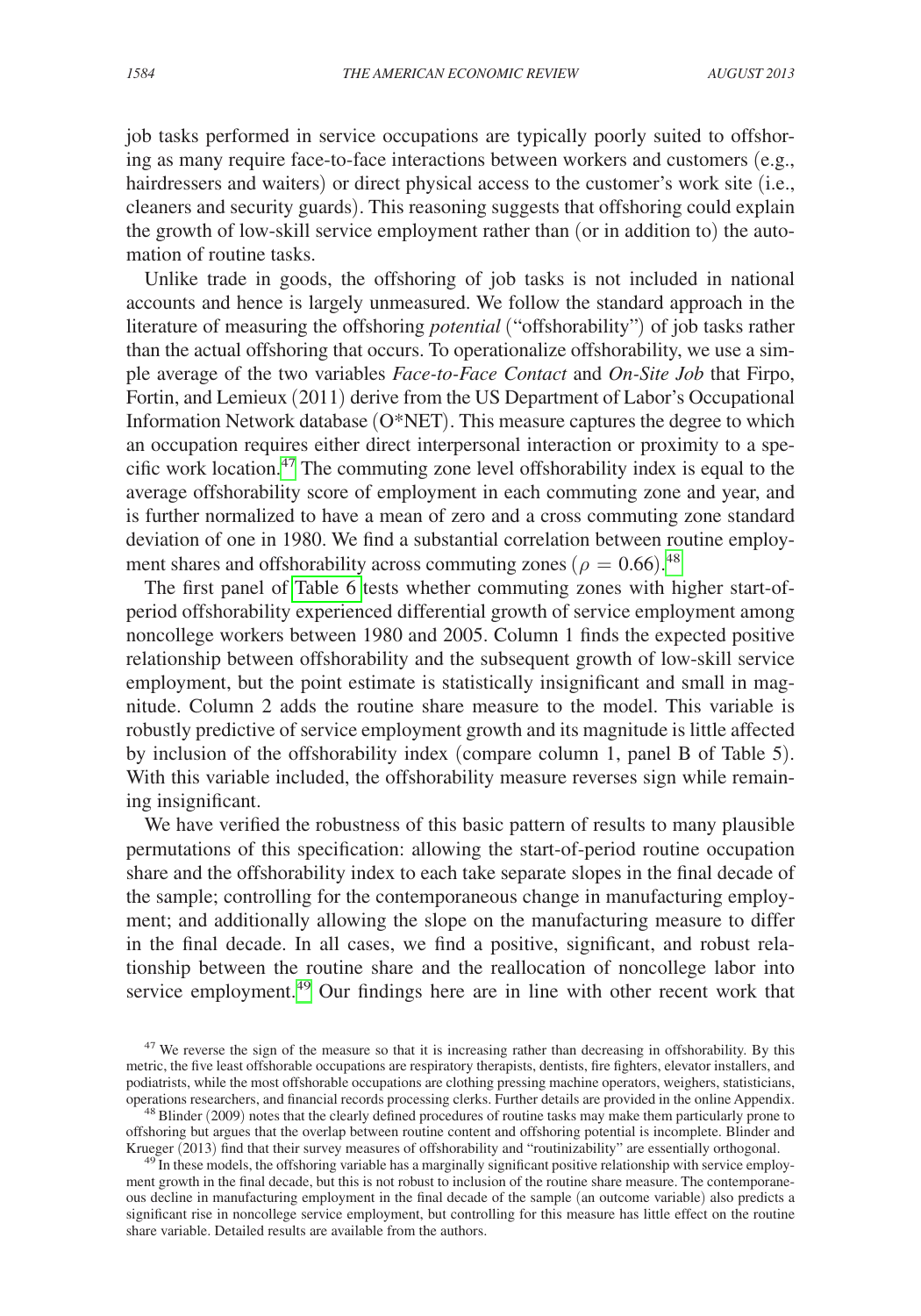|                                                                         |                  | A. Offshoring         | B. Income effects |                            | C. Substitution effects |                        |                        |                        |
|-------------------------------------------------------------------------|------------------|-----------------------|-------------------|----------------------------|-------------------------|------------------------|------------------------|------------------------|
|                                                                         | $\left(1\right)$ | (2)                   | (3)               | (4)                        | (5)                     | (6)                    | (7)                    | (8)                    |
| Share of routine $occs_{-1}$                                            |                  | $0.164***$<br>(0.044) |                   | $0.205***$<br>(0.037)      |                         | $0.209***$<br>(0.037)  | $0.215***$<br>(0.038)  | $0.181***$<br>(0.035)  |
| Offshorability index $_{-1}$                                            | 0.007<br>(0.005) | $-0.005$<br>(0.006)   |                   |                            |                         |                        |                        |                        |
| $\Delta$ ln(P90) weekly wage                                            |                  |                       | (0.015)           | $0.013 - 0.017$<br>(0.015) |                         |                        |                        |                        |
| $\Delta$ Average annual hours<br>per college grad $/2,080$              |                  |                       |                   |                            | $-0.111***$<br>(0.032)  | $-0.127***$<br>(0.031) |                        |                        |
| $\Delta$ Average annual hours per<br>male college $\text{grad}/2,080$   |                  |                       |                   |                            |                         |                        | $-0.069***$<br>(0.018) |                        |
| $\Delta$ Average annual hours per<br>female college $\text{grad}/2,080$ |                  |                       |                   |                            |                         |                        |                        | $-0.083***$<br>(0.024) |
| $R^2$                                                                   | 0.17             | 0.18                  | 0.17              | 0.17                       | 0.19                    | 0.19                   | 0.18                   | 0.19                   |

<span id="page-32-0"></span>Table 6—Predicting Changes in Service Occupation Employment with Measures of Offshorability, Income Effects, and Substitution Effects (*Dependent variable*: *10* × *annual change in share of noncollege employment in service occupations, 1980–2005*)

*Notes: N* = 2,166 (3 time periods  $\times$  722 commuting zones). The offshorability index is standardized with a mean of zero and a cross commuting zone standard deviation of one in 1980. The share of routine occupations is instrumented by interactions between the 1950 industry mix instrument and time dummies. All models include an intercept, state dummies, and time dummies. Robust standard errors in parentheses are clustered on state. Models are weighted by start of period commuting zone share of national population.

*\*\*\**Significant at the 1 percent level.

*\*\**Significant at the 5 percent level.

 *\**Significant at the 10 percent level.

finds that offshorability plays a relatively minor explanatory role when considered alongside other potential causes (particularly, routine job task content) in explaining cross-industry and cross-national trends in employment or wage polarization (Goos, Manning, and Salomons 2011; Michaels, Natraj, and Van Reenen forthcoming). [50](#page-32-1)

The next two panels of Table 6 explore the potential contribution of income and substitution effects among high-skill workers to rising service employment by augmenting the baseline regression model with two additional explanatory variables. To capture wage structure shifts that may generate income effects, we use changes in the 90th percentile of the log weekly wage distribution among full-time, full-year workers in the CZ. To measure shifts in the labor supply of high-skill workers that may generate substitution effects that increase service demand, we use changes in mean annual hours worked by college graduates in the  $CZ$ .<sup>[51](#page-32-2)</sup>

Consistent with expectations, both top wages and college graduate hours per workers rose by significantly more in routine-employment intensive commuting zones between 1980 and 2005.<sup>[52](#page-32-3)</sup> Nevertheless, these proxies for income and substitution effects do not have a strong direct relationship with growth in service employment.

<span id="page-32-1"></span> $50$  An exception is Firpo, Fortin, and Lemieux (2011), who estimate that offshoring contributed to wage polarization among US males between 2003 and 2009.

<span id="page-32-2"></span> $51$  Because this measure includes hours worked of all working-age college graduates independent of their labor force status, it captures changes at both the intensive and extensive margin of labor supply.

<span id="page-32-3"></span><sup>&</sup>lt;sup>52</sup> Regression estimates imply that the commuting zone at the 80th percentile of RSH in 1980 experienced 9 additional log points per decade rise in the 90th percentile of full-time, full-year wage and 16 additional hours per decade increase in annual labor supply of college graduates relative to the 20th percentile commuting zone over the 1980–2005 period. Both relationships are statistically significant. The correlation coefficient between RSH and the change in the 90th percentile of earnings is 0.29 while the correlation between RSH and the change in college labor supply is 0.16. A full table of results is available from the authors.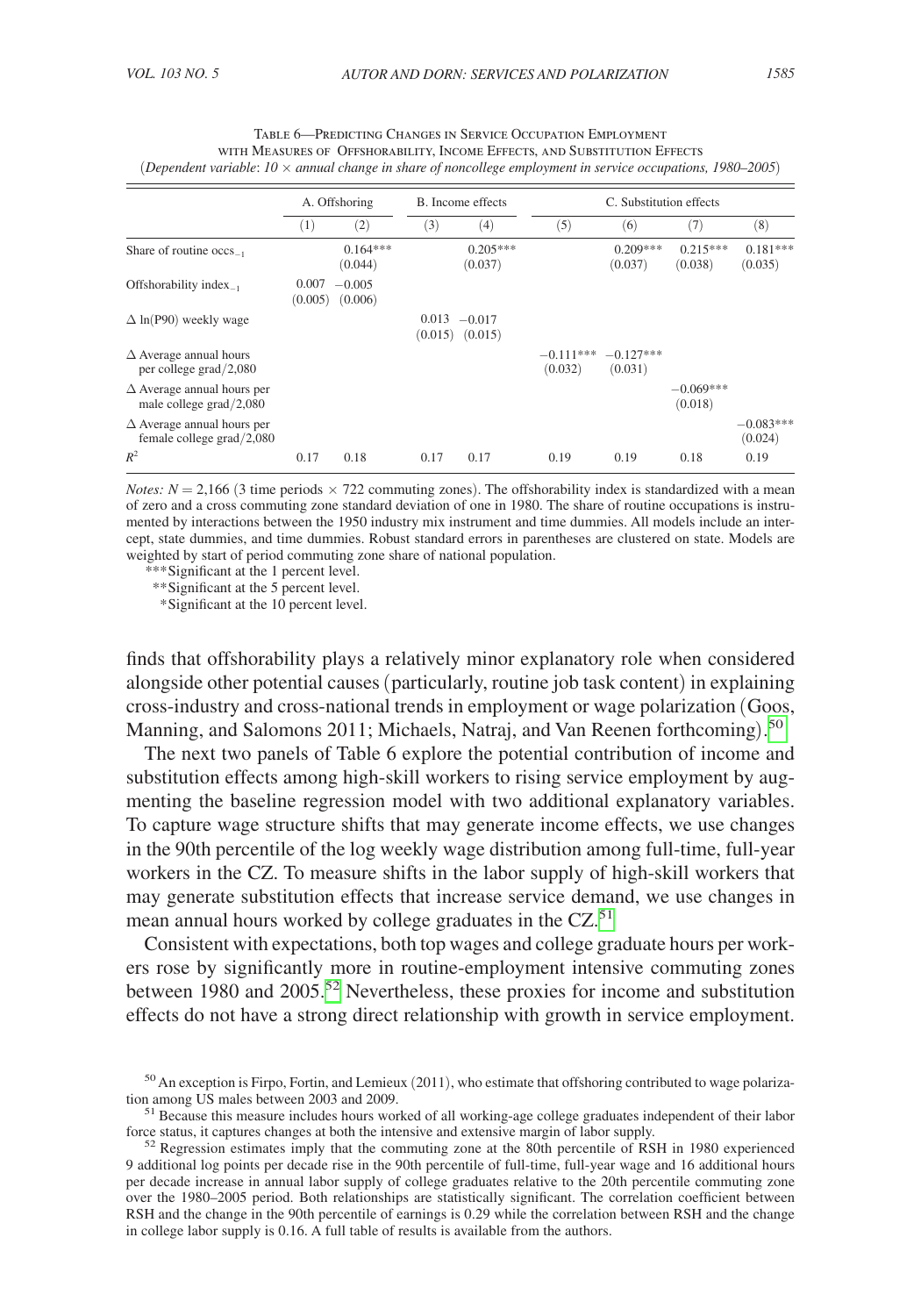A rise in the 90th percentile of weekly wages is only weakly correlated with rising service employment, and this relationship turns negative when the routine share is included (panel B). [53](#page-33-0) Rising annual work hours among college graduates is negatively related to service employment growth, a pattern that holds whether we measure college labor overall or separately by gender (panel C). Notably, the routine share variable remains highly predictive of rising service employment and is essentially unaffected by inclusion of these controls.

# C. *Employment and Wage Changes in Major Occupation Groups*

The final empirical section broadens the focus of the analysis beyond service occupation employment to consider the relationship between routine employment intensity and changes in noncollege employment and wages across all six major occupation groups summarized in Table 1. The spatial model predicts that polarization of both employment and wages should be more pronounced in routine task-intensive labor markets. We have so far verified this prediction for employment in service occupations but have not considered either service occupation wages or employment and wage changes elsewhere in the occupational distribution. [Table 7](#page-34-0) takes up this task, beginning in panel A with changes in noncollege employment by major occupational category.

Although service occupations stand apart in both their low routine task content and rapid employment growth since 1980, two other major occupation groups are also characterized by relatively low routine task content: blue-collar transportation, construction, mechanical, mining, and farm occupations; and white-collar managerial, professional, technical, finance, and public safety occupations. Notably, the share of noncollege employment accounted for by these occupations expanded modestly between 1980 and 2005 (Appendix Table 1).

The first three columns of Table 7 estimate the relationship between the routine employment share and the growth of noncollege employment in these three nonroutine-intensive occupations. The first cell in column 1 repeats the earlier 2SLS estimate for noncollege service employment (compare column 1, panel B of Table 5). The next two rows highlight that the differential reallocation of noncollege labor into service occupations in CZs with high routine employment is equally pronounced for men and women. Thus, this pattern is not gender-specific. Columns 2 and 3 display analogous models for noncollege employment in the two other nonroutine-intensive occupation groups. Consistent with the pattern for service employment (though less pronounced), the noncollege employment share differentially increases in both of these occupations in routine-intensive local labor markets between 1980 and 2005.<sup>[54](#page-33-1)</sup>

The next three columns of Table 7 repeat these estimates for three broad occupational categories that are relatively high in routine task content: clerical, administrative support, and retail sales occupations; precision production and craft occupations; and machine operator and assembler occupations. The estimates

<span id="page-33-0"></span> $53$  Our findings are qualitatively identical if we instead use the 75th wage percentile or the mean log weekly wage of college graduates. Results are available from the authors.

<span id="page-33-1"></span> $54$  Note that the white-collar nonroutine occupation category in column 3 of Table 7 is numerically small because this group of occupations employs primarily college workers.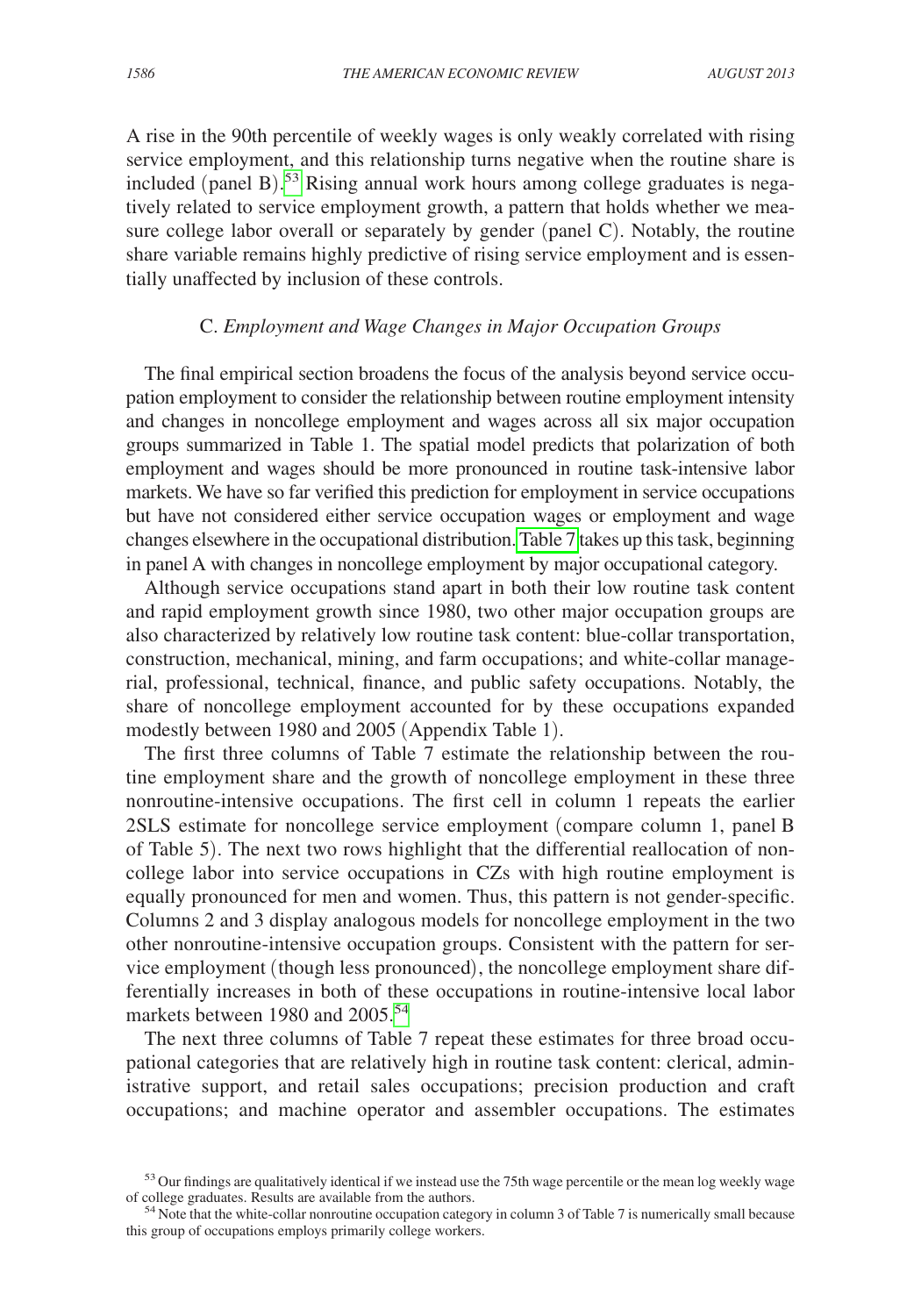|      |       |                                                           |                       | I. Occupations with<br>low routine content                                                                            |                       | II. Occupations with<br>high routine content  |                                              |                                     |  |
|------|-------|-----------------------------------------------------------|-----------------------|-----------------------------------------------------------------------------------------------------------------------|-----------------------|-----------------------------------------------|----------------------------------------------|-------------------------------------|--|
|      |       |                                                           | Service<br>occs       | Transport,<br>Managers,<br>prof, tech,<br>construct,<br>mechanics,<br>finance,<br>public<br>mining,<br>farm<br>safety |                       | Administrative<br>support,<br>retail<br>sales | Precision<br>production,<br>craft<br>workers | Machine<br>operators,<br>assemblers |  |
|      |       |                                                           | (1)                   | (2)                                                                                                                   | (3)                   | (4)                                           | (5)                                          | (6)                                 |  |
|      |       | Panel A. Change in share of noncollege employment         |                       |                                                                                                                       |                       |                                               |                                              |                                     |  |
| (i)  | All   | Share of routine $\alpha$ ccs <sub>-1</sub>               | $0.192***$<br>(0.035) | $0.248***$<br>(0.037)                                                                                                 | 0.028<br>(0.029)      | $-0.277***$<br>(0.038)                        | $-0.085***$<br>(0.017)                       | $-0.107**$<br>(0.044)               |  |
| (ii) | Males | Share of routine $\alpha$ ccs <sub>-1</sub>               | $0.210***$<br>(0.027) | $0.246***$<br>(0.046)                                                                                                 | $-0.043$<br>(0.036)   | $-0.055*$<br>(0.030)                          | $-0.145***$<br>(0.026)                       | $-0.213***$<br>(0.046)              |  |
|      |       | (iii) Females Share of routine $\mathrm{occ}_{-1}$        | $0.253***$<br>(0.073) | 0.002<br>(0.045)                                                                                                      | $0.117***$<br>(0.030) | $-0.431***$<br>(0.062)                        | $-0.028**$<br>(0.012)                        | 0.087<br>(0.055)                    |  |
|      |       | Panel B. log hourly wages of noncollege workers           |                       |                                                                                                                       |                       |                                               |                                              |                                     |  |
| (i)  | All   | Share of routine $\alpha$ ccs <sub>80</sub> $\times$ 2005 | $0.381***$<br>(0.091) | 0.023<br>(0.099)                                                                                                      | $0.433***$<br>(0.113) | $0.337***$<br>(0.082)                         | $-0.078$<br>(0.109)                          | $-0.388***$<br>(0.085)              |  |
| (ii) | Males | Share of routine $\alpha$ ccs <sub>80</sub> $\times$ 2005 | $0.346***$<br>(0.132) | 0.015<br>(0.097)                                                                                                      | $0.287*$<br>(0.149)   | $0.187*$<br>(0.097)                           | $-0.075$<br>(0.140)                          | $-0.374***$<br>(0.106)              |  |
|      |       | (iii) Females Share of routine $\arccos_{80} \times 2005$ | $0.328***$<br>(0.095) | $0.310*$<br>(0.183)                                                                                                   | $0.618***$<br>(0.116) | $0.468***$<br>(0.092)                         | $-0.223$<br>(0.139)                          | $-0.415***$<br>(0.105)              |  |

<span id="page-34-0"></span>Table 7—Routine Employment Share and Change in Occupational Employment Shares and Wage Levels within Commuting Zones, 1980–2005: 2SLS and Reduced Form OLS Estimates (*Dependent variable: 10* × *annual change in share of noncollege employment by occupation; log real hourly wage*)

*Notes: Panel A: Each coefficient is based on a separate 2SLS regression with*  $N = 2,166$  *(3 time periods*  $\times$  *722 commuting zones).* Models include an intercept, state dummies, and time dummies, and are weighted by start of period commuting zone share of national population. The routine occupation share is instrumented by interactions between the 1950 industry mix measure interacted with time dummies. Robust standard errors in parentheses are clustered on state. Panel B: Each row presents coefficients from one pooled OLS reduced form regression with  $N = 5.363,963/2,844,441/2,519,522$  in rows i/ii/iii. Observations are drawn from the 1980 Census and 2005 ACS, and exclude self-employed and farm workers. The instrument (share of routine occupations predicted by industry structure in 1950) is interacted with a dummy for the observations of year 2005. All models include an intercept, commuting zone-occupation group fixed effects, time trends for occupation groups and states, an interaction between the time dummy and the share of workers in an occupation group whose 1980 wage was below the federal or state minimum wage of 2005, nine dummies for education levels, a quartic in potential experience, dummies for married, nonwhite, and foreign-born, and interactions of all individual level controls with the time dummy. Pooled sex models also include a female dummy and its interaction with the time dummy. Hourly wages are defined as yearly wage and salary income divided by the product of weeks worked times usual weekly hours. Robust standard errors in parentheses are clustered on commuting zones. Observations are weighted by each worker's share in total labor supply in a given year.

*\*\*\**Significant at the 1 percent level.

*\*\**Significant at the 5 percent level.

 *\**Significant at the 10 percent level.

demonstrate that noncollege employment differentially contracted in all of these occupational categories in routine-intensive commuting zones between 1980 and 2005. The employment share declines were particularly pronounced in productive and operator occupations among males, and in clerical and sales occupations among females.

We next consider whether there were differential wage changes among noncollege workers in routine-intensive labor markets. We pool microdata on the log hourly wages of noncollege workers from the 1980 Census and the 2005 American Community Survey to estimate a set of 2SLS wage equations of the following form:

(23) 
$$
\ln w_{ijskt} = \gamma_{jk} + \lambda_k \{ RSH_{j,1980} \times 1 [t = 2005] \} + \mathbf{X}'_i \beta_t + \delta_{kt} + \phi_{st} + e_{ijkt},
$$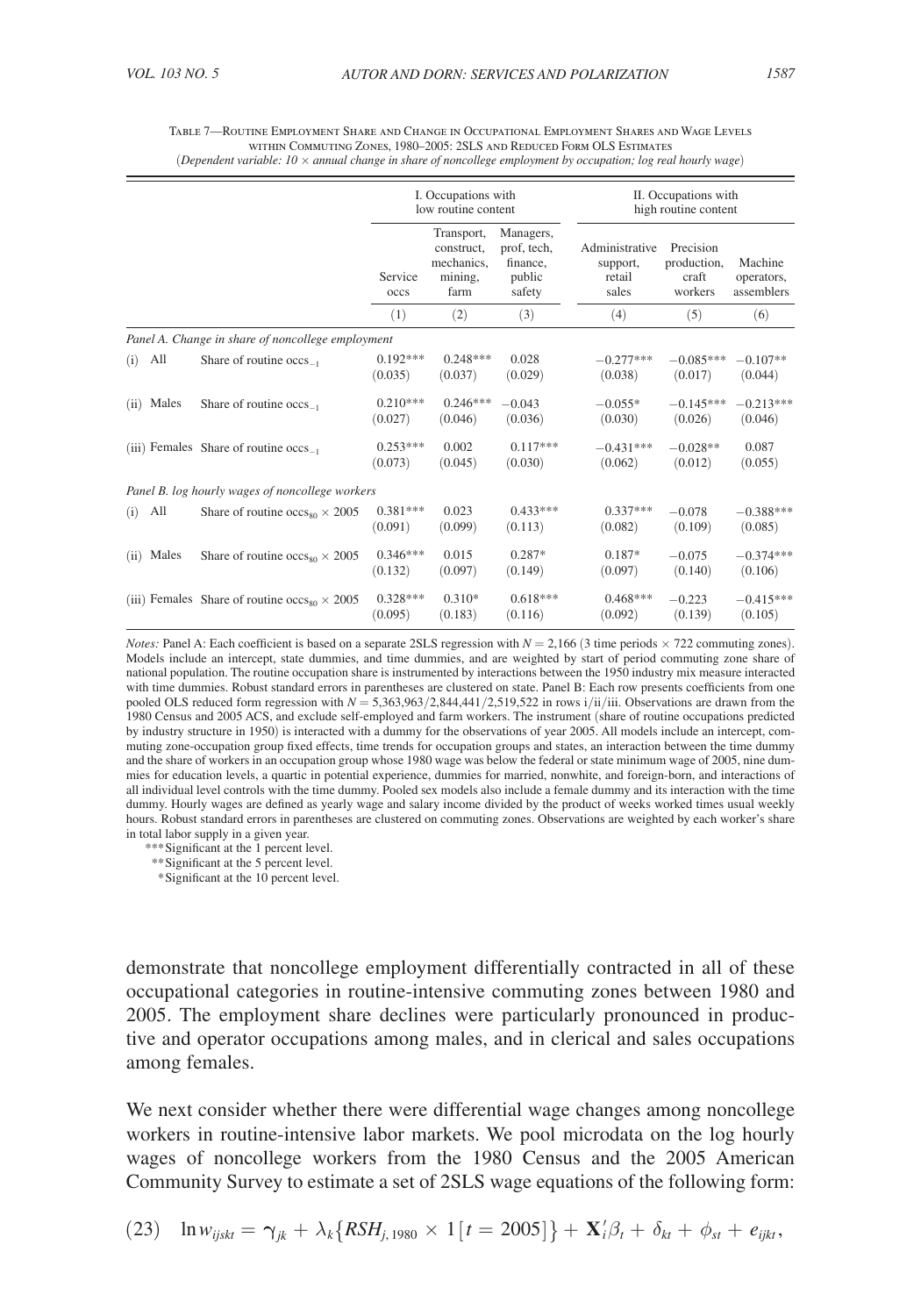where *i* denotes workers, *j* denotes commuting zones, *s* denotes states, *k* denotes occupations, and *t* denotes time (1980, 2005). The term  $\lambda_k$ { $RSH_{i, 1980} \times 1$  [ $t = 2005$ ]} interacts the (instrumented) start-of-period routine employment share variable with the 2005 dummy and thus measures, separately for each occupation group, the impact of a CZ's routine-intensity in 1980 on wage growth during 1980–2005. The wage equation also includes commuting zone and time dummies which are interacted with occupation dummies, and a set of worker-level covariates and state dummies, each interacted with time dummies.<sup>55</sup> Hourly wages are deflated by the national Personal Consumption Expenditure deflator, which does not account for local or regional price levels. Standard errors are clustered at the commuting zone level since the main predictive variable, *RSH*, does not vary within commuting zones.[56](#page-35-1)

Panel B of Table 7 presents the wage estimates. For noncollege workers of both sexes, hourly wages in service occupations rise by significantly more in CZs with a relatively high routine share. A 7 percentage point higher routine share in 1980, equal to the gap between the 80th and 20th percentile commuting zones, predicts approximately 3 log points greater wage growth in service occupations between 1980 and 2005. We also find uniformly positive wage effects for the two other occupation categories with low routine task content in columns 2 and 3 of panel B, though not all individual point estimates are significant. In sum, the three occupation groups with low routine content experience differential growth in noncollege employment and wages in initially routine-intensive local labor markets.

The wage estimates for occupations with high routine content present a mixed picture. For operative and assembler occupations, the estimated wage effects are robustly negative and comparable in magnitude (but opposite in sign) to the estimates for service occupations, as predicted by the task framework. For precision production and craft occupations, wage estimates are uniformly negative but are not precisely estimated. For clerical, administrative support, and retail sales occupations, the pronounced decrease in employment found in panel A coincides with an unexpected increase in wages comparable in size and significance to the column 1 point estimates for service occupations. The fact that clerical employment and wages are moving strongly in countervailing directions in routine-intensive labor markets—opposite to the pattern for the five other occupations in Table 7—provides no conclusive evidence for falling demand for these occupations, and weakens our wage results overall.

As discussed in Section IIB, a potential interpretation of the wage trends in clerical occupations is that as traditional clerical tasks have succumbed to automation, the work content of the remaining clerical and administrative jobs has become concentrated in more skill-demanding, less routine-intensive tasks. Consistent with this observation, we note that the occupation-level correlation between employment and wage growth in 1980–2005, which is positive in the overall sample, is significantly negative among clerical and sales occupations, a pattern that is not observed for any other occupation group. This negative correlation suggests that observed wage

<span id="page-35-0"></span><sup>&</sup>lt;sup>55</sup> Redundant interaction terms are dropped (e.g., with a complete set of CZ dummies, only one set of state by time dummies is retained).

<span id="page-35-1"></span><sup>&</sup>lt;sup>56</sup> Wages in farm occupations are excluded because they are unreliable.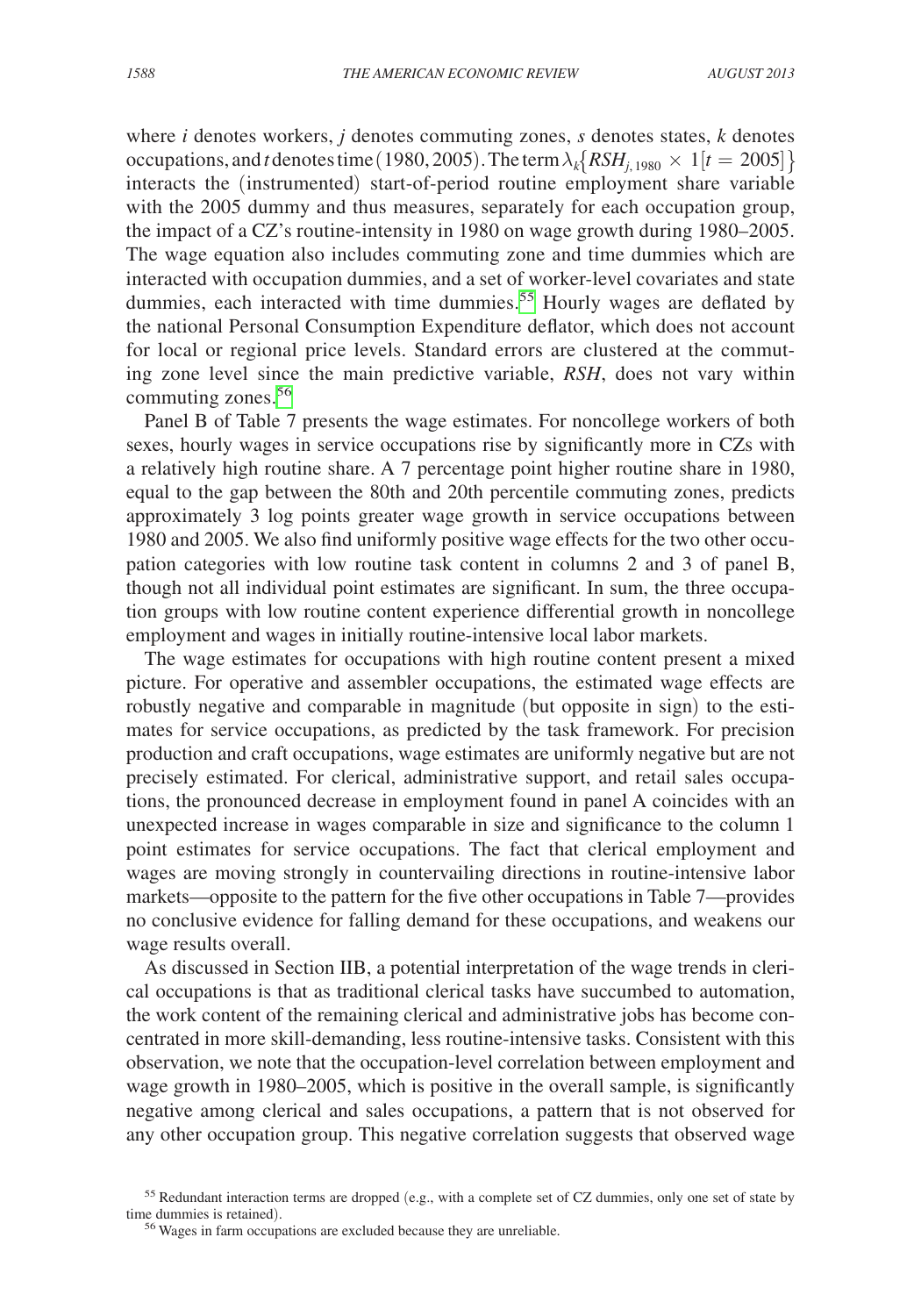growth in clerical occupations is likely not due to rising demand for these jobs (which would tend to raise employment along with wages) but rather due to selection, i.e., the least skilled and most routine-intensive activities within clerical occupations are displaced, while more skilled and less routine-intensive clerical activities persist. This mechanism is consistent with the Roy component of our theoretical model, whereby self-selection induces the workers who are most productive in routine tasks to remain in goods production. Nevertheless, a lack of consistent time-series data on task changes within occupations prevents a full test of this hypothesis.<sup>57</sup>

With the caveats above, these results broadly establish that routine task-intensive labor markets saw rising employment and earnings of noncollege workers in nonroutine intensive occupations combined with declining employment, and in some cases declining wages, in routine-intensive occupations[.58](#page-36-1) Among all occupational categories, service occupations stand out for sharp gains in employment shares and wages among noncollege workers, consistent with the hypothesis that local demand has shifted in favor of this occupational category.

Complementing these findings, we show in online [Appendix Table 2](#page-40-0) that local labor markets that are intensive in routine employment also experience greater polarization of educational attainment during the same period. Specifically, the proportions of both college graduates and high school dropouts increase relative to the fractions of workers with some college or with high school education in these markets. Similarly, recent migrants into these markets are substantially more likely to be college graduates than are incumbent residents, and to a lesser degree are also more likely to be high school dropouts. In combination with the Table 7 results, this mobility evidence suggests that labor demand differentially increased between 1980 and 2005 for both the highest and lowest skilled occupations in routine employment-intensive labor markets.

## **IV. Conclusions**

While the past 25 years have seen stagnant or declining real earnings and employment of most low-skill occupations, employment and earnings in service occupations offer a striking exception. Between 1980 and 2005, the share of hours worked in service occupations among noncollege workers rose by more than 50 percent. Simultaneously, real hourly wages of noncollege workers in service occupations increased by 11 log points, considerably exceeding wage growth in other low-skill occupations. This phenomenon is broadly important because it offers insight into the polarization of employment and earnings in the United States and, potentially, other industrialized countries. Indeed, a key fact documented by this paper is that rising employment and wages in service occupations account for a substantial share

<span id="page-36-0"></span><sup>57</sup> Autor, Levy, and Murnane (2003, Table VI) construct measures of changes in task content within occupations using successive editions of the *Dictionary of Occupational Titles*, though, as they note, a substantial fraction of DOT occupations is not updated. Their analysis nevertheless documents a very pronounced decline in routine task content in occupations undergoing rapid computer adoption and, moreover, that this change in task content is not

<span id="page-36-1"></span> $58$  We have estimated analogous wage models for each decade between 1980 and 2005 and obtain the same qualitative pattern of results: CZs with a higher *RSH* experienced in each decade greater relative wage gains in service, managerial, professional, and technical, and transportation and construction occupations than in production and craft and operative and assembler occupations.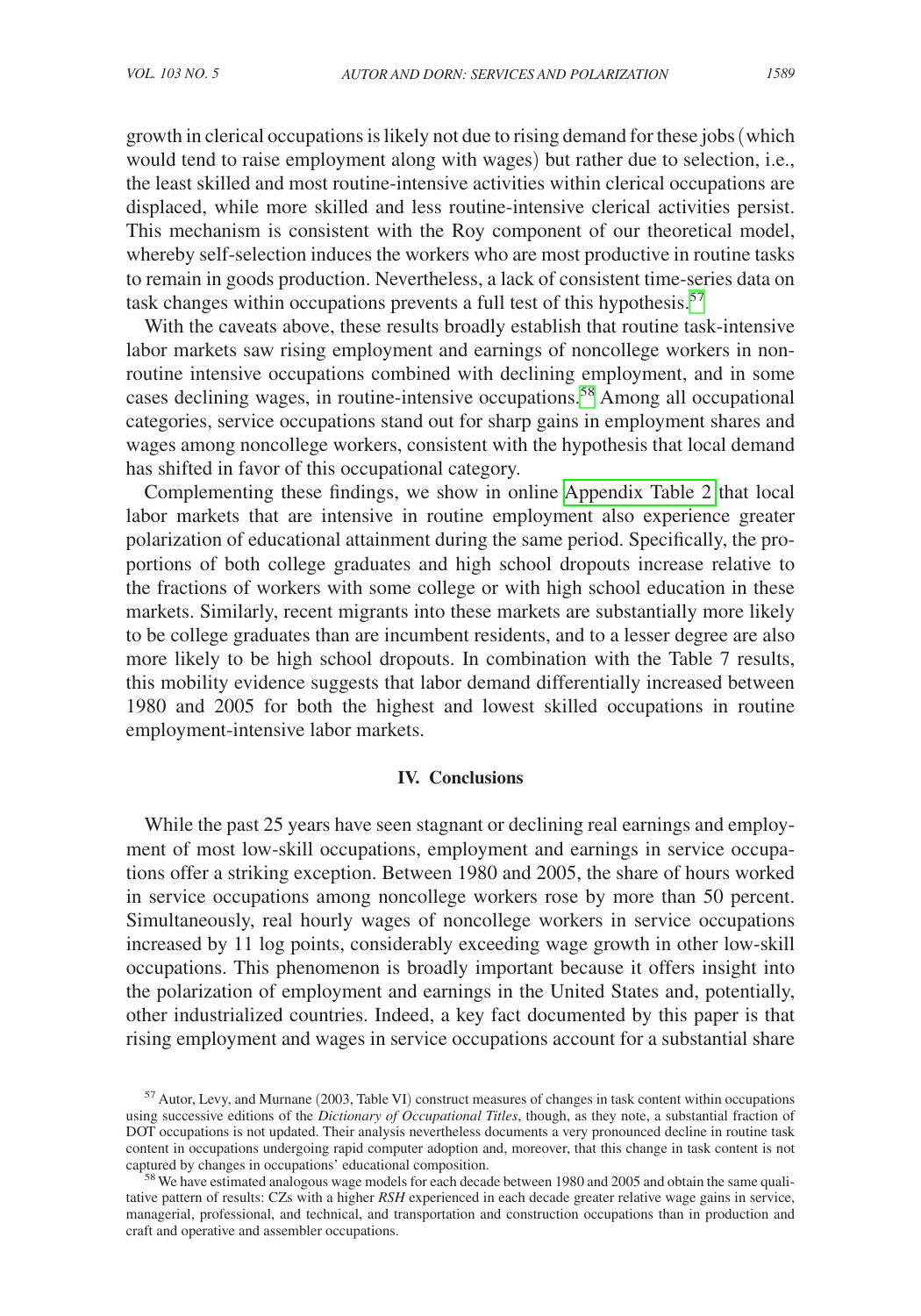of aggregate polarization and growth of the lower tail of the US employment and earnings distributions between 1980 and 2005.

This paper proposes an integrated explanation and conducts a detailed empirical analysis of the forces behind the changing shape of low education, low wage employment in the US labor market. We hypothesize that recent computerization has substituted for low-skill workers in performing routine tasks while complementing the abstract, creative, problem-solving, and coordination tasks performed by highly-educated workers. As the declining price of computer technology has driven down the wage paid to routine tasks, low-skill workers have reallocated their labor supply to service occupations, which are difficult to automate because they rely heavily on dexterity, flexible interpersonal communication, and direct physical proximity. Our conceptual model shows that if the demand for these service outputs does not admit close substitutes, then substitution of information technology for routine tasks used in goods production can induce rising wages and employment in low-skill service occupations. This hypothesis builds on Baumol's (1967) model of unbalanced technological progress by broadening it to the study of skill demands and wage structure (in addition to Baumol's focus on sectoral composition).

Motivated by the observation that workers in service occupations must collocate with demanders of their services, we extend the model to a spatial equilibrium setting and develop empirical implications that we test at the level of 722 consistently defined commuting zones encompassing the entirety of the US mainland. The model predicts that commuting zones that were initially relatively intensive in routine job activities—that is, tasks that became cheap and easy to computerize in recent decades—should have exhibited differential changes in the structure of local production along four dimensions: (i) greater adoption of information technology; (ii) greater reallocation of low-skill workers from routine task-intensive occupations into service occupations (i.e., employment polarization); (iii) larger increases in both employment and wages at both ends of the occupational skill distribution (i.e., wage polarization); and (iv) larger net inflows of both high- and low-skill labor attracted by these demand shifts.

In bringing the model to the data, we measure commuting zones' specialization in routine task-intensive employment by mapping task data from the *Dictionary of Occupational Titles* to occupation data from the Census. We instrument this taskbased measure using the interaction between commuting zones' historical industry structures and the national occupational composition of these industries (both measured in 1950). The variation in routine task intensity across commuting zones proves robustly predictive of the changes in task and wage structure implied by the model, including: adoption of information technology; reallocation of labor activity away from routine tasks; employment and wage growth in low-skill service occupations; and inward mobility of skilled labor.

Alongside our primary hypothesis of unbalanced technological progress, we consider a panoply of alternative explanations including offshoring of jobs tasks, income and substitution effects in high-skill consumption and labor supply, and demographic and economic shifts including immigration, population aging, female labor force entry, and declining manufacturing employment. Many of these alternative explanations receive some empirical support but none appears to play a leading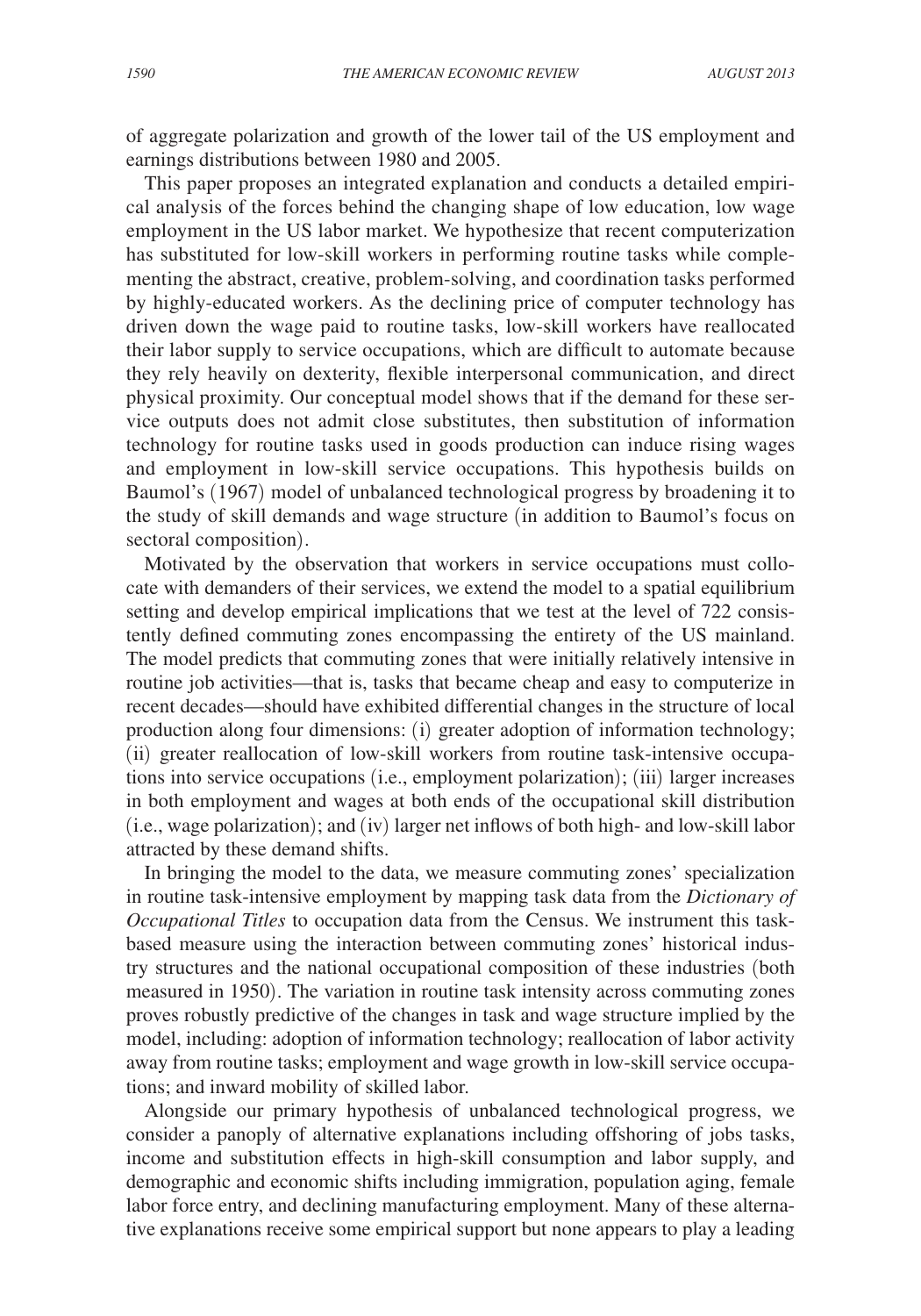role. Moreover, none would appear conceptually suited to explain the totality of the evidence presented.

The consequences of employment and wage polarization for skill demands, earnings levels, and job composition are only beginning to receive academic study (e.g., Levy and Murnane 2004; US National Research Council 2008). Our results suggest a critical role for changes in labor specialization, spurred by automation of routine task activities, as a driver of rising employment and wage polarization in the United States and potentially in other countries.

#### **APPENDIX**

## A. *Measuring Labor Supply and Earnings*

Our sample of workers consists of individuals who were between age 16 and 64 and who were working in the year preceding the survey. Residents of institutional group quarters such as prisons and psychiatric institutions are dropped along with unpaid family workers. Labor supply is measured by the product of weeks worked times usual number of hours per week. For individuals with missing hours or weeks, labor supply weights are imputed using the mean of workers in the same educationoccupation cell, or, if the education-occupation cell is empty, the mean of workers in the same education cell. All calculations are weighted by the Census sampling weight multiplied by the labor supply weight and the weight derived from the geographic matching process that is described below.

The computation of wages excludes self-employed workers and individuals with missing wages, weeks, or hours. Hourly wages are computed as yearly wage and salary income divided by the product of weeks worked and usual weekly hours. Top-coded yearly wages are multiplied by a factor of 1.5 and hourly wages are set not to exceed this value divided by 50 weeks times 35 hours. Hourly wages below the first percentile of the national hourly wage distribution are set to the value of the first percentile. The computation of full-time full-year weekly wages is based on workers who worked for at least 40 weeks and at least 35 hours per week. Wages are inflated to the year 2004 using the Personal Consumption Expenditure Index in order to be comparable to those of the 2005 ACS (which collects earnings in the prior year)

## B. *Matching Census Geography to Commuting Zones* (*CZs*)

We matched geographic information that is available in the Census Public Use samples to CZ geography. The most disaggregated geographic unit reported in the Census samples since 1990 is the Public Use Micro Area (PUMA). A PUMA is a subarea of a state that comprises a population of 100,000 to 200,000 persons but otherwise has no inherent economic interpretation. The 2000 Census splits the entire land area of the United States into more than 2,000 of these PUMAs.

The Census Bureau reports how the population of a PUMA is distributed over counties. If a PUMA overlaps with several counties, our procedure is to match PUMAs to counties assuming that all residents of a PUMA have equal probability of living in a given county. The aggregation of counties to CZs allows us to compute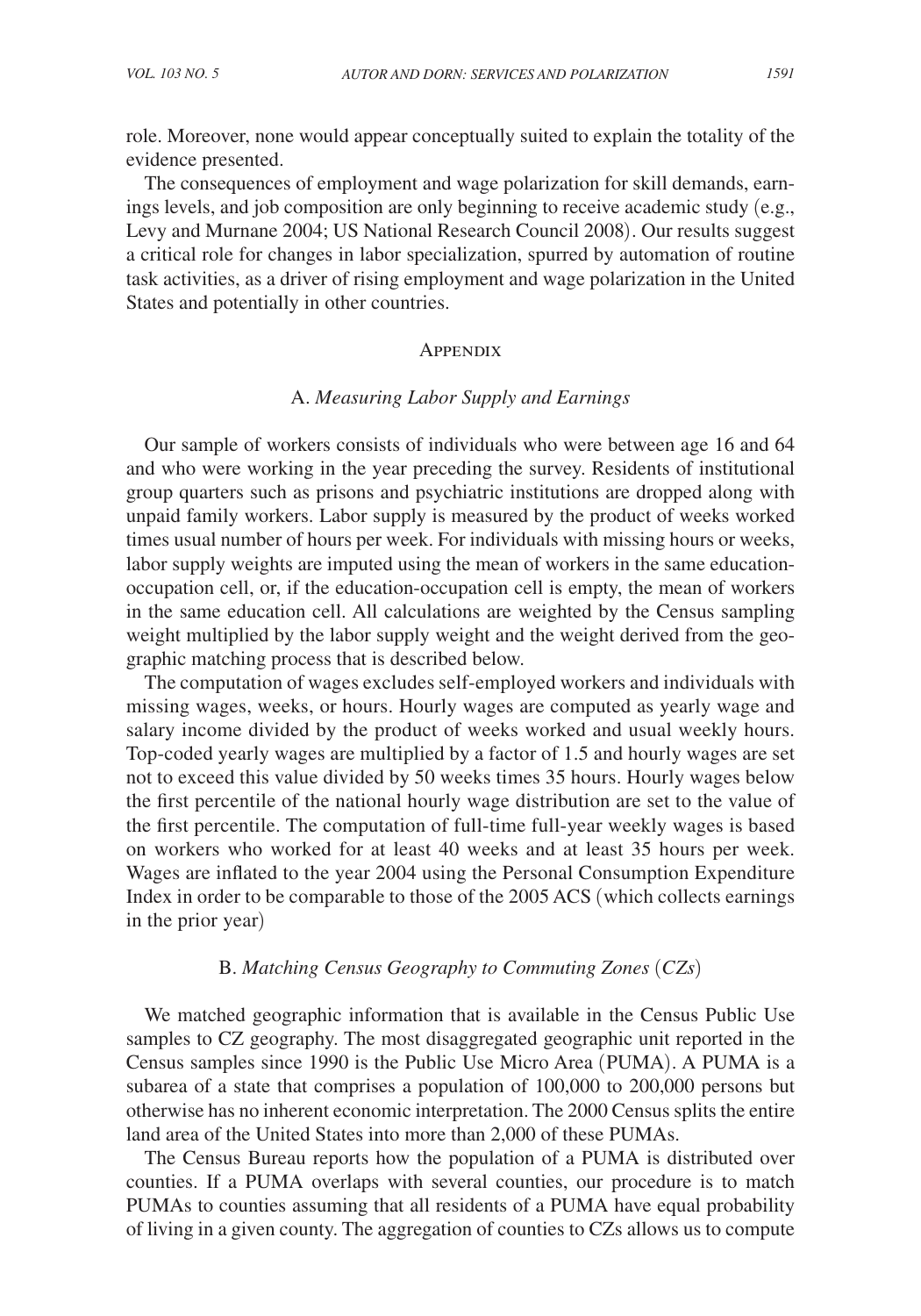|                                                                                                                                                                                      |                                              | Level                                        |                                              |                                              |                                              |                                              |                                                   | Growth rate $(\% )$                                |  |
|--------------------------------------------------------------------------------------------------------------------------------------------------------------------------------------|----------------------------------------------|----------------------------------------------|----------------------------------------------|----------------------------------------------|----------------------------------------------|----------------------------------------------|---------------------------------------------------|----------------------------------------------------|--|
|                                                                                                                                                                                      | 1950                                         | 1970                                         | 1980                                         | 1990                                         | 2000                                         | 2005                                         | $1950-$<br>1980                                   | 1980-<br>2005                                      |  |
| Panel A. Share of employment (% pts)                                                                                                                                                 |                                              |                                              |                                              |                                              |                                              |                                              |                                                   |                                                    |  |
| Managers/prof/tech/finance/public safety<br>Production/craft<br>Transport/construct/mech/mining/farm<br>Machine operators/assemblers<br>Clerical/retail sales<br>Service occupations | 14.5<br>5.7<br>33.8<br>14.8<br>19.1<br>12.2  | 13.4<br>5.7<br>27.8<br>17.1<br>22.6<br>13.3  | 14.5<br>6.0<br>29.5<br>14.7<br>22.4<br>12.9  | 15.9<br>4.9<br>29.2<br>12.5<br>22.0<br>15.6  | 14.2<br>5.5<br>30.2<br>10.4<br>21.8<br>17.9  | 15.0<br>4.5<br>31.3<br>8.5<br>20.9<br>19.8   | $-0.1$<br>6.1<br>$-12.7$<br>$-0.8$<br>17.7<br>5.8 | 3.9<br>$-25.8$<br>6.2<br>$-42.5$<br>$-6.6$<br>53.2 |  |
| Panel B. Mean log hourly wage (2004\$)                                                                                                                                               |                                              |                                              |                                              |                                              |                                              |                                              |                                                   |                                                    |  |
| Managers/prof/tech/finance/public safety<br>Production/craft<br>Transport/construct/mech/mining/farm<br>Machine operators/assemblers<br>Clerical/retail sales<br>Service occupations | 2.16<br>2.23<br>2.04<br>2.03<br>1.96<br>1.47 | 2.69<br>2.71<br>2.55<br>2.45<br>2.38<br>1.99 | 2.63<br>2.70<br>2.59<br>2.46<br>2.37<br>2.07 | 2.59<br>2.64<br>2.52<br>2.42<br>2.35<br>2.08 | 2.68<br>2.62<br>2.56<br>2.47<br>2.41<br>2.17 | 2.76<br>2.63<br>2.57<br>2.48<br>2.45<br>2.18 | 15.8<br>15.8<br>18.5<br>14.3<br>13.6<br>20.3      | 5.3<br>$-2.9$<br>$-1.0$<br>0.7<br>3.2<br>4.2       |  |

<span id="page-39-0"></span>Appendix Table 1—Levels and Changes in Employment Share and Mean Real Log Hourly Wages by Major Occupation Groups among Workers without College Education, 1950–2005

*Notes:* Sample includes persons who were age 18–64 and working in the prior year. Occupation categories are defined according to Census classification. Hourly wages are defined as yearly wage and salary income divided by the product of weeks worked times usual weekly hours. Employment share is defined as share in total work hours of workers without college education. Labor supply is measured as weeks worked times usual weekly hours in prior year. All calculations use labor supply weights.

*Source:* Census 1 percent samples for 1950 and 1970; Census 5 percent samples for 1980, 1990, 2000; American Community Survey 2005.

the probability that a resident of a given PUMA falls into a specific CZ. Many PUMAs (e.g., 81 percent of those in the 2000 Census) match fully into a single CZ, while observations from the remaining PUMAs are proportionally assigned to several CZs. This geographic matching technique allows us to calculate the population characteristics of residents of each CZ consistently in each year of our data.

The Census Public Use files for the years prior to 1990 identify subareas of states called County Groups (in 1970 and 1980) or State Economic Areas (in 1950). These geographic units have a similar structure to PUMAs. They are matched to CZs using the same procedure as outlined for PUMAs above. The 1960 Census files are not suitable for an analysis at the detailed geographic level because they provide no geographic information below the level of states.

#### C. *Building Consistent Occupations*

The Census classification of occupations changed over time, particularly between 1970 and 1980 and between 1990 and 2000. We use a slightly modified version of the crosswalk developed by Meyer and Osborne (2005) to create time-consistent occupation categories. Our classification creates a balanced panel of 330 occupations for the years 1980–2005 that allows us to follow a consistently defined set of occupations over time. The occupation categories of the 1950 to 1970 Census are also matched to this occupation system but not all 330 occupations are observed in every year.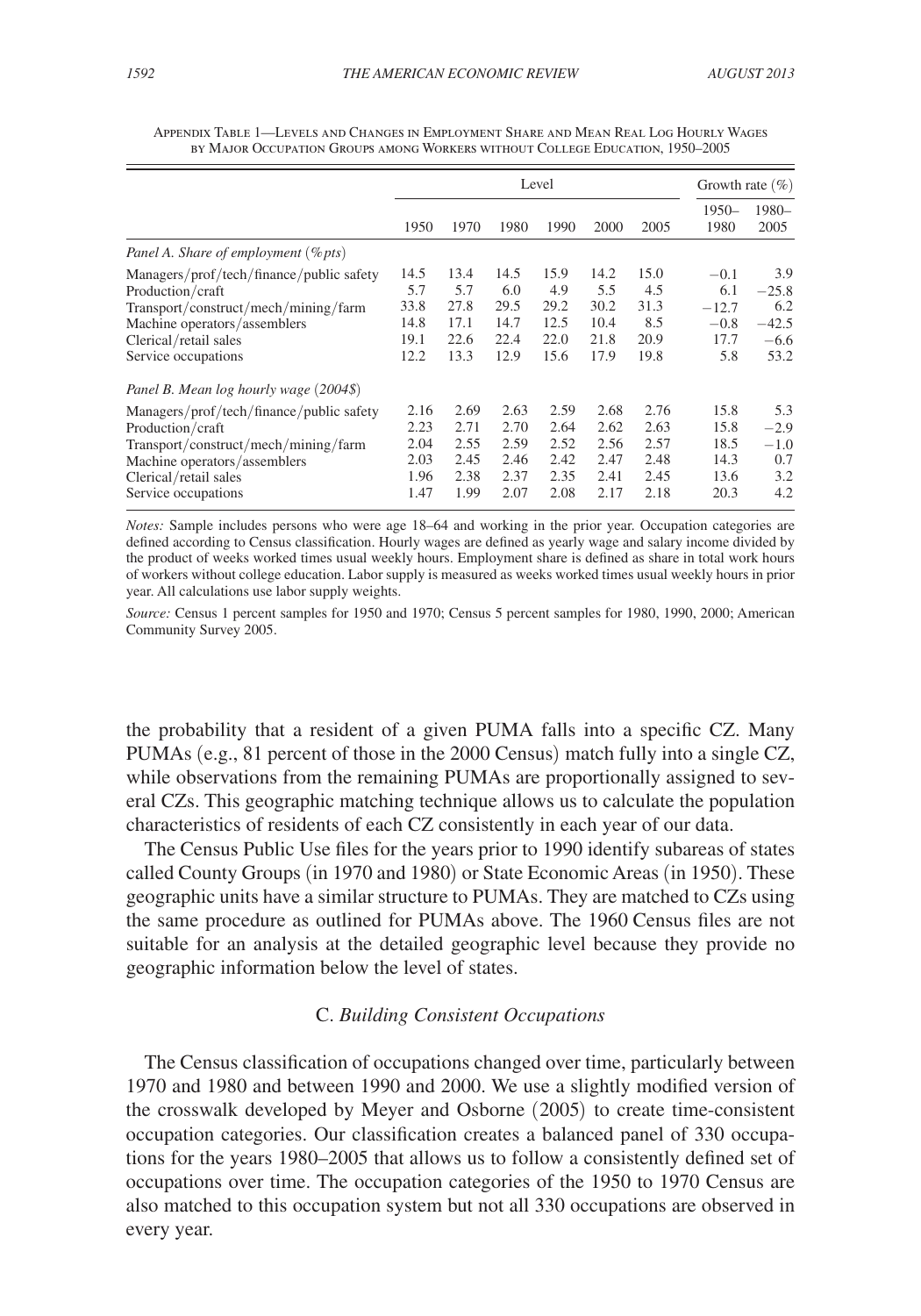<span id="page-40-0"></span>

|    | Panel A. Occupations<br>with highest RTI scores | Panel B. Low-skill occupations<br>with lowest RTI scores |                                                |                | Panel C. High-skill occupations<br>with lowest RTI scores |
|----|-------------------------------------------------|----------------------------------------------------------|------------------------------------------------|----------------|-----------------------------------------------------------|
| 1  | Butchers and meat cutters                       | 1                                                        | <b>Bus drivers</b>                             | 1              | Fire fighting, prevention<br>and inspection               |
| 2  | Secretaries and stenographers                   | 2                                                        | Taxi cab drivers<br>and chauffeurs             | 2              | Police and detectives,<br>public service                  |
| 3  | Payroll and timekeeping<br>clerks               | 3                                                        | Waiters and waitresses*                        | 3              | Primary school teachers                                   |
| 4  | Bank tellers                                    | $\overline{4}$                                           | Truck, delivery, and<br>tractor drivers        | $\overline{4}$ | Managers of properties<br>and real estate                 |
| 5  | File clerks                                     | 5                                                        | Door-to-door/street sales,<br>news vendors     | 5              | Secondary school teachers                                 |
| 6  | Cashiers                                        | 6                                                        | Carpenters                                     | 6              | Electrical engineers                                      |
| 7  | <b>Typists</b>                                  | 7                                                        | Telecom and line installers<br>and repairers   | 7              | Physicians                                                |
| 8  | Pharmacists                                     | 8                                                        | Housekeepers, maids, butlers,<br>and cleaners* | 8              | Computer systems analysts<br>and scientists               |
| 9  | Bookkeepers, accounting<br>clerks               | 9                                                        | Health and nursing aides*                      | 9              | Civil engineers                                           |
| 10 | Postal clerks, except<br>mail carriers          | 10                                                       | Electricians                                   | 10             | Industrial engineers                                      |

Appendix Table 2—Rankings of Occupations with Highest and Lowest Routine Intensity

*Notes:* Asterisk denotes low-skill service occupations. The Routine Task Index (RTI) is defined as  $RTI = ln(R) - ln(M) - ln(A)$  where R, M, and A are occupation-level measures for routine, manual, and abstract tasks derived from the *Dictionary of Occupational Titles* (DOT) 1977. Low-skill occupations in panel B include occupations in which the share of workers without college education is larger than in the overall workforce in 1980; high-skill occupations in panel C include occupations with a below-average share of noncollege workers. All occupations in panel A except secretaries and pharmacists are low-skill occupations according to this definition. For occupations with equal RTI score, ranking ties are split by giving a higher ranking to the occupation with larger share in total US employment in 1980. The ranking includes all occupations whose employment share is at least half as large as the employment share of the average occupation, and excludes agricultural, supervisory, and residual occupations.

| APPENDIX TABLE 3-FIRST STAGE ESTIMATES OF MODELS                                     |
|--------------------------------------------------------------------------------------|
| FOR ROUTINE OCCUPATION SHARE MEASURE.                                                |
| (Dependent variable: Routine occupation share in commuting zones in indicated years) |

|                                       | 1970                  | 1980                  | 1990                  | 2000                           |  |  |  |  |  |  |  |
|---------------------------------------|-----------------------|-----------------------|-----------------------|--------------------------------|--|--|--|--|--|--|--|
| Panel A. Single decade regressions    |                       |                       |                       |                                |  |  |  |  |  |  |  |
| $1.055***$<br>(0.082)                 | $0.624***$<br>(0.062) | $0.521***$<br>(0.063) | $0.353***$<br>(0.055) | $0.272***$<br>(0.047)          |  |  |  |  |  |  |  |
| 0.793                                 | 0.697                 | 0.656                 | 0.530                 | 0.480                          |  |  |  |  |  |  |  |
| Panel B. Pooled regression, 1950–2005 |                       |                       |                       |                                |  |  |  |  |  |  |  |
| $1.066***$<br>(0.082)                 | $0.663***$<br>(0.059) | $0.542***$<br>(0.060) | $0.328***$<br>(0.053) | $0.230***$<br>(0.047)<br>0.802 |  |  |  |  |  |  |  |
|                                       |                       |                       |                       |                                |  |  |  |  |  |  |  |

*Notes:* Panel A reports the coefficient estimates from separate regressions by decade with  $N = 722$  in each model. Panel B reports a single regression with  $N = 3,610$ . All models include state dummies and are weighted by the share of each commuting zone in national population in each sample year.

*\*\*\**Significant at the 1 percent level.

*\*\**Significant at the 5 percent level.

 *\**Significant at the 10 percent level.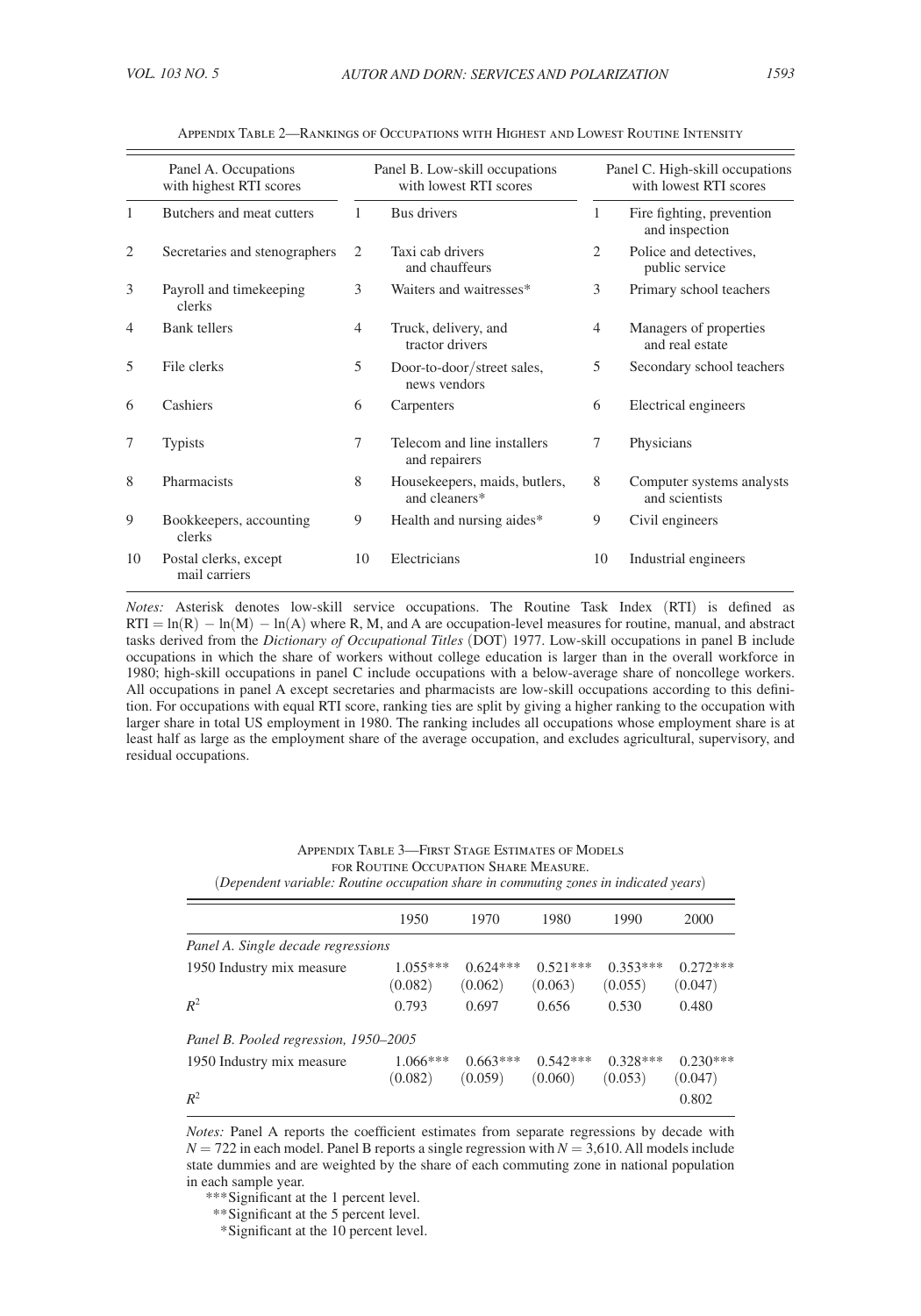<span id="page-41-0"></span>

| APPENDIX TABLE 4—ROUTINE EMPLOYMENT SHARE AND GROWTH OF EMPLOYMENT IN DETAILED SERVICE OCCUPATIONS WITHIN        |
|------------------------------------------------------------------------------------------------------------------|
| COMMUTING ZONES, 1980–2005: STACKED FIRST DIFFERENCES (2SLS ESTIMATES)                                           |
| (Dependent variable: $10 \times$ annual change in share of noncollege employment in specific service occupation) |

|                                                                            | Food<br>service       | Building<br>clean/<br>garden | Health<br>support | House<br>clean/<br>laundry | Child<br>care       | Personal<br>appearance | Security<br>guards    | Recreation            | Misc.<br>personal<br>services |
|----------------------------------------------------------------------------|-----------------------|------------------------------|-------------------|----------------------------|---------------------|------------------------|-----------------------|-----------------------|-------------------------------|
| Panel A. Estimates                                                         |                       |                              |                   |                            |                     |                        |                       |                       |                               |
| Share of<br>routine $occs_{-1}$                                            | $0.073***$<br>(0.015) | $0.051***$<br>(0.017)        | 0.003<br>(0.017)  | 0.012<br>(0.010)           | $0.009*$<br>(0.005) | $0.017**$<br>(0.007)   | $0.019***$<br>(0.006) | $0.010*$<br>(0.006)   | $-0.002$<br>(0.004)           |
| Constant                                                                   | $-0.009*$<br>(0.005)  | $-0.007$<br>(0.006)          | 0.004<br>(0.005)  | $-0.006**$<br>(0.003)      | $-0.002$<br>(0.002) | $-0.006***$<br>(0.002) | $-0.005**$<br>(0.002) | $-0.004**$<br>(0.002) | $0.002**$<br>(0.001)          |
| $R^2$                                                                      | 0.10                  | 0.27                         | 0.13              | 0.10                       | 0.17                | 0.10                   | 0.08                  | 0.23                  | 0.12                          |
| Panel B. Descriptive statistics: Employment shares (noncollege employment) |                       |                              |                   |                            |                     |                        |                       |                       |                               |
| Emp 2005<br>Emp 1980                                                       | $6.55\%$<br>4.18%     | $4.69\%$<br>$3.11\%$         | $3.04\%$<br>1.88% | 1.86%<br>1.41%             | $1.00\%$<br>0.51%   | $0.94\%$<br>0.75%      | 0.88%<br>0.63%        | 0.43%<br>0.15%        | $0.44\%$<br>0.31%             |
| $\Delta$ 1980-2005                                                         | 2.37%                 | 1.58%                        | 1.15%             | 0.44%                      | 0.49%               | 0.19%                  | 0.25%                 | 0.28%                 | 0.13%                         |

*Notes: N* = 2,166 (3 time periods  $\times$  722 commuting zones). Share of routine occupation variable is instrumented by interactions between the 1950 industry mix instrument and time dummies. All models include a full set of state and time dummies. Robust standard errors in parentheses are clustered on state. Models are weighted by start of period commuting zone share of national population.

*\*\*\**Significant at the 1 percent level.

*\*\**Significant at the 5 percent level.

 *\**Significant at the 10 percent level.

The designation of occupations as "service occupations" is based on the occupational classification of the 2000 Census. We subdivide service occupations into nine groups: food preparation and service workers; building and grounds cleaning workers and gardeners; health service support workers (such as health and nursing aides, but excluding practical or registered nurses); protective service workers; housekeeping, cleaning, and laundry workers; personal appearance workers (such as hairdressers and estheticians); child care workers; recreation and hospitality workers (such as guides, baggage porters, or ushers); and other personal service workers. Protective service occupations are further subdivided into policemen, fire fighters, and guards. Because police officers and fire fighters have much higher educational attainment and wage levels than all other service workers, we consistently exclude them from our primary definition of service occupations. All other occupations are grouped into five broad categories that each are relatively homogeneous in their task content (see Tables 1 and 2): White-collar managerial, professional, technical, finance, and public safety occupations typically employ highly educated workers specializing in abstract job tasks; blue-collar transportation, construction, mechanical, mining, and farm occupations are rich in manual job tasks; while the three remaining occupations categories which are specialized in routine job tasks are: clerical, administrative support, and retail sales occupations; precision production and craft occupations; and machine operator and assembler occupations. Details of the construction of the occupational classification and a full list of the resulting 330 occupations are given in Dorn (2009). [59](#page-41-1)

<span id="page-41-1"></span><sup>&</sup>lt;sup>59</sup> Lefter and Sand (2011) identify several flaws in the Meyer-Osborne (2005) occupation coding scheme, implemented in the IPUMS samples, which can lead to misleading inferences about employment trends in a small number of low wage occupations. Such flaws are also identified and corrected by Dorn (2009), and the corrections are implemented in the current paper.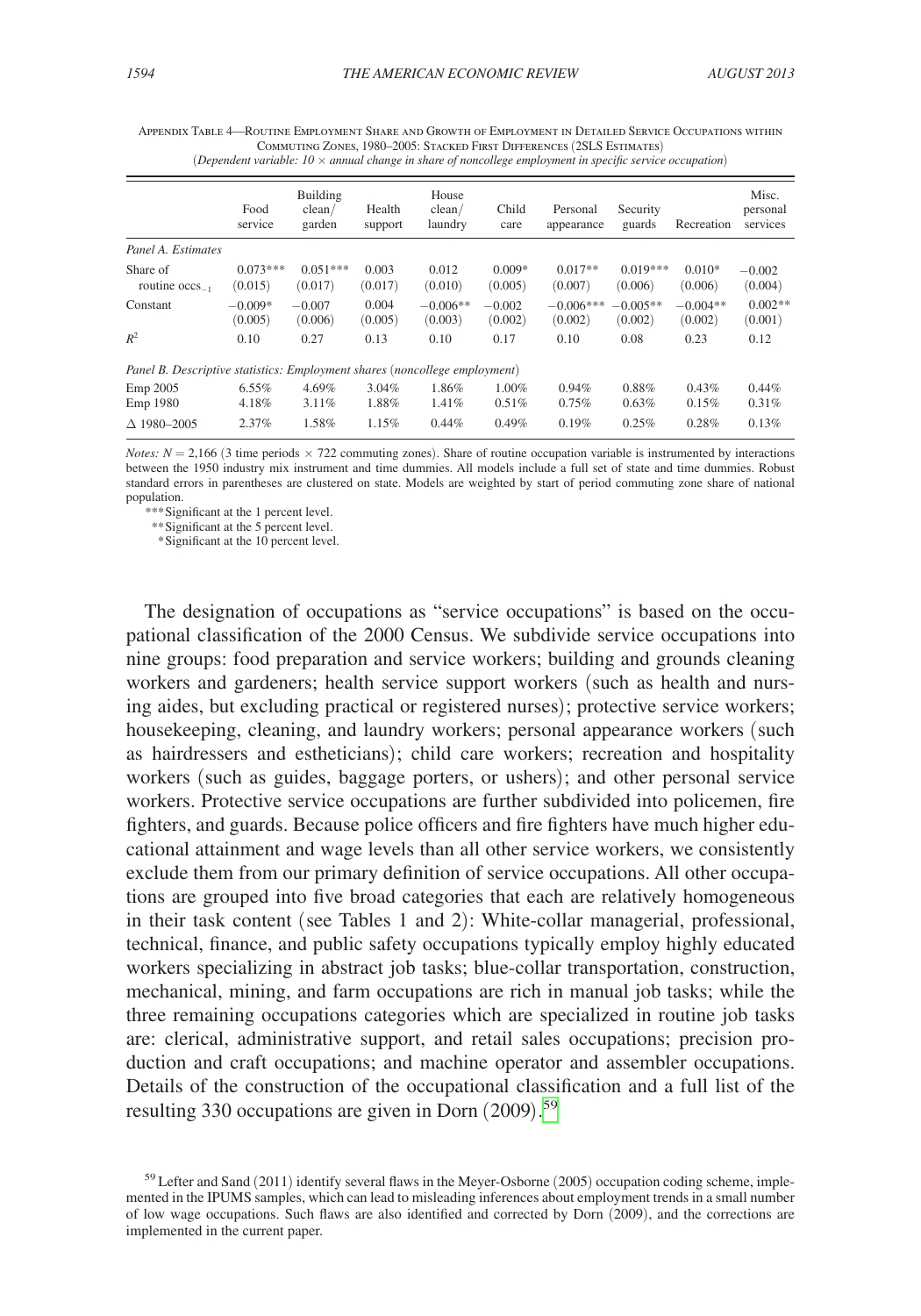# D. *Matching Tasks to Occupations*

Measures for abstract, routine, and manual tasks are derived from the US Department of Labor's *Dictionary of Occupational Titles* (US Department of Labor 1977; "DOT" hereafter) and matched to their corresponding Census occupation classifications. Following Autor, Katz, and Kearney (2006), we collapse the original five task measures of Autor, Levy, and Murnane (2003) to three task aggregates: the manual task measure corresponds to the DOT variable measuring an occupation's demand for "eye-hand-foot coordination"; the routine task measure is a simple average of two DOT variables, "set limits, tolerances, and standards," measuring an occupation's demand for routine cognitive tasks, and "finger dexterity," measuring an occupation's use of routine motor tasks; and the abstract task measure is the average of two DOT variables: "direction control and planning," measuring managerial and interactive tasks, and "GED Math," measuring mathematical and formal reasoning requirements. Further details on these variables are found in Appendix Table 1 of Autor, Levy, and Murnane (2003).

The measure for offshorability of occupations is derived from O\*NET data, which are available for download at <http://online.onetcenter.org>/. We use a simple average of the two aggregate variables *face-to-face contact* and *on-site job*, and reverse the sign of the resulting variable so that it measures offshorability instead of non-offshorability. Firpo, Fortin, and Lemieux (2011) define *face-to-face contact* as the average value of the O\*NET variables "face-to-face discussions," "establishing and maintaining interpersonal relationships," "assisting and caring for others," "performing for or working directly with the public," and "coaching and developing others." They define *on-site job* as the average of the O\*Net variables "inspecting equipment, structures, or material," "handling and moving objects," "operating vehicles, mechanized devices, or equipment," and the mean of "repairing and maintaining mechanical equipment" and "repairing and maintaining electronic equipment."

# **REFERENCES**

- **Acemoglu, Daron.** 1999. "Changes in Unemployment and Wage Inequality: An Alternative Theory and Some Evidence." *American Economic Review* 89 (5): 1259–78.
- **Acemoglu, Daron.** 2002. "Technical Change, Inequality, and the Labor Market." *Journal of Economic Literature* 40 (1): 7–72.
	- **Acemoglu, Daron, and David Autor.** 2011. "Skills, Tasks and Technologies: Implications for Employment and Earnings." In *Handbook of Labor Economics*, Vol. 4, Part B, edited by Orley Ashenfelter and David Card, 1043–1171. Amsterdam: Elsevier.
- **Acemoglu, Daron, David H. Autor, and David Lyle.** 2004. "Women, War, and Wages: The Effect of Female Labor Supply on the Wage Structure at Midcentury." *Journal of Political Economy* 112 (3): 497–551.
- **Acemoglu, Daron, and Veronica Guerrieri.** 2007. "Capital Deepening and Nonbalanced Economic Growth." *Journal of Political Economy* 116 (3): 467–98.
- **Armington, Paul S.** 1969. "A Theory of Demand for Products Distinguished by Place of Production." IMF Staff Papers 16 (1): 159–78.
- **Autor, David, and David Dorn.** 2009. "This Job Is 'Getting Old': Measuring Changes in Job Opportunities Using Occupational Age Structure." *American Economic Review* 99 (2): 45–51.
- **Autor, David H., and David Dorn.** 2013. "The Growth of Low-Skill Service Jobs and the Polarization of the US Labor Market: Dataset." *American Economic Review*. [http://dx.doi.org/10.1257/](http://dx.doi.org/10.1257/aer.103.5.1553) [aer.103.5.1553](http://dx.doi.org/10.1257/aer.103.5.1553).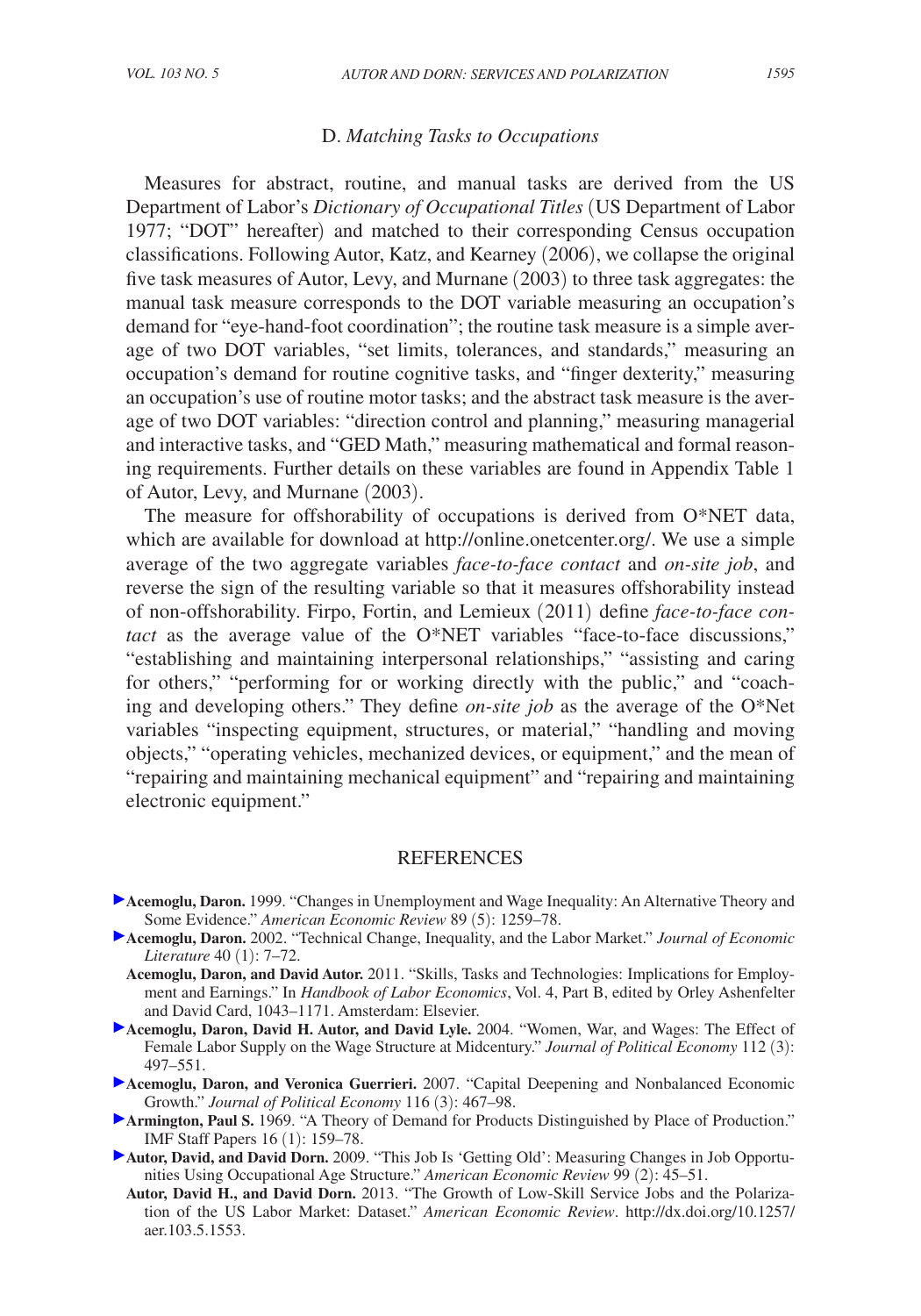- **Autor, David H., and Mark G. Duggan.** 2003. "The Rise in the Disability Rolls and the Decline in Unemployment." *Quarterly Journal of Economics* 118 (1): 157–205.
- **Autor, David H., Lawrence F. Katz, and Melissa S. Kearney.** 2006. "The Polarization of the U.S. Labor Market." *American Economic Review* 96 (2): 189–94.
- **Autor, David H., Lawrence F. Katz, and Melissa S. Kearney.** 2008. "Trends in U.S. Wage Inequality: Revising the Revisionists." *Review of Economics and Statistics* 90 (2): 300–323.
- **Autor, David H., Lawrence F. Katz, and Alan B. Krueger.** 1998. "Computing Inequality: Have Computers Changed the Labor Market?" *Quarterly Journal of Economics* 113 (4): 1169–1213.
- **Autor, David H., Frank Levy, and Richard J. Murnane.** 2003. "The Skill Content of Recent Technological Change: An Empirical Exploration." *Quarterly Journal of Economics* 118 (4): 1279–1333.
- **Autor, David H., Alan Manning, and Christopher L. Smith.** 2010. "The Contribution of the Minimum Wage to U.S. Wage Inequality over Three Decades: A Reassessment." National Bureau of Economic Research Working Paper 16533.
- **Bartel, Ann, Casey Ichniowski, and Kathryn Shaw.** 2007. "How Does Information Technology Affect Productivity? Plant-Level Comparisons of Product Innovation, Process Improvement, and Worker Skills." *Quarterly Journal of Economics* 122 (4): 1721–58.
- **Baumol, William J.** 1967. "Macroeconomics of Unbalanced Growth: The Anatomy of Urban Crisis." *American Economic Review* 57 (3) 415–26.
- **Beaudry, Paul, Mark Doms, and Ethan Lewis.** 2010. "Should the Personal Computer Be Considered a Technological Revolution? Evidence from U.S. Metropolitan Areas." *Journal of Political Economy* 118 (5): 988–1036.
- **Blanchard, Olivier Jean, and Lawrence F. Katz.** 1992. "Regional Evolutions." *Brookings Papers on Economic Activity* 23 (1) 1–75.
- **Blinder, Alan S.** 2009. "How Many US Jobs Might Be Offshorable?" *World Economics* 10 (2): 41–78.
- **Blinder, Alan S., and Alan B. Krueger.** 2013. "Alternative Measures of Offshorability: A Survey Approach." *Journal of Labor Economics* 31 (2): S97–S128.
- **Bound, John, and Harry J. Holzer.** 2000. "Demand Shifts, Population Adjustments, and Labor Market Outcomes during the 1980s." *Journal of Labor Economics* 18 (1): 20–54.
- **Card, David, and Thomas Lemieux.** 2001. "Can Falling Supply Explain the Rising Return to College for Younger Men? A Cohort-Based Analysis." *Quarterly Journal of Economics* 116 (2): 705–46. **Clark, Colin.** 1957. *The Conditions of Economic Progress*. London: Macmillan.
- **Cortes, Patricia.** 2008. "The Effect of Low-Skilled Immigration on U.S. Prices: Evidence from CPI Data." *Journal of Political Economy* 116 (3): 381–422.
- **DiNardo, John, Nicole M. Fortin, and Thomas Lemieux.** 1996. "Labor Market Institutions and the Distribution of Wages, 1973–1992: A Semiparametric Approach." *Econometrica* 64 (5): 1001–44.
- **Doms, Mark, Timothy Dunne, and Kenneth R. Troske.** 1997. "Workers, Wages, and Technology." *Quarterly Journal of Economics* 112 (1): 253–90.
	- **Doms, Mark, and Ethan Lewis.** 2006. "Labor Supply and Personal Computer Adoption." Federal Reserve Bank of Philadelphia Working Paper 06-10.
	- **Dorn, David.** 2009. "Essays on Inequality, Spatial Interaction, and the Demand for Skills." PhD diss. 3613, University of St. Gallen.
- **Ellison, Glenn, and Edward L. Glaeser.** 1997. "Geographic Concentration in U.S. Manufacturing Industries: A Dartboard Approach." *Journal of Political Economy* 105 (5): 889–927.
	- **Feenstra, Robert C., and Gordon H. Hanson.** 1999. "The Impact of Outsourcing and High-Technology Capital on Wages: Estimates for the United States, 1979–1990." *Quarterly Journal of Economics* 114 (3): 907–40.
- **Firpo, Sergio, Nicole Fortin, and Thomas Lemieux.** 2011. "Occupational Tasks and Changes in the Wage Structure." Unpublished.
- **Glaeser, Edward L., and Joshua D. Gottlieb.** 2009. "The Wealth of Cities: Agglomeration Economies and Spatial Equilibrium in the United States." *Journal of Economic Literature* 47 (4): 983–1028.

**Goldin, Claudia, and Lawrence F. Katz.** 2008. *The Race between Education and Technology*. Cambridge, MA: Harvard University Press.

- **Goos, Maarten, and Alan Manning.** 2007. "Lousy and Lovely Jobs: The Rising Polarization of Work in Britain." *Review of Economics and Statistics* 89 (1): 118–33.
- **Goos, Maarten, Alan Manning, and Anna Salomons.** 2009. "Job Polarization in Europe." *American Economic Review* 99 (2): 58–63.

**Goos, Maarten, Alan Manning, and Anna Salomons.** 2011. "Explaining Job Polarization in Europe: The Roles of Technology and Globalization." Unpublished.

**Grossman, Gene M., and Esteban Rossi-Hansberg.** 2008. "Trading Tasks: A Simple Theory of Offshoring." *American Economic Review* 98 (5): 1978–97.